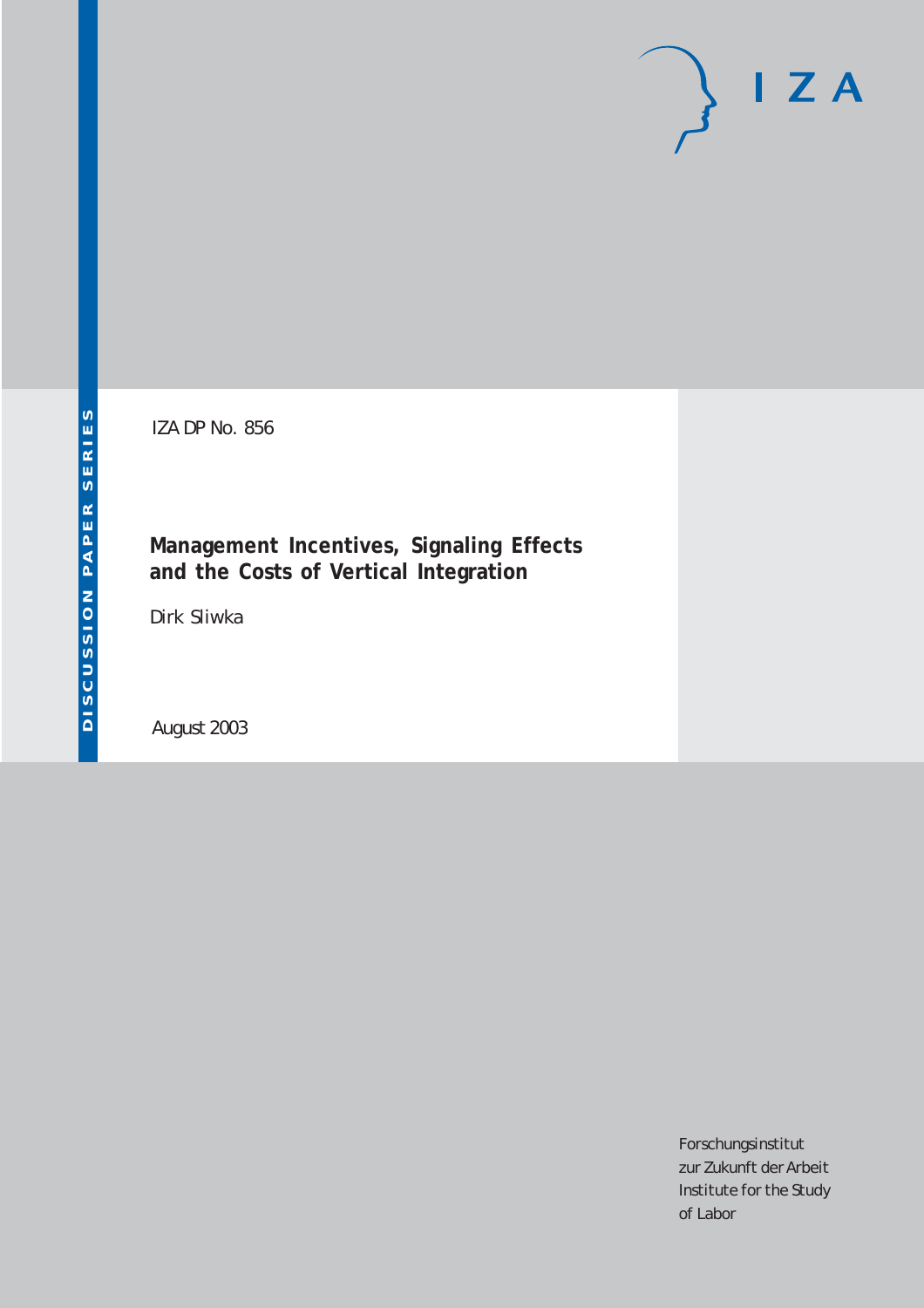# **Management Incentives, Signaling Effects and the Costs of Vertical Integration**

### **Dirk Sliwka**

*University of Bonn and IZA Bonn* 

Discussion Paper No. 856 August 2003

IZA

P.O. Box 7240 D-53072 Bonn Germany

Tel.: +49-228-3894-0 Fax: +49-228-3894-210 Email: [iza@iza.org](mailto:iza@iza.org)

This Discussion Paper is issued within the framework of IZA's research area *Mobility and Flexibility of Labor.* Any opinions expressed here are those of the author(s) and not those of the institute. Research disseminated by IZA may include views on policy, but the institute itself takes no institutional policy positions.

The Institute for the Study of Labor (IZA) in Bonn is a local and virtual international research center and a place of communication between science, politics and business. IZA is an independent, nonprofit limited liability company (Gesellschaft mit beschränkter Haftung) supported by Deutsche Post World Net. The center is associated with the University of Bonn and offers a stimulating research environment through its research networks, research support, and visitors and doctoral programs. IZA engages in (i) original and internationally competitive research in all fields of labor economics, (ii) development of policy concepts, and (iii) dissemination of research results and concepts to the interested public. The current research program deals with (1) mobility and flexibility of labor, (2) internationalization of labor markets, (3) welfare state and labor market, (4) labor markets in transition countries, (5) the future of labor, (6) evaluation of labor market policies and projects and (7) general labor economics.

IZA Discussion Papers often represent preliminary work and are circulated to encourage discussion. Citation of such a paper should account for its provisional character. A revised version may be available on the IZA website ([www.iza.org](http://www.iza.org/)) or directly from the author.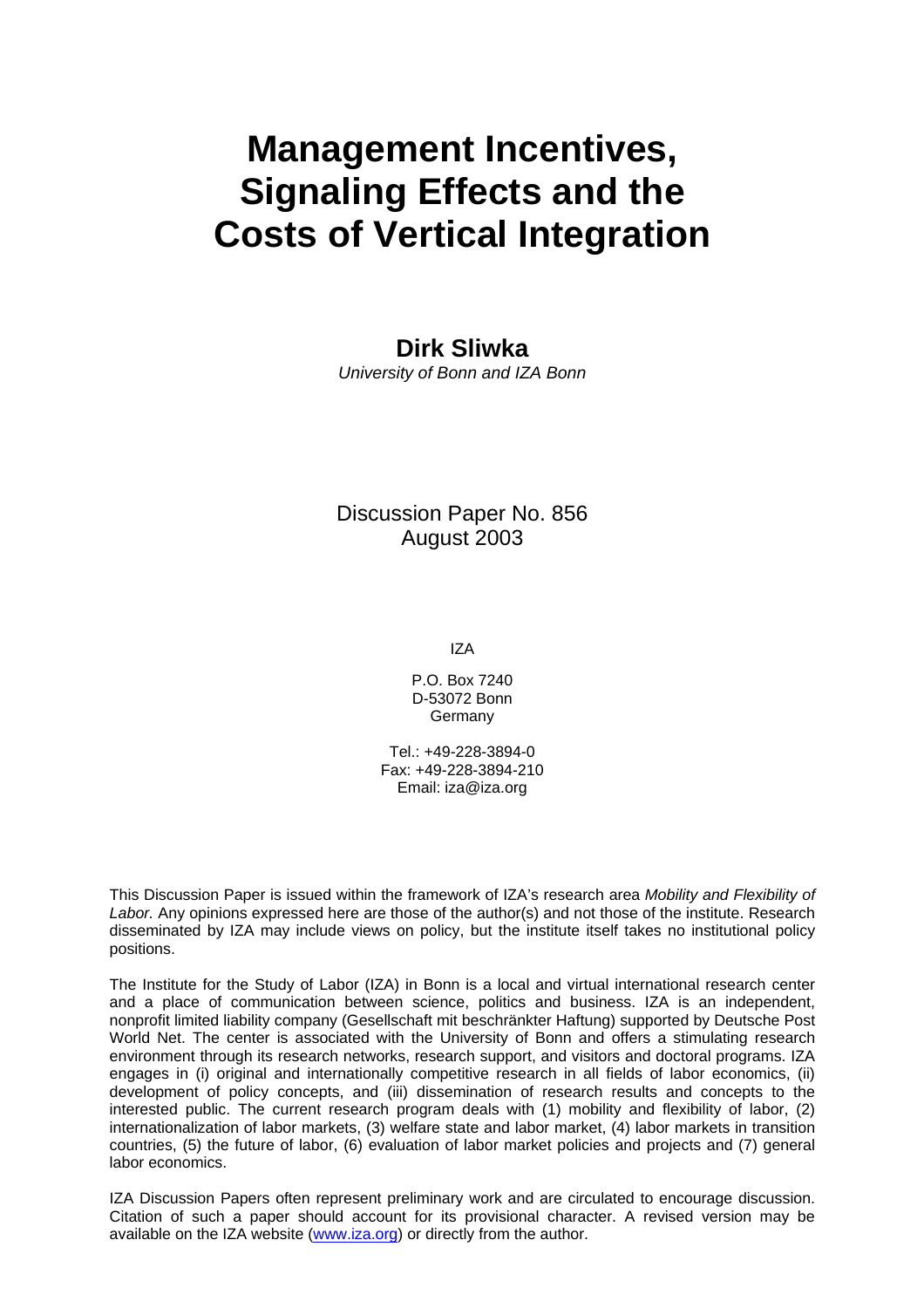IZA Discussion Paper No. 856 August 2003

# **ABSTRACT**

# **Management Incentives, Signaling Effects and the Costs of Vertical Integration**

The costs of vertical integration are analyzed within a game-theoretic signaling model. It is shown that a company when being vertically integrated with a supplier may well decide to buy certain components from this supplier even at a lower quality than that offered by external sources. When the parent company decides to stop buying components from the integrated supplier, the value of the ownership share in the supplier is reduced: On the one hand, the supplier's profit from the transactions with its parent is foregone. But on the other hand, other clients may decide against buying from this supplier as the latter's reputation for providing an appropriate quality is damaged. The loss in value of the ownership share may outweigh the loss due to the lower quality. The anticipation of this effect leads to reduced ex ante incentives for the supplier's management to raise quality. A spin-off may therefore be beneficial as it strengthens incentives. Costs and benefits of vertical integration are analyzed and consequences for vertically integrated companies organized in profit centers are discussed.

JEL Classification: C22, L22, M55

Keywords: vertical integration, incentives, outsourcing, signaling

Dirk Sliwka Betriebswirtschaftliche Abteilung II University of Bonn Adenauerallee 24-42 53113 Bonn Germany Tel.: +49 228 739 214 Fax: +49 228 739 210 Email: [dirk.sliwka@uni-bonn.de](mailto:dirk.sliwka@uni-bonn.de)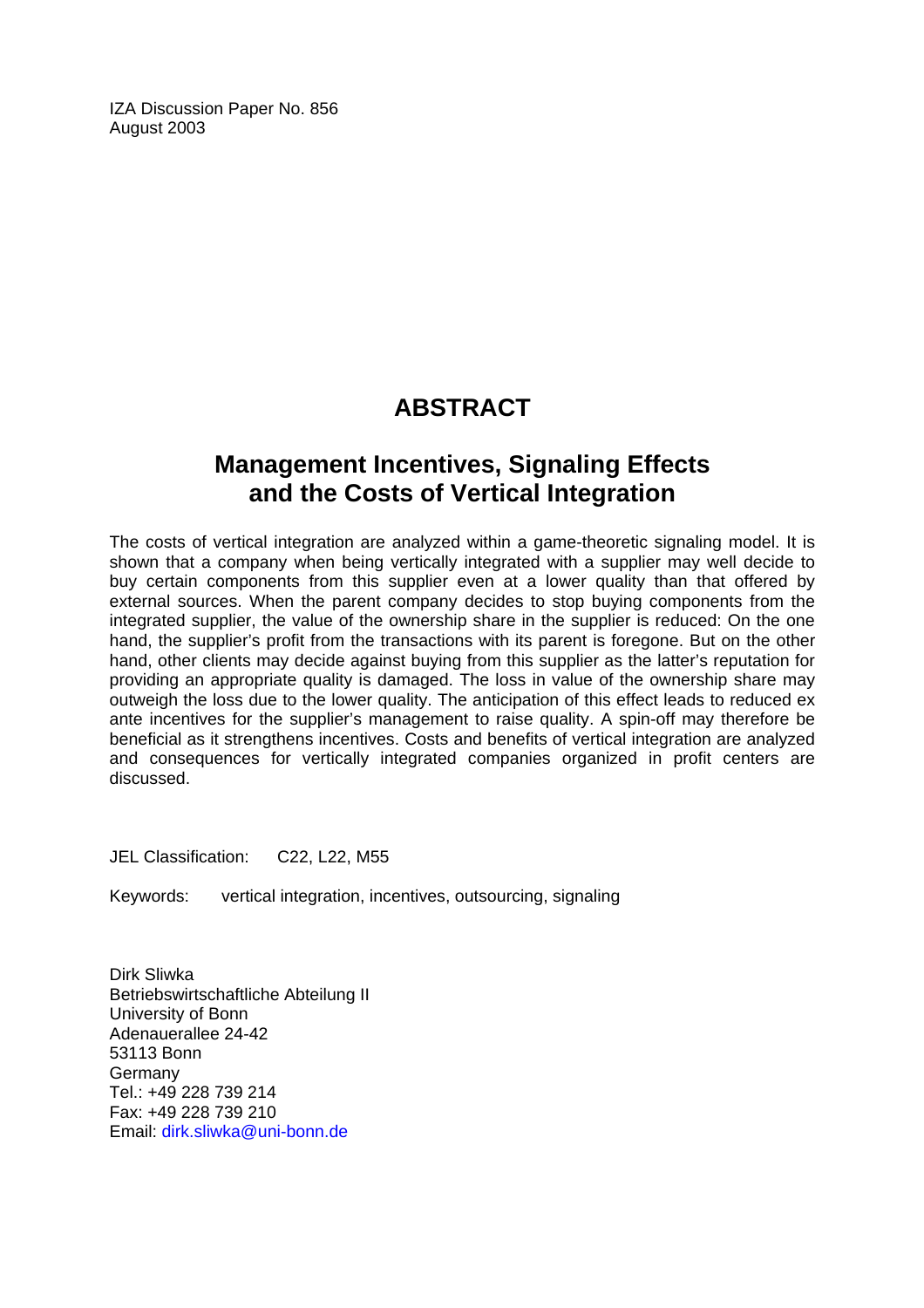# **A Introduction**

In his influential article Coase (1937) posed the key question for the theory of the firm: "Why is not all production carried on by one big firm?" He developed an idea, which has later been described by Williamson (1985) with the term *selective intervention*: A firm that is integrated in such a manner should be able to imitate the market and intervene selectively only if market transactions are inefficient. Integration therefore should dominate market transactions in any case. As apparently this is not the case, there must be costs of integration, which exceed the costs of market exchange in many instances. The non-integration of a supplier with a client, for instance, will therefore be preferred if the so called transaction costs of processing a transaction within a firm are higher than the transaction costs of market exchange.

Typically it is very hard to grasp precisely what those transaction costs are and how they are determined in different contexts. We therefore focus in this paper on calling attention to one very specific type of transaction costs arising in the context of vertical integration. In the model presented here, we analyze the situation of a firm, in which a supplier is vertically integrated with its client, such that the client owns a significant part of the supplier. A key assumption we make is that the parent company (the client) has superior knowledge about the quality of products produced by its own supplier than potential other clients of this supplier. This superior knowledge might be due to the fact that vertical integration leads to much more possibilities to gain information on the products of the supplier. It may also be simply justified by the fact that the parent company is in practice typically also the most important client of the supplier and therefore has superior knowledge just on the basis of previous experience with the supplier's products.

But due to this superior knowledge the parent company's decision to switch the supplier for instance by supplying an input no longer from the integrated supplier but from a different source has a strong signaling effect on the outside market. This may be illustrated by an example: General Motors (GM) supplies a large part of its automotive components from Delphi, the worlds largest automotive supplier which had been owned by GM until 1999.<sup>1</sup> Consider now a situation in which GM decides to buy a certain important component no longer from Delphi, but from some other independent supplier, as GM's managers think that this supplier rather than Delphi is able to produce this component at a sufficiently high quality. As GM itself is Delphi's most important client<sup>2</sup> and therefore should also be best informed on the quality of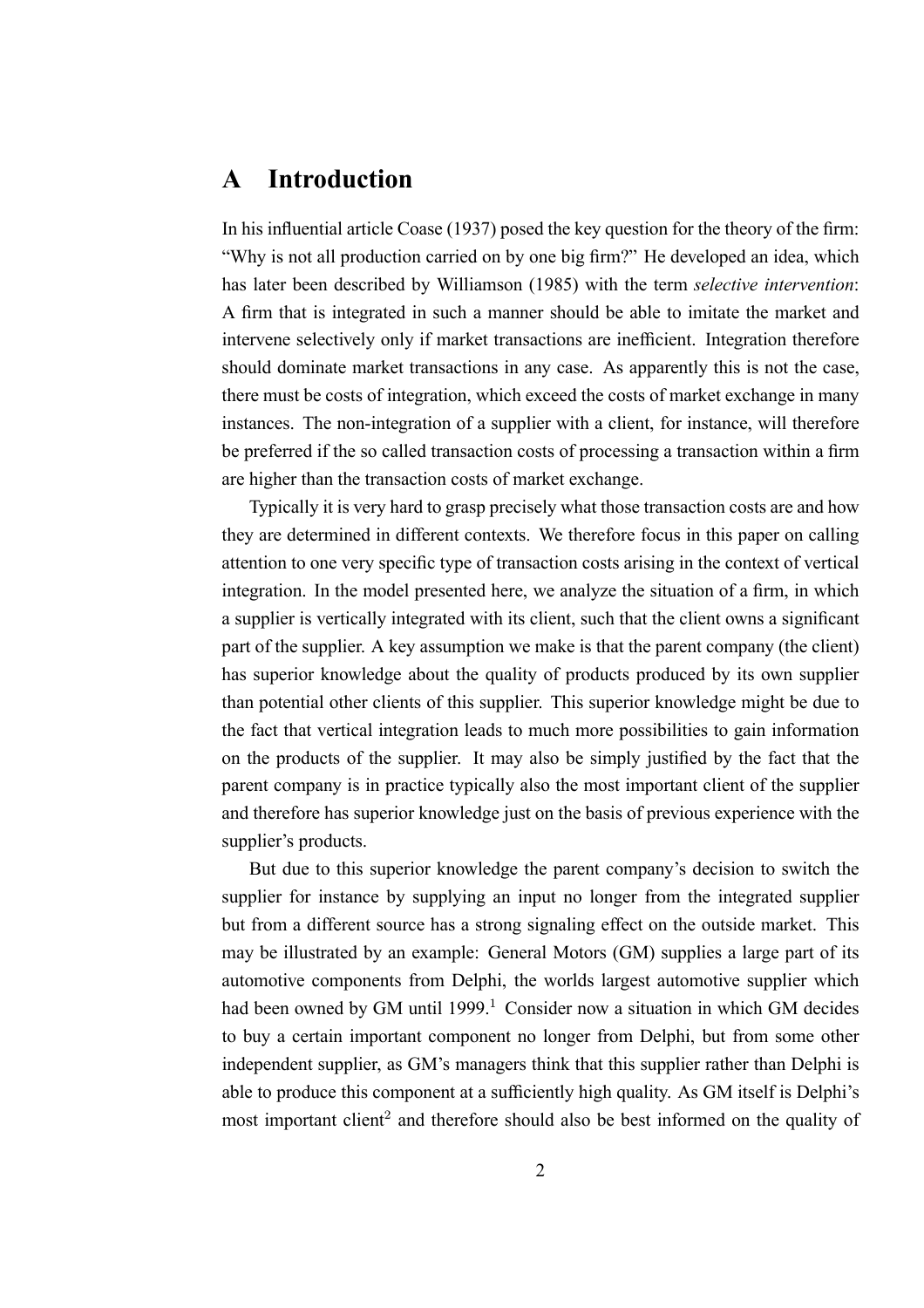components made by Delphi, other car manufacturers may be led by this decision to stop placing new procurement contracts with Delphi for those component types. Hence, the loss of an order from GM may lead to a chain reaction in which Delphi may lose other clients as well. The procurement decision of the parent company therefore has an indirect effect on the value of its stake in the supplier. This loss in value due to a reduced quality reputation of the supplier may therefore outweigh potential losses from inferior quality.

But it is important to note that this effect leads to weakened incentives for the management of the in-house supplier. Even with lower product quality, it may be possible for this supplier to maintain a certain market share by selling to the parent company. The pressure on management to exert effort to improve product quality decreases. Such a pressure to supply an appropriate quality should be much stronger for an independent supplier. This could have been one reason for the spin-off of Delphi by GM. Indeed analysts have argued in this case that a spin-off serves to "create stronger competition among suppliers".<sup>3</sup>

There is of course the question why an integrated firm is not able to induce a similar market pressure on the in-house supplier, if this leads to a higher overall corporate value. The simple and stylized model presented here gives the following answer: As viewed from an ex-ante perspective it is beneficial to buy an input from the integrated supplier if the quality is better than that offered by competitors in expected terms. Otherwise the management of the supplier will not have appropriate incentives to raise product quality. If however, it has turned out that the supplier is not able to produce high quality products, then it can be beneficial for the parent company ex-post for the mentioned reasons not to switch to a different supplier. The threat of switching the supplier may therefore not be credible. A spin-off or de-merger can make such a threat credible.

The most far-reaching microeconomic attempt to explain the costs and benefits of vertical integration is the incomplete contracts approach.<sup>4</sup> The allocation of property rights as residual rights of control determines the allocation of bargaining power in situations, for which there are no prespecified contractual arrangements, and therefore determines also the incentives for relationship specific investments by the involved agents. Costs of vertical integration arise by the fact that the supplier looses control rights and therefore has weaker investment incentives.<sup>5</sup> In this paper we also impose a strong form of contractual incompleteness: The decision whether and at what terms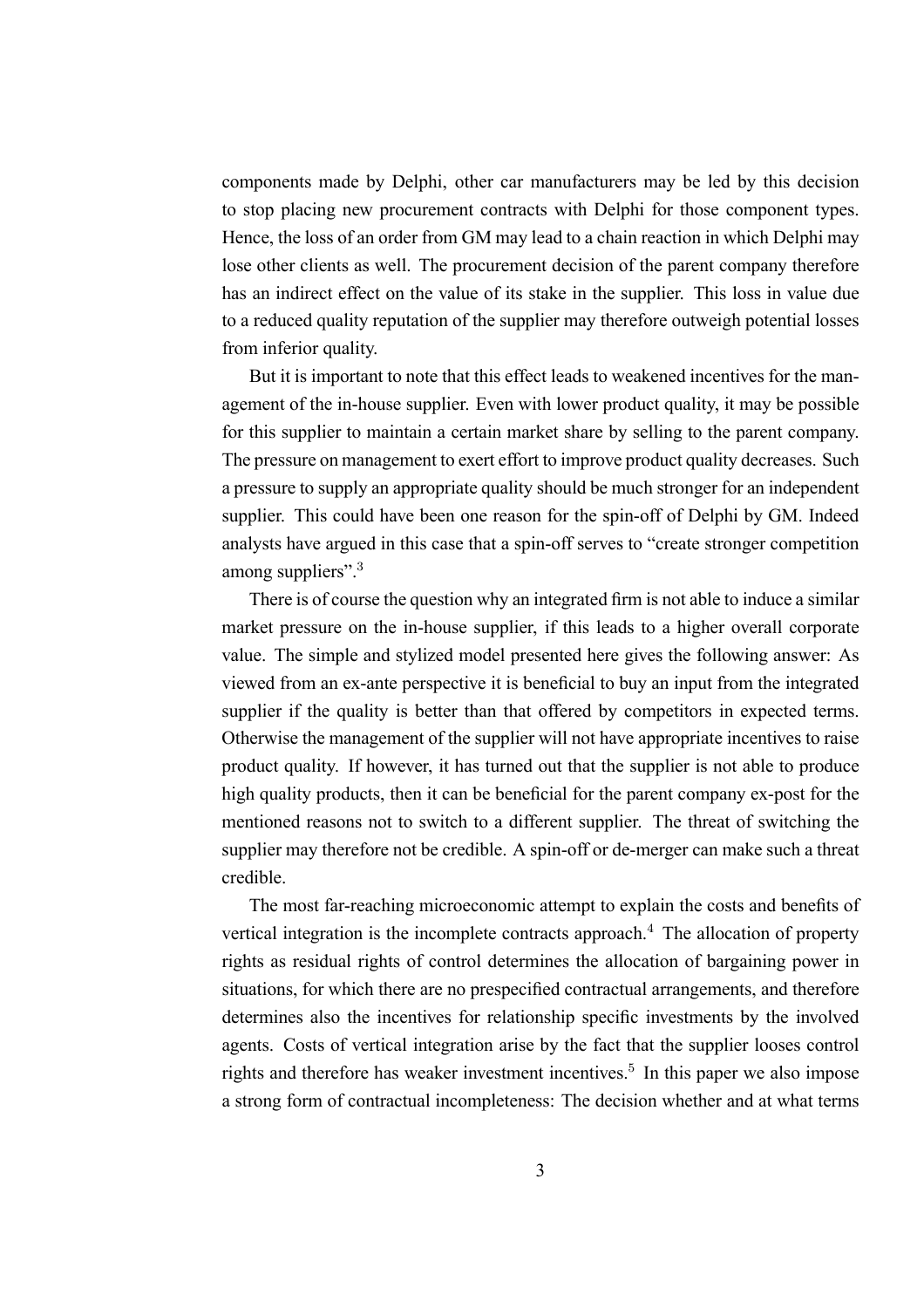to supply a good is not contractible ex-ante. Furthermore, in contrast to the standard Grossman-Hart type framework, here the bargaining problem will be simplified extremely. Yet, the basic assumption is that the decision to do business with the supplier creates rents on the side of the buyer as well as the supplier. To keep the modelling simple we *intentionally* analyze a certain predetermined game in which we compare given institutional arrangements and we do not seek for optimal contracts. But we model explicitly a situation of asymmetric information, in which the procurement decision of a parent company has indirect effects on the value of its stake in a supplier. The reason for the costs of vertical integration is in this case the fact that the management of the supplier may earn rents even after exerting a low effort and hence a realization of a lower input quality.

A branch of the literature on industrial economics has also analyzed vertical structures with the main focus on examining restraints imposed by the supplier on the pricing behavior and quantity choice of retailers. In those models typically there are no costs of integration as an integrated structure always acts jointly profit maximizing. The main focus is then to check whether this jointly optimal behavior can also attained in a disintegrated structure by vertical restraints appropriately chosen by the supplier (see for instance Tirole (1988), Chapter 4 or for a more recent overview from a contract theoretical perspective Schmitz and Rosenkranz (2001)).

This paper is structured as follows: In the subsequent section the model is introduced. In Section C the model will be analyzed without the incentive problem for the management of the supplier. The following Section D examines the case in which the management of the supplier can exert effort to raise the quality of the input good. In Section E the optimal size of the parent's stake in the supplier will be determined. Practical implications for the integration decision as well as the management of decentralized profit centers will be discussed in the concluding section F.

# **B The Model**

In what follows a game is analyzed to clarify the above mentioned effects. We consider a situation, in which a parent company  $U_1$  holds a share  $\lambda$  in a supplier S. If  $\lambda$  is equal to 1, the supplier is fully integrated. If  $\lambda$  is zero the supplier is independent. First, we assume that  $\lambda$  is exogenously given. As a starting point we therefore investigate the situation of firm that is vertically integrated in predetermined way and analyze the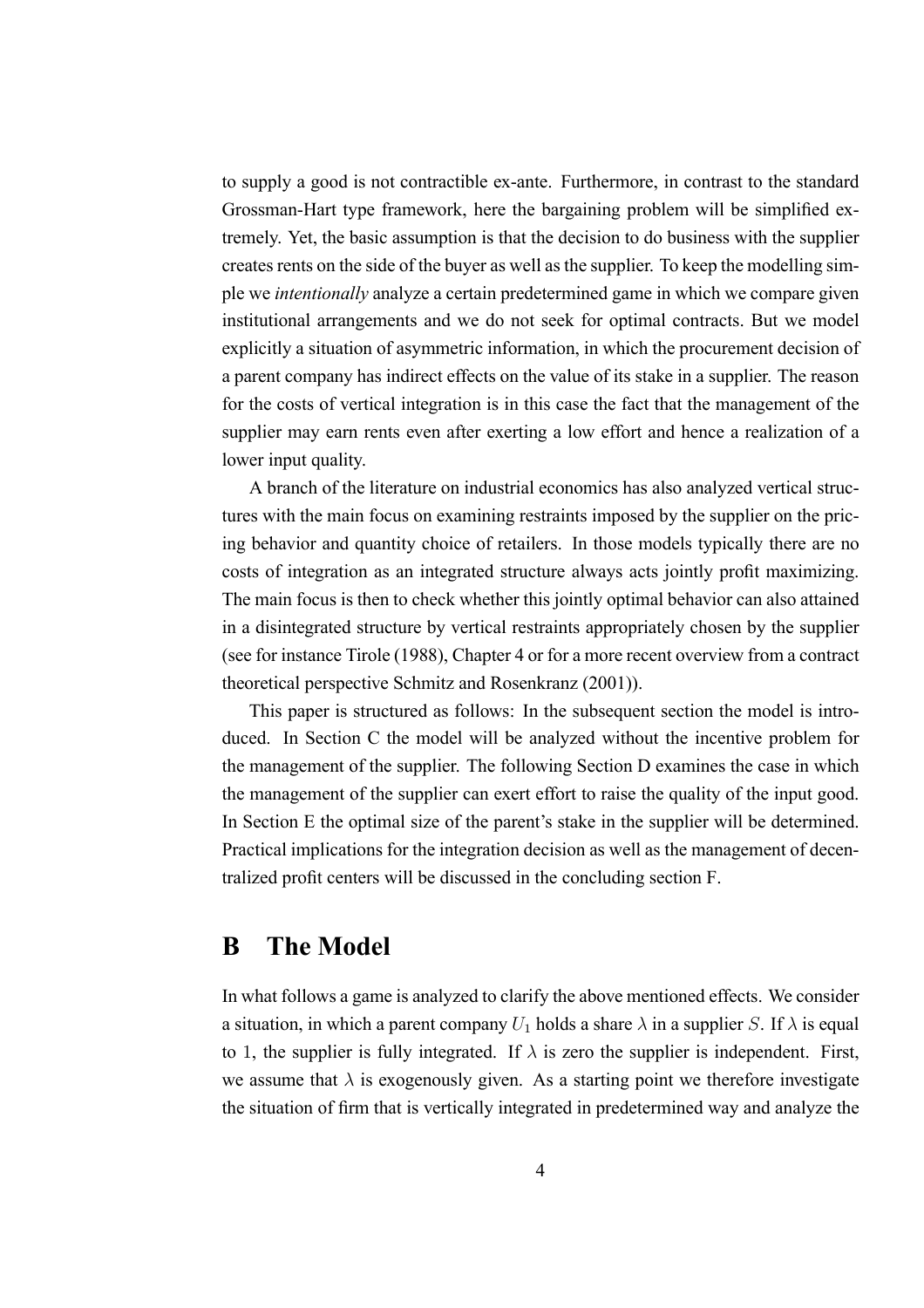

Figure 1: The organizational structure of the supply chain

consequences.

The supplier produces an input, which is needed by  $U_1$  as well as a second client  $U_2$  at a given fixed quantity.<sup>6</sup> Both companies have the option to acquire the input from an alternative source on the market. The organisational structure is illustrated in Figure 1.All parties are assumed to be risk neutral. At stage 1 the parent company  $U_1$ observes the quality of the components produced by the supplier  $S<sup>7</sup>$ . The quality can take two values: Either a high quality  $q_H$  or a low quality  $q_L$  is realized. The prior distribution is such that S produces a high quality with probability  $\tau$ :

$$
q = \begin{cases} q_H & \text{with probability } \tau \\ q_L & \text{with probability } 1 - \tau. \end{cases}
$$

In the beginning we assume that  $\tau$  is exogenously given. Later we will endogenize  $\tau$ such that it depends on an effort choice by the supplier's management. The realized quality q is not observed by the other client  $U_2$ . First, company  $U_1$  can decide, whether to buy the product from its own supplier  $S$  or on the outside market. The expected quality of a product supplied on the market is  $q_M$ . We assume that  $q_L < q_M < q_H$ . Hence, it is possible that  $S$  supplies a higher or a lower quality than its competitors. Company  $U_1$ 's procurement decision is denoted by  $x_1 \in \{0, 1\}$ , where  $x_1 = 1$  if the product is supplied from S and  $x_1 = 0$  if it is bought on the market.

The parent company's profit depends on the quality of the input good. Company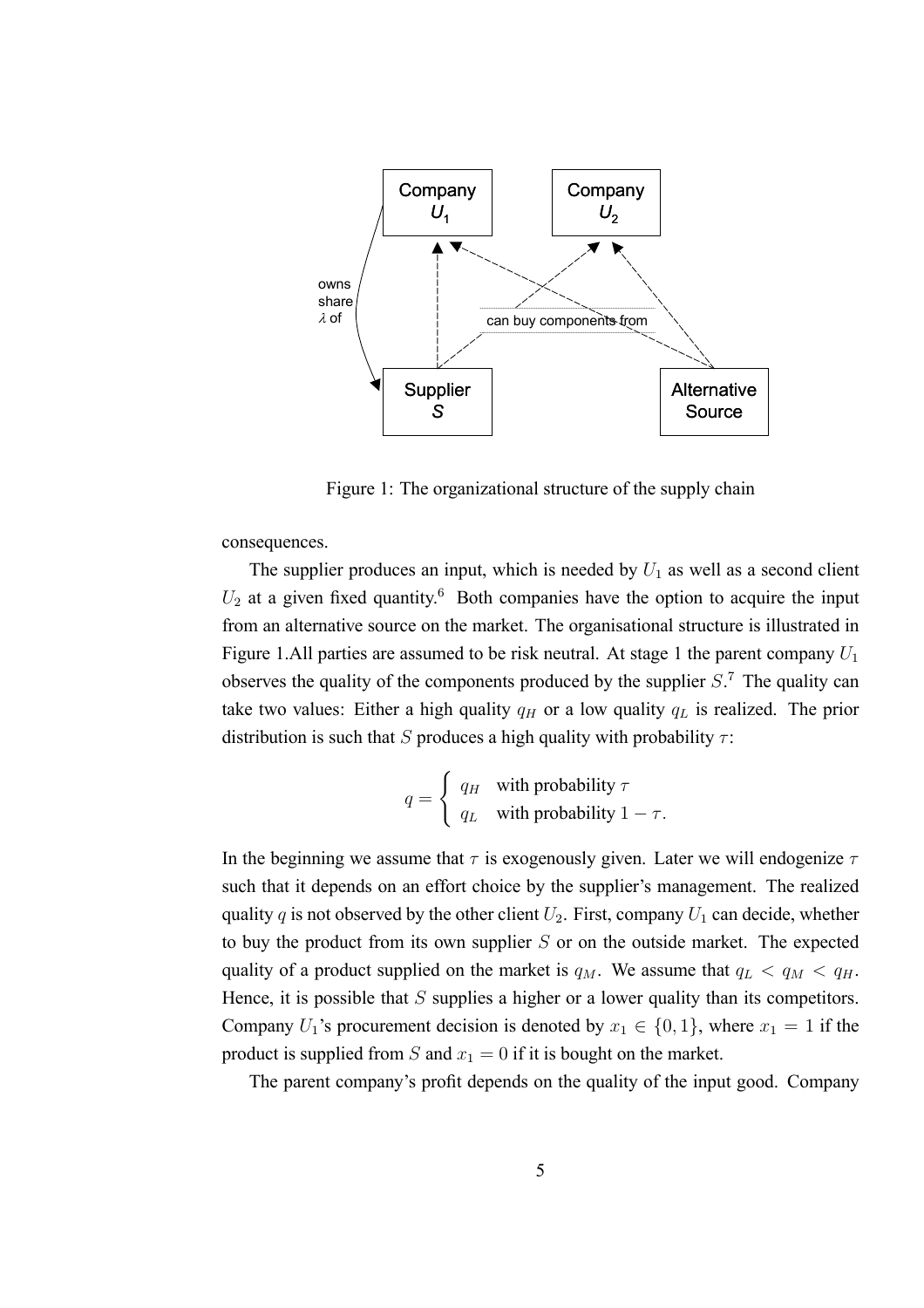$U_1$ 's profit when buying from its own supplier is

$$
R_1(q) = \begin{cases} R_{1H} & \text{when } q = q_H \\ R_{1L} & \text{when } q = q_L, \end{cases}
$$

where  $R_{1H} > R_{1L}$ . The parent company  $U_1$ 's profit when buying on the market is  $R_{1M}$ . Analogously, the supplier's profit when trading with its parent company is

$$
\Pi_1(q) = \begin{cases} \Pi_{1H} & \text{when } q = q_H \\ \Pi_{1L} & \text{when } q = q_L, \end{cases}
$$

with  $\Pi_{1H} \geq \Pi_{1L}$ . Note, that although a possible bargaining process among supplier and buyer is therefore not explicitly modelled, this formulation encompasses the possibility that the supplier earns a higher rent from trading with its parent company when he is able to offer a high quality.

Although being not able to observe the quality directly, the second potential client  $U_2$  observes the procurement decision  $x_1$  by  $U_1$  and makes himself a decision  $x_2$ . If  $x_2 = 1$  company  $U_2$  buys the product from S, if  $x_2 = 0$  he buys on the market with expected quality  $q_M$ . Company  $U_2$ 's final profit when trading with S is denoted by

$$
R_2(q) = \begin{cases} R_{2H} & \text{when } q = q_H \\ R_{2L} & \text{when } q = q_L, \end{cases}
$$

with  $R_{2H} > R_{2L}$ . Note that this profit is learned only after the trade took place. If client  $U_2$  bought on the market instead, its payoff from this trade is  $R_{2M}$ . To simplify the analysis we assume that  $R_{1M} = R_{2M} = R_M$ . The supplier S's profit when trading with  $U_2$  is assumed to be always  $\Pi_2$ .<sup>8</sup> The realized quality in both trades is unverfiable and no contracts can be written specifiying the trading decisions.

The supplier's total profit for given procurement decisions  $x_1$  and  $x_2$  is therefore

$$
x_1\Pi_1(q) + x_2\Pi_2.
$$

The parent company  $U_1$ 's total profit in turn consists of the direct profit as a function of the quality of the input good and the procurement decision  $x_1$  as well as the value of share of holding in  $S$ :

$$
x_1 R_1(q) + (1 - x_1) R_M + \lambda (x_1 \Pi_1(q) + x_2 \Pi_2).
$$
 (1)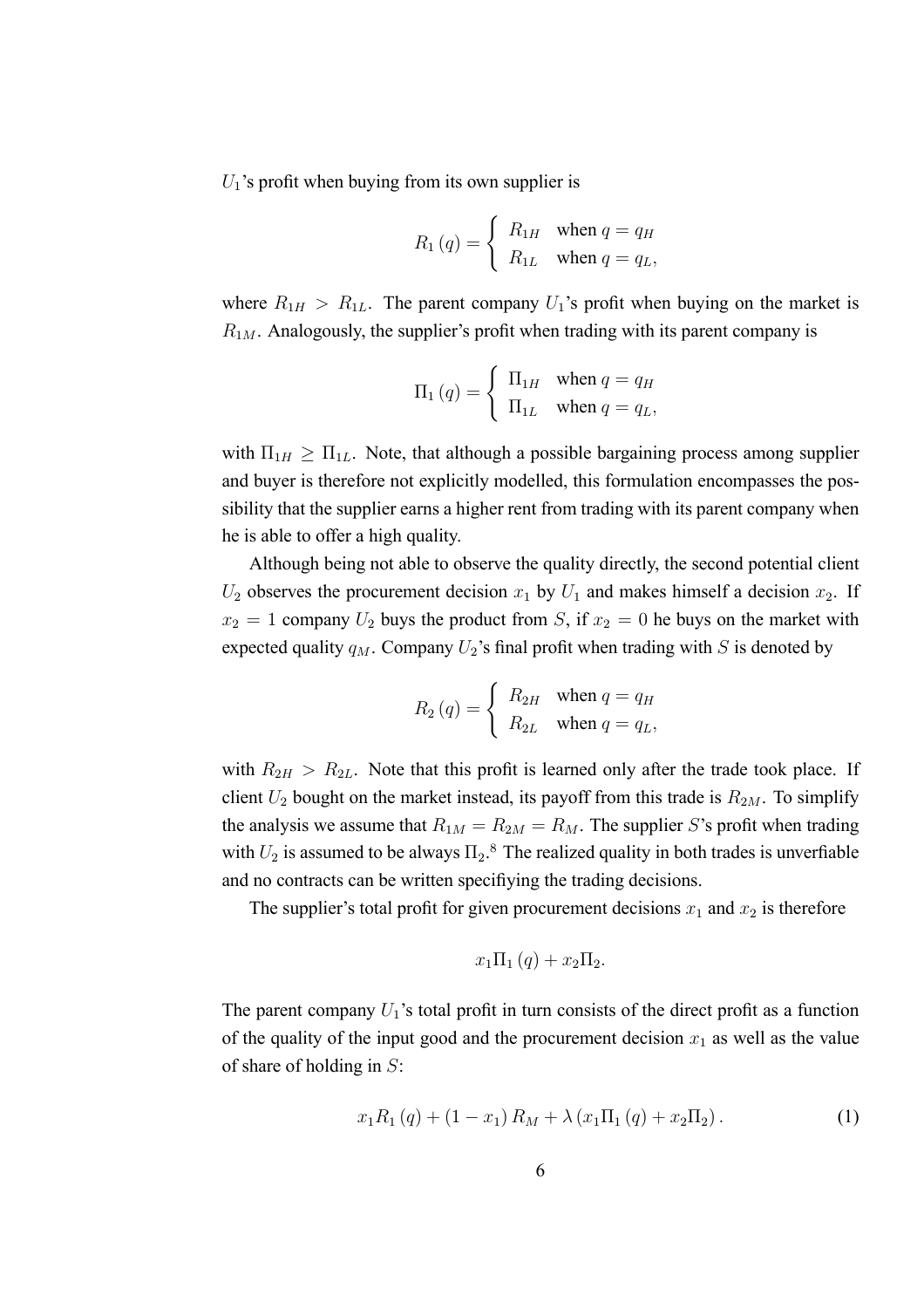Finally the second client  $U_2$ 's profit is  $x_2R_2(q) + (1 - x_2)R_M$ .



Figure 2: The game tree

The structure of the game is described by the game tree in Figure 2. The game is a signaling game and we now seek perfect Bayesian Equilibria. To consider only the interesting cases where  $U_1$ 's decision affects  $U_2$ 's choice we impose the following additional assumption:

**Assumption 1:** The direct surplus earned by  $U_1$  and  $U_2$  each when trading with S is higher than their respective surplus when buying the input good on the market if and only if the quality produced by  $S$  is high, i.e.

$$
R_{1H} > R_M > R_{1L}
$$
 and  

$$
R_{2H} > R_M > R_{2L}.
$$

Hence, the input can be bought on the market at an intermediate quality and the surplus earned by  $U_1$  and  $U_2$  is strictly increasing in the quality of the input. Without any asymmetric information it is therefore always beneficial for both companies to buy the good from supplier  $S$  only at a high quality, when the potential impact on the value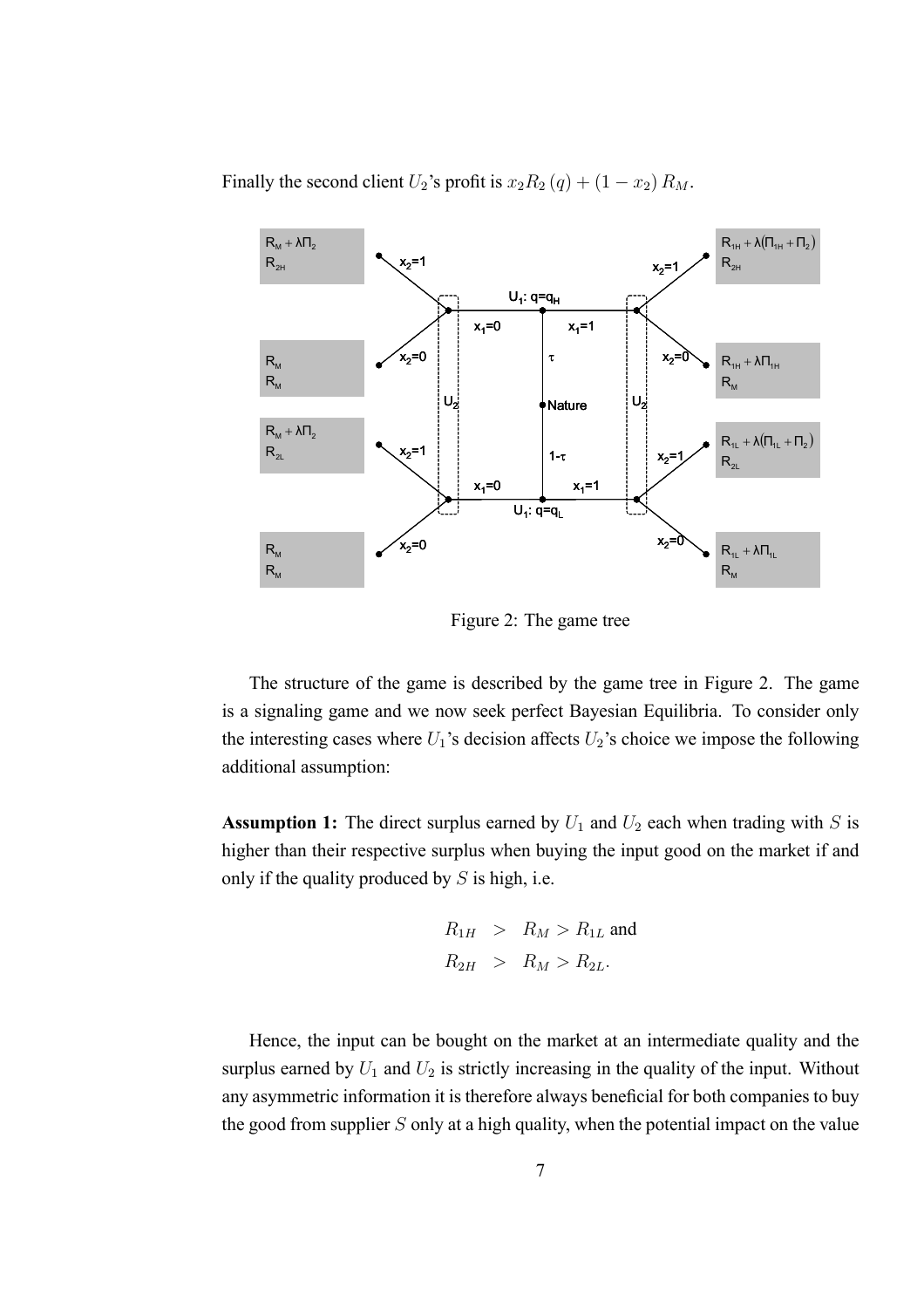of  $U_1$ 's share is not taken into account. If Assumption 1 is not satisfied the decision problem is trivial, as the input good will either be always or never bought from S.

# **C The Procurement Decision as a Signal**

As described above, company  $U_2$  may receive information on the true quality of the input good produced by S from the parent company's procurement decision. If  $U_1$ buys the input from its own supplier  $S$  this might give a positive signal on product quality. But if this always leads the other client also to buy the good from the supplier S, then the parent company  $U_1$  may have an interest to buy the good from its own supplier even at the low quality: The reason is that it may anticipate that the value of its ownership share in the supplier increases, when also the second client buys the good from S. This effect may outweigh the direct loss due to the use of an input of low quality.

A perfect Bayesian Equilibrium of the game described above consists of

- the parent company  $U_1$ 's strategy denoted by the probability  $\alpha_H$  ( $\alpha_L$ ), with which  $U_1$  buys from S, i.e. chooses  $x_1 = 1$ , when it observes quality  $q_H (q_L)$ ,
- a posterior probability  $\hat{\tau}_{x_1}$  for the realization of the high quality describing the beliefs of company  $U_2$  after observing the decision  $x_1$  made by  $U_1$ , and
- client  $U_2$ 's strategy denoted by the probability  $\beta_{x_1}$  of buying the product from S after having observed the decision  $x_1$  made by  $U_1$ .

It seems quite intuitive that company  $U_1$  should always buy the input product from S, if S offers a high quality. Indeed we can show, that this will always be the case given a simple 'refinement' which imposes a plausible condition on out-of-equilibrium beliefs:<sup>9</sup>

**Condition (Monotonicity of beliefs):** When  $x_1 = 1$  is off the equilibrium path, then out-of-equilibrium beliefs are such that  $\hat{\tau}_1 > \hat{\tau}_0$ .

The equilibrium concept itself does not place restrictions on client  $U_2$ 's beliefs off the equilibrium path. The given condition now simply states that when  $U_2$  observed that  $U_1$  has bought the input from S off the equilibrium path (i.e. when  $\alpha_H = \alpha_L = 0$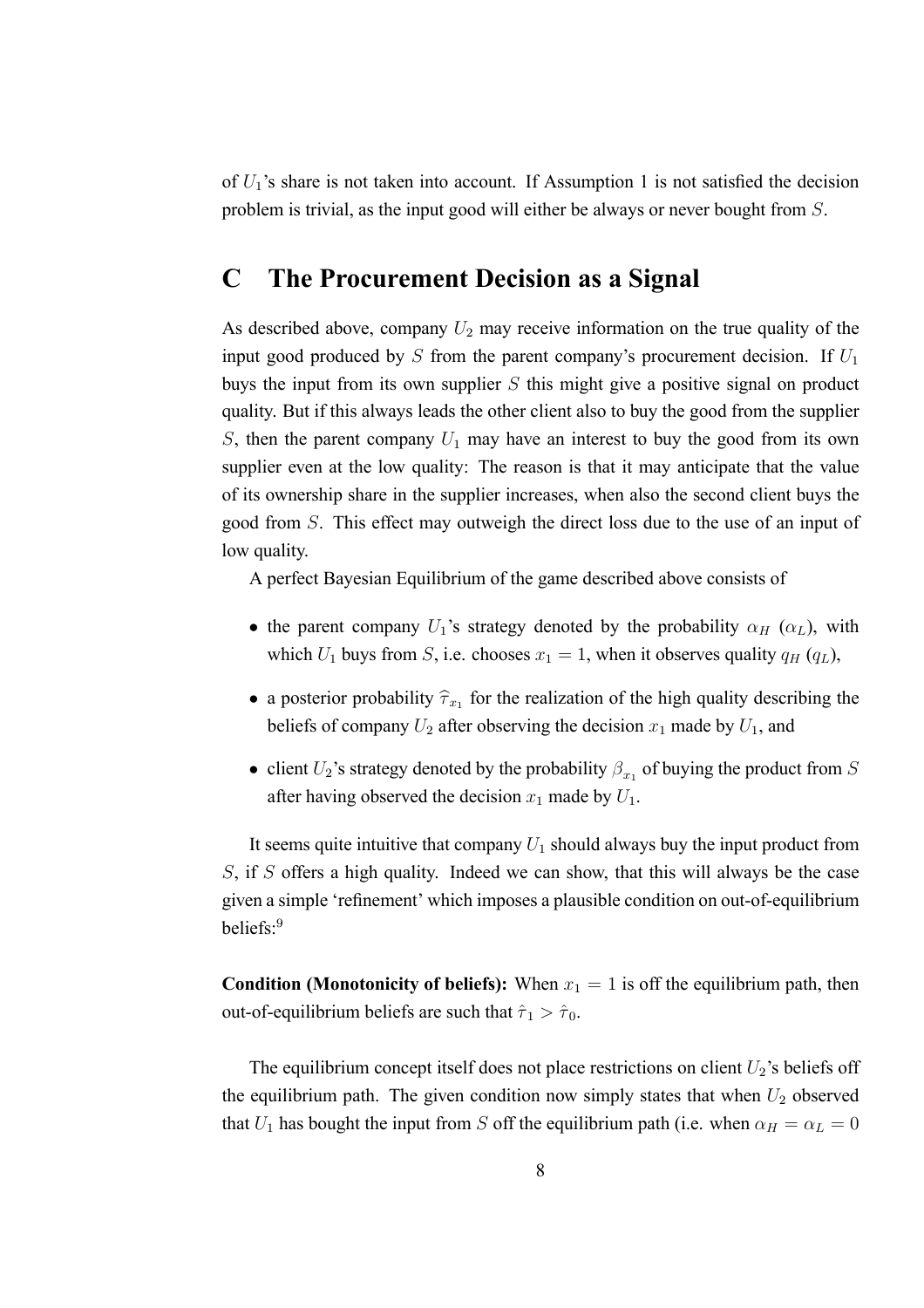such that  $U_1$  never buys from S in equilibrium), then this should raise the subjective probability with which  $U_2$  believes that the input is of high quality. Using this condition we can show the following: $10$ 

**Lemma 1** *With monotonic beliefs (i) the parent company*  $U_1$  *always buys from* S *after observing the high quality. (ii) Client*  $U_2$  *will never buy from* S *if*  $U_1$  *has not bought from* S*.*

#### **Proof:** See Appendix.

Hence, we can also exclude any equilibria in which  $U_2$  buys the good from S after U<sup>1</sup> *not* bought the good from its own supplier: In this case it always learns that the quality must be low. Hence, if  $U_1$  does not buy the good from S then  $U_2$  will neither do that.

After observing that the parent company has bought from  $S$ , the other client  $U_2$ cannot be certain that the quality is high as  $U_1$  may be tempted to buy from S also at the low quality. By using Bayes' Rule it will, however conclude, that

$$
\hat{\tau}_1 = \Pr \{ q = q_H | x_1 = 1 \} = \frac{\Pr \{ q = q_H; x_1 = 1 \}}{\Pr \{ x_1 = 1 \}}
$$
\n
$$
= \frac{\tau}{\tau + (1 - \tau) \alpha_L}.
$$
\n(2)

If the parent company never buys the good from S if the quality is low, i.e. if  $\alpha_L = 0$ , then its private information is fully revealed, that is  $\hat{\tau}_1 = 1$ . This is the case of a separating equilibrium. No distortion exists and both buy from S only if the quality is indeed high.

But if the parent company buys from S whatever the quality offered ( $\alpha_L = 1$ ), then nothing can be learned from its procurement decision about the quality offered by  $S$ ; the posterior probability for a high quality  $\hat{\tau}_1$  coincides with the prior probability  $\tau$ . The equilibrium is a pooling equilibrium.

Two factors turn out to be essential when analyzing what kind of equilibrium arises in which circumstances: On the one hand, company  $U_2$ 's optimal behavior is important when it does not learn anything about the quality from the parent company's decision. Its expected profit when trading with S in this case is  $E[R_2|\tau]$ . If, however, the good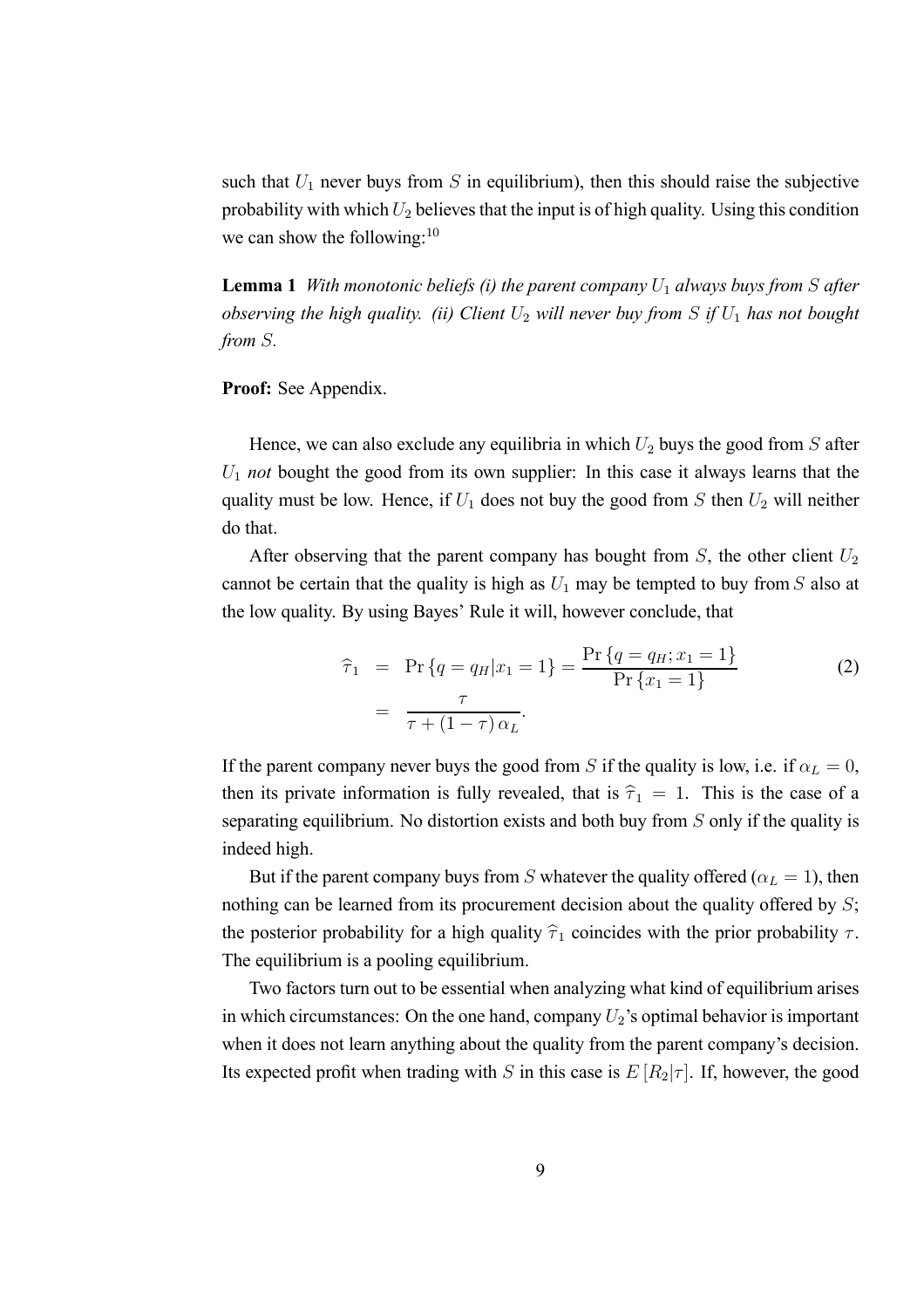is bought on the market its profit is  $R_M$ . Hence, if

$$
R_M < E\left[R_2|\tau\right],\tag{3}
$$

then  $U_2$  will always buy the good from S if it receives no additional information on product quality. Otherwise it will never buy from S without further information.

On the other hand, it is important to look at the parent company's decision when anticipating a certain reaction by the other client  $U_2$  given that  $q = q_L$ . If buying from S leads  $U_2$  also to buy from  $S$ , then the parent company has to weigh the quality loss due to a bad input against a higher value of the ownership share in S. When trading with S it earns a direct profit  $R_{1L}$ . The value of the ownership share is  $\lambda (\Pi_{1L} + \Pi_2)$  in that case. When sourcing on the market, a larger direct profit  $R_M$  is attained. However, the ownership share looses all value, as in turn  $U_2$  also buys from one of S's competitors. Hence, company  $U_1$  chooses inhouse procurement when  $q = q_H$ , if

$$
R_{1L} + \lambda \left( \Pi_{1L} + \Pi_2 \right) > R_M. \tag{4}
$$

If, however,  $U_1$  knows that its own decision to buy from  $S$  does *not* lead  $U_2$  to do the same, it will still buy at the low quality if the following stricter condition holds:

$$
R_{1L} + \lambda \Pi_{1L} > R_M. \tag{5}
$$

In the following sequence of results the equilibria for different parameter constellations are characterized. The results are proved in the appendix of this paper.

**Proposition 1** *If*  $U_1$ *'s ownership share in S is larger than a cut-off value*  $\lambda_L$  *and if the ex-ante expected quality of inputs produced by* S *exceeds market quality (i.e.*  $R_M < E[R_2|\tau]$ , then there is a unique pooling equilibrium, in which  $U_1$  buys from S *regardless of the quality and*  $U_2$  *always follows this decision. The cut-off value for the ownership share*  $\lambda_L$  *is given by* 

$$
\lambda_L = \frac{R_M - R_{1L}}{\Pi_{1L} + \Pi_2}.
$$

If  $U_1$  buys the input from S regardless of its quality, then  $U_2$  can learn nothing from its decision. If  $E[R_2|\tau] > R_M$ , then  $U_2$ 's expected profit when buying from S is still higher than its profit when buying on the market. Client  $U_2$  will then always buy the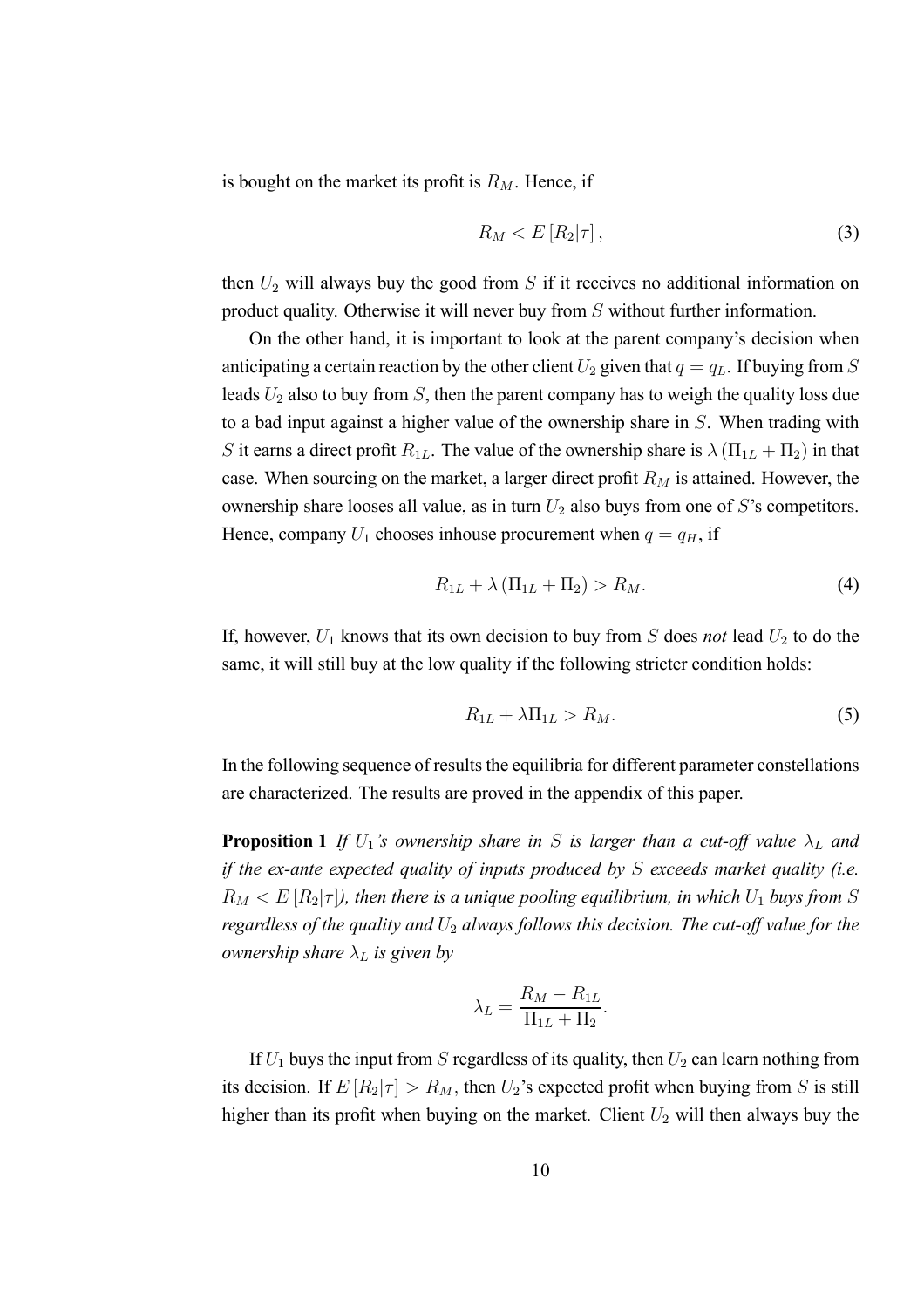input from S.

Company  $U_1$ 's procurement strategy is indeed optimal, if its ownership share in  $S$ is sufficiently large. On the one hand, its direct profit is lower when buying from S at the low quality compared to the outside market but the value of the ownership share is higher. If the share  $\lambda$  is sufficiently large the latter effect dominates the former. This is exactly the case, when inequality (4) is fulfilled, which is equivalent to  $\lambda \geq \lambda_L$ . Note that  $\lambda_L$  may well exceed 1 in certain parameter constellations. In those cases no such pooling equilibrium exists.

The value of the ownership share increases for two reasons: First, the parent company directly benefits from the supplier's surplus from the internal trade. But in addition, the parent company's positive procurement decision is followed by the other client and the parent company earns a share  $\lambda$  of the surplus generated from this external transaction. In this case vertical integration, if sufficiently strong, creates an advantage from 'opaqueness': The parent company's private information on the quality is not revealed, and this raises the value of the ownership share and the total value of the integrated firm.

If, however, client  $U_2$ 's expected profit without further information on the quality is lower than its profit when buying on the market  $(E[R_2|\tau] < R_M)$ , then the mentioned behavior cannot occur in equilibrium as the other client will of course never buy the input from S, when he learns nothing about the quality. It remains to check, whether the parent company will still have an interest in those cases, to buy from  $S$  even at the low quality. This is indeed the case if the ownership share  $\lambda$  is sufficiently large, as shown in the following result:

**Proposition 2** If the parent company  $U_1$ 's ownership share in S is larger than a cer*tain cut-off value*  $\lambda_H$  *(where*  $\lambda_H > \lambda_L$ *) and if the ex-ante expected quality of the input produced by S is lower than market quality*  $(R_M > E[R_2|\tau])$ , then there is a unique *pooling equilibrium, in which the parent company*  $U_1$  *buys the product from* S *independent of its quality and*  $U_2$  *never buys the product from S. The cut-off value for the ownership share*  $\lambda_H$  *is given by* 

$$
\lambda_H = \frac{R_M - R_{1L}}{\Pi_{1L}}.
$$

Note that the cut-off value  $\lambda_H$  for the ownership share is higher than the cut-off  $\lambda_L$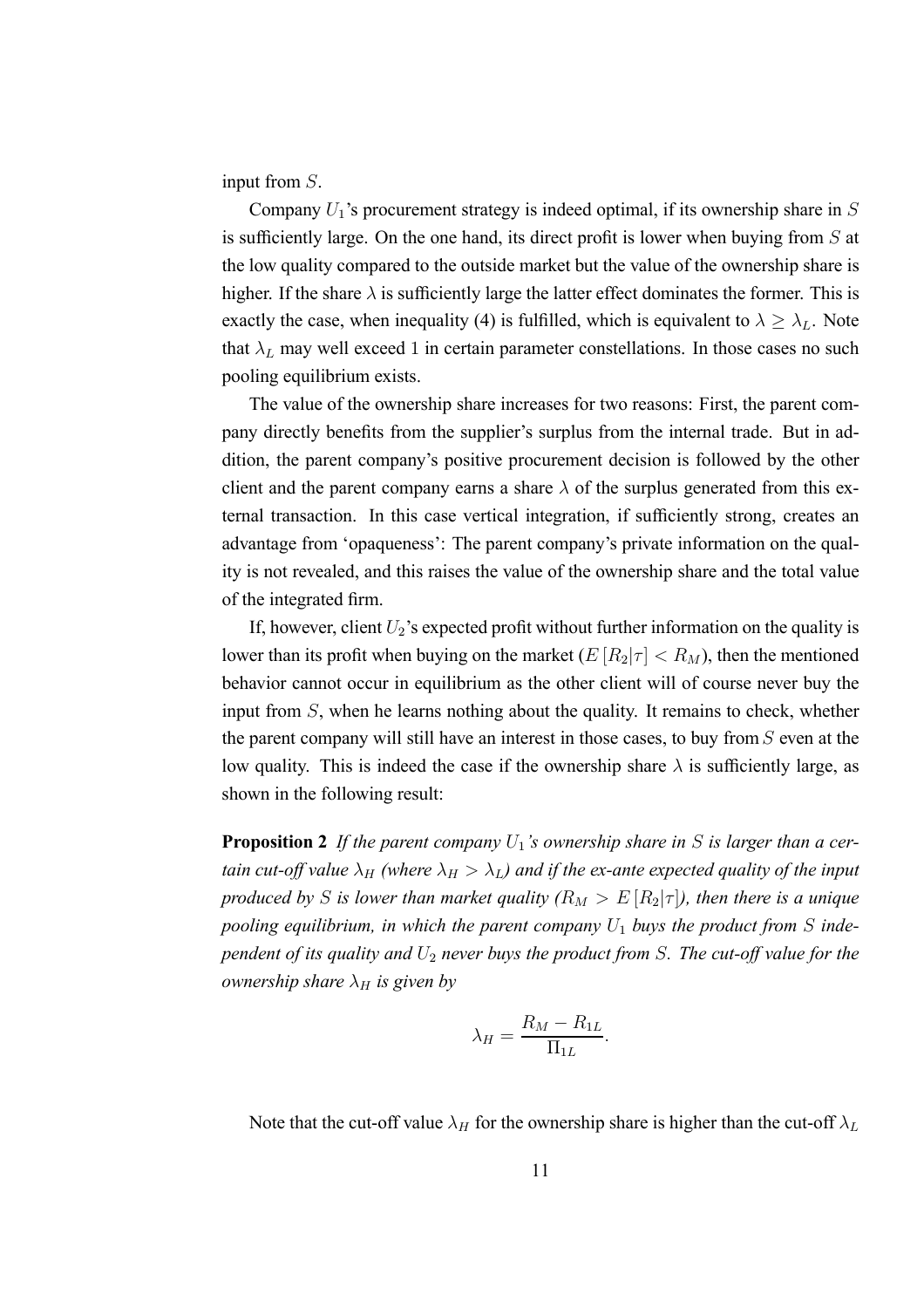given in Proposition 1. This cut-off value  $\lambda_H$  follows from condition (5). Here, the parent company's decision to buy from  $S$  does not lead  $U_2$  to follow. The 'opaqueness' advantage of integration does not exist. The only reason to procure in-house is that the parent company benefits from its share in the suppliers profits from the internal trade  $\Pi_{1L}$ .<sup>11</sup> If  $\lambda$  is smaller than  $\lambda_H$  then this benefit is not high enough to outweigh the loss due to an input of lower quality. If it is larger than  $\lambda_H$ , then in-house procurement is beneficial. Note, that this will never be the case if  $R_{1L} + \Pi_{1L} < R_M$ . If this condition holds it will never be worthwhile to buy internally at the low quality – even with a fully integrated supplier ( $\lambda = 1$ ).

If the ownership share  $\lambda$  is even lower than the cut-off value  $\lambda_L$  from Proposition 1, then the quality loss outweighs the benefit from a higher corporate value of  $S$  in any case – that is even when the decision to buy from  $S$  leads  $U_2$  to follow. In this case the parent company will always reveal its information about the quality truthfully via its procurement decision. This is shown in the following result:

**Proposition 3** *If the parent company's ownership share in* S *is lower than the cutoff value*  $\lambda_L$ , then there exists a unique separating equilibrium, in which the parent *company buys from S only at the high quality. In this case client*  $U_2$  *buys from S if and only if*  $U_1$  *has done this.* 

When the ownership share is sufficiently small the companies thus act as they would do with symmetric information.

Note that the decision of parameter constellations described so far has not been exhaustive. It remains to analyze situations in which on the one hand  $R_M > E[R_2|\tau]$ – that is without information revelation it is always better for  $U_2$  not to buy the input from S – and on the other hand the ownership share  $\lambda$  is between  $\lambda_L$  and  $\lambda_H$ . If the parent company always buys from  $S$ , then the information will not be revealed and  $U_2$ will not buy from S. But in this case the response by  $U_1$  will be only to buy at the high quality as condition (5) is not met. Hence, there can be no equilibrium in which the parent company always buys from  $S$  at the low quality in that case. If, however, it never buys from S at the low quality, its information will be fully revealed. In that case the best response by  $U_2$  will be always to follow  $U_1$ 's decision. As condition (4) is met,  $U_1$  indeed would then have an interest to buy from  $S$  even at the low quality. This can neither be the case in equilibrium. Therefore, we cannot have a pure strategy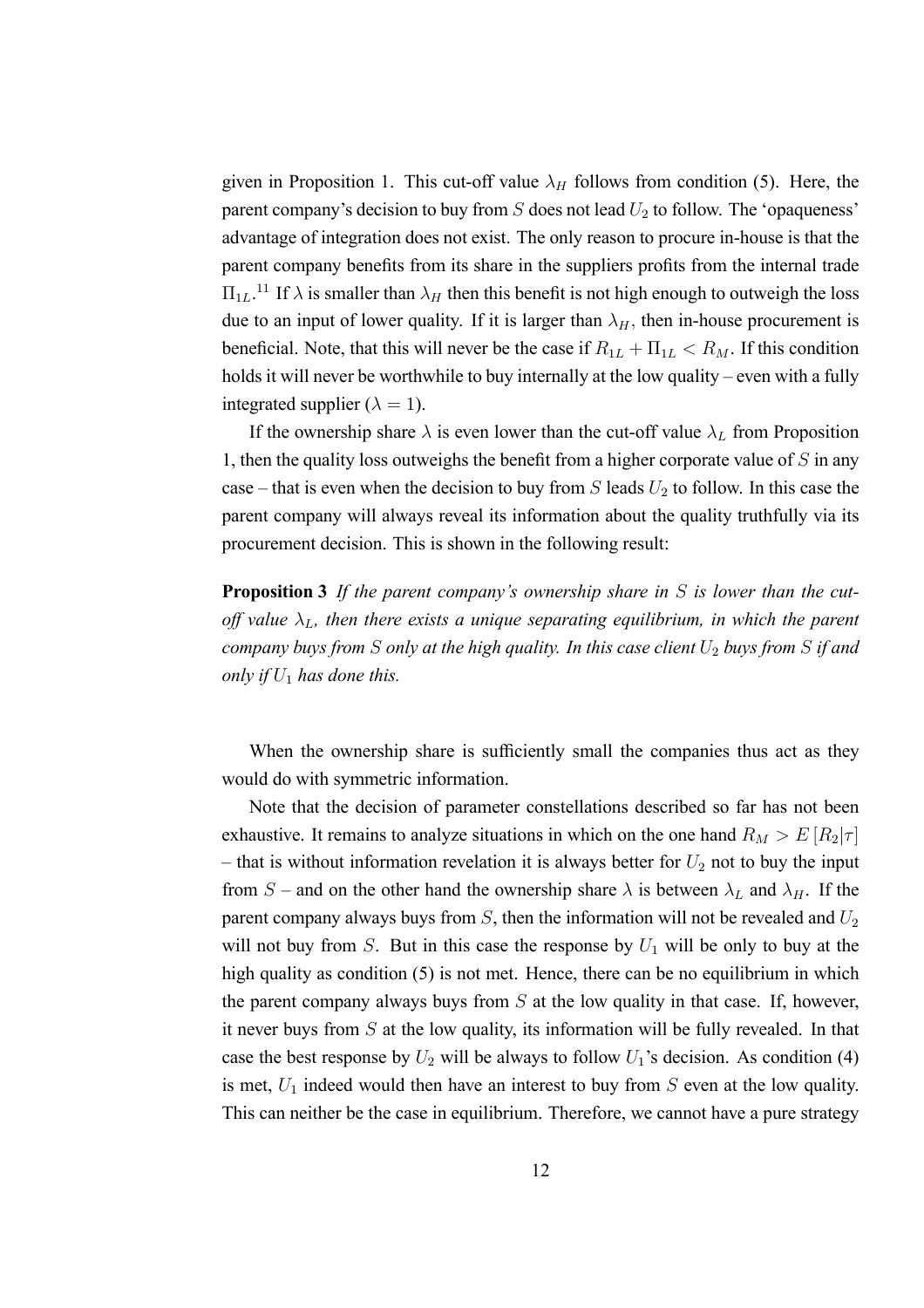equilibrium in this case. There are, however, semi-separating equilibria as shown in the following result:

**Proposition 4** *If the ex-ante expected quality of the input produced by* S *is smaller than that offered on the market*  $(R_M > E[R_2|\tau])$  *and if the ownership share*  $\lambda \in$  $(\lambda_L, \lambda_H)$ , then a unique semi-separating equilibrium exists. The parent company  $U_1$ *buys from* S *when the quality is low with probability*

$$
\alpha_L = \frac{\tau (R_{2H} - R_M)}{(1 - \tau) (R_M - R_{2L})}
$$

.

.

*When observing that*  $U_1$  *has bought from*  $S$  *then*  $U_2$  *will follow with probability* 

$$
\beta_1 = \frac{R_M-R_{1L}}{\lambda \Pi_2} - \frac{\Pi_{1L}}{\Pi_2}
$$

Figure 3 shows these results. The profit with market procurement is plotted on the abscissa, the ownership share  $\lambda$  on the ordinate axis. For very low values of  $\lambda$ information will be fully revealed in a separating equilibrium. For higher values of  $\lambda$ information may not be fully revealed. Pooling always takes place when the profit with market procurement  $R_M$  is smaller than  $U_2$ 's expected profit from trading with S with no information on quality  $E[R_2|\tau]$ . If that is not the case, there will still be pooling, if the ownership share  $\lambda$  is very large (i.e. above  $\lambda_H$ ). In the former case,  $U_2$  always follows  $U_1$ 's decision. In the latter, the parent company buys from  $S$  at the low quality even though  $U_2$  never follows. Finally, there are semi-separating equilibria, when  $R_M$ is larger than  $E[R_2|\tau]$  and the ownership share  $\lambda$  is between  $\lambda_L$  and  $\lambda_H$  which are the two upward sloping straight lines.

There are other equilibria as well, in which one party plays a mixed and the other one a pure strategy. Those are characterized in the appendix of this paper. Such equilibria arise in parameter constellations on the boundaries of the regions shown in 3. In the interior of those regions equilibria are unique given the mentioned refinement.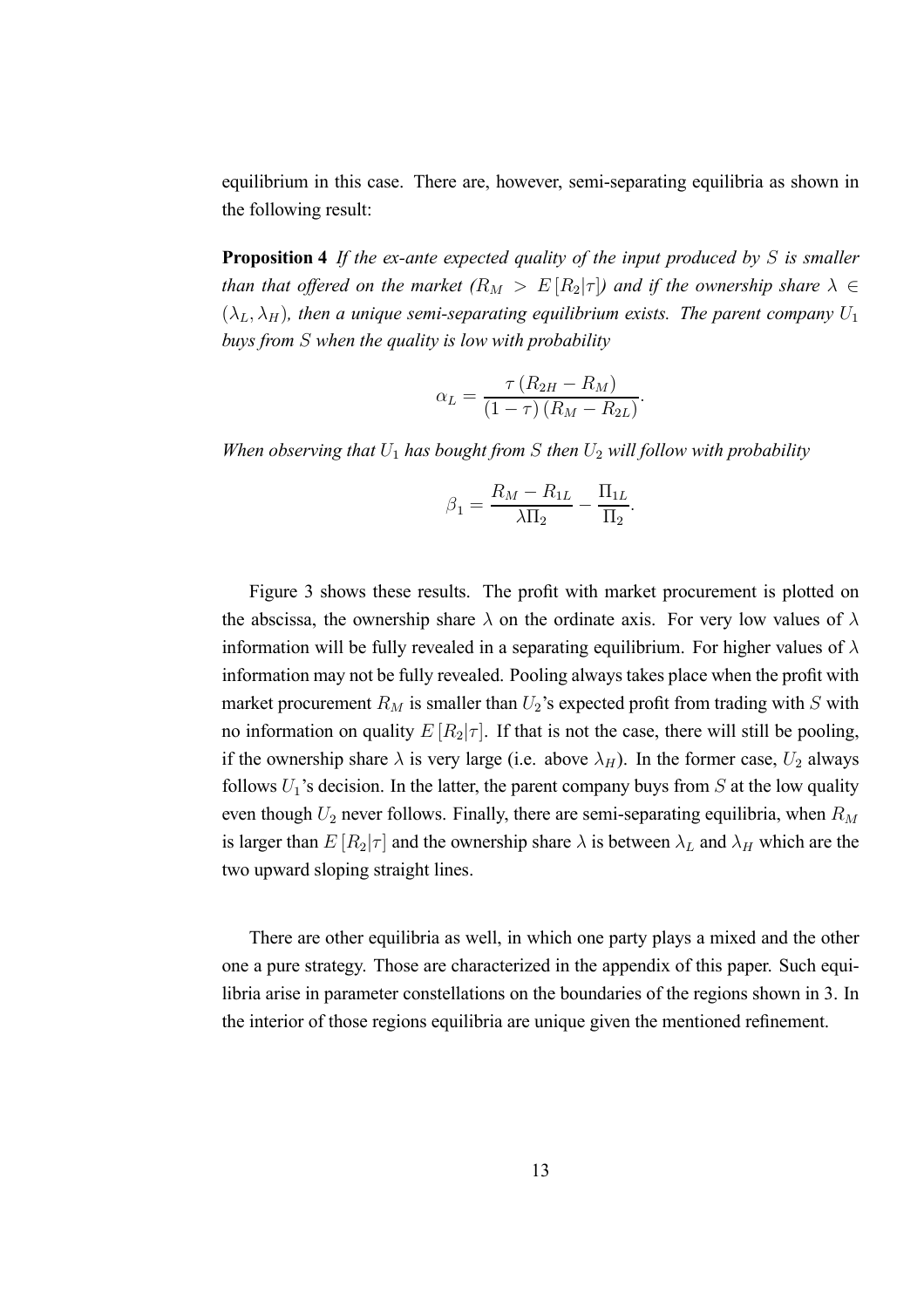

Figure 3: Perfect Bayesian Equilibria

# **D Management Incentives**

Now the model analyzed in the preceding section is extended, to investigate the impact of the described effects on the incentives of the supplier's management to raise the quality of the product produced by S. The intention is again not to search for optimal contracts but to analyze the impact of the ownership share  $\lambda$  on management incentives. Note that so far, the supplier has not been represented as an active player in the game. We now introduce an initial stage 0 at which a manager  $M$  of the supplier  $S$ decides on his effort to raise the quality produced by S.

We assume that the manager M can choose among two effort levels affecting the probability that a high quality is realized. For ease of notation the effort levels are directly denoted by the probability that the high quality is realized: A high effort corresponds to the probability  $\tau_H$  for a realization of the high quality and a low effort to probability  $\tau_L < \tau_H$ . Depending on the effort level the manager has to bear private costs  $c(\tau)$ . For simplicity it is assumed that  $c(\tau_H)=c$  with  $c>0$  and  $c(\tau_L)=0$ . To analyze the effects of vertical integration on management incentives in a simple way,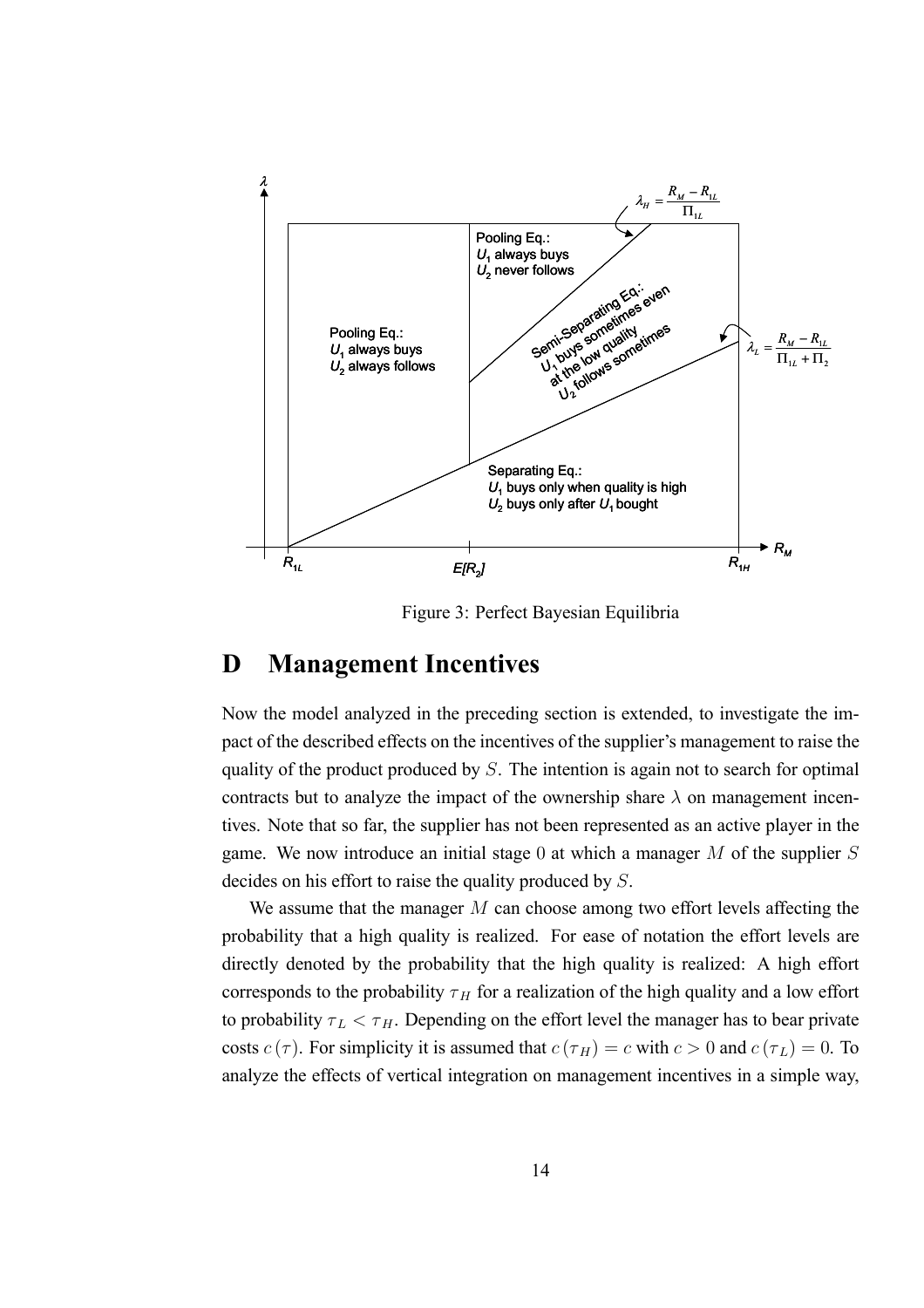we assume that the manager's utility takes the form

$$
\mu \cdot \Pi_S - c(\tau) \,,
$$

where  $\Pi_S = x_1 \Pi_1 (q) + x_2 \Pi_2$  is the supplier's profit and  $\mu$  is an exogenously given constant. This may for instance be due to the fact that  $M$  owns a fixed capital share in  $S$  or has received stock options which are always 'in the money' in the considered range. The manager's effort is assumed to be unobservable by both  $U_1$  and  $U_2$ .

The subsequent stages of the game are unaltered. Again the parent company observes the quality offered by  $S$ . The strategic situation for  $U_1$  and  $U_2$  has only changed in so far, as  $U_2$ 's quality expectations depend upon the equilibrium effort exerted by M. The equilibrium profile is now only extended by manager M's effort choice and  $U_1$ 's and  $U_2$ 's beliefs on this effort choice which must be correct in equilibrium.<sup>12</sup>

For a given effort choice by  $M$  the results derived above continue to hold with the only difference that  $\tau$  is replaced either by  $\tau_L$  or  $\tau_H$ . Hence, if for a given effort choice  $\tau$  a certain equilibrium constellation arises in the signaling game between  $U_1$  and  $U_2$  as analyzed above and if M's best response to such an equilibrium constellation is indeed to choose  $\tau$ , then we have found a Perfect Bayesian Equilibrium of this new game.

Manager  $M$ 's incentives depend of course on the equilibrium strategies by  $U_1$  and  $U_2$  described by  $\alpha_L$  and  $\beta_1$ . When choosing the high effort level his expected utility is

$$
\mu (\tau_H (\Pi_{1H} + \beta_1 \Pi_2) + (1 - \tau_H) (\alpha_L (\Pi_{1L} + \beta_1 \Pi_2))) - c.
$$
 (6)

With the low effort level it is

$$
\mu \left( \tau_L \left( \Pi_{1H} + \beta_1 \Pi_2 \right) + \left( 1 - \tau_L \right) \left( \alpha_L \left( \Pi_{1L} + \beta_1 \Pi_2 \right) \right) \right). \tag{7}
$$

He will choose the high effort level  $\tau_H$  if (6) is larger than (7) which is equivalent to

$$
\Pi_{1H} + \beta_1 \Pi_2 - \alpha_L (\Pi_{1L} + \beta_1 \Pi_2) \ge \frac{c}{\mu (\tau_H - \tau_L)}.
$$
\n(8)

The left hand side attains the highest value if  $\alpha_L = 0$  and  $\beta_1 = 1$ , i.e. both companies buy from S only at the high quality. In this case the manager's incentives will be strongest. If condition (8) were not met for  $\alpha_L = 0$  and  $\beta_1 = 1$ , there would never be an equilibrium in which the manager chooses a high effort level. Hence, we assume that this condition is always met: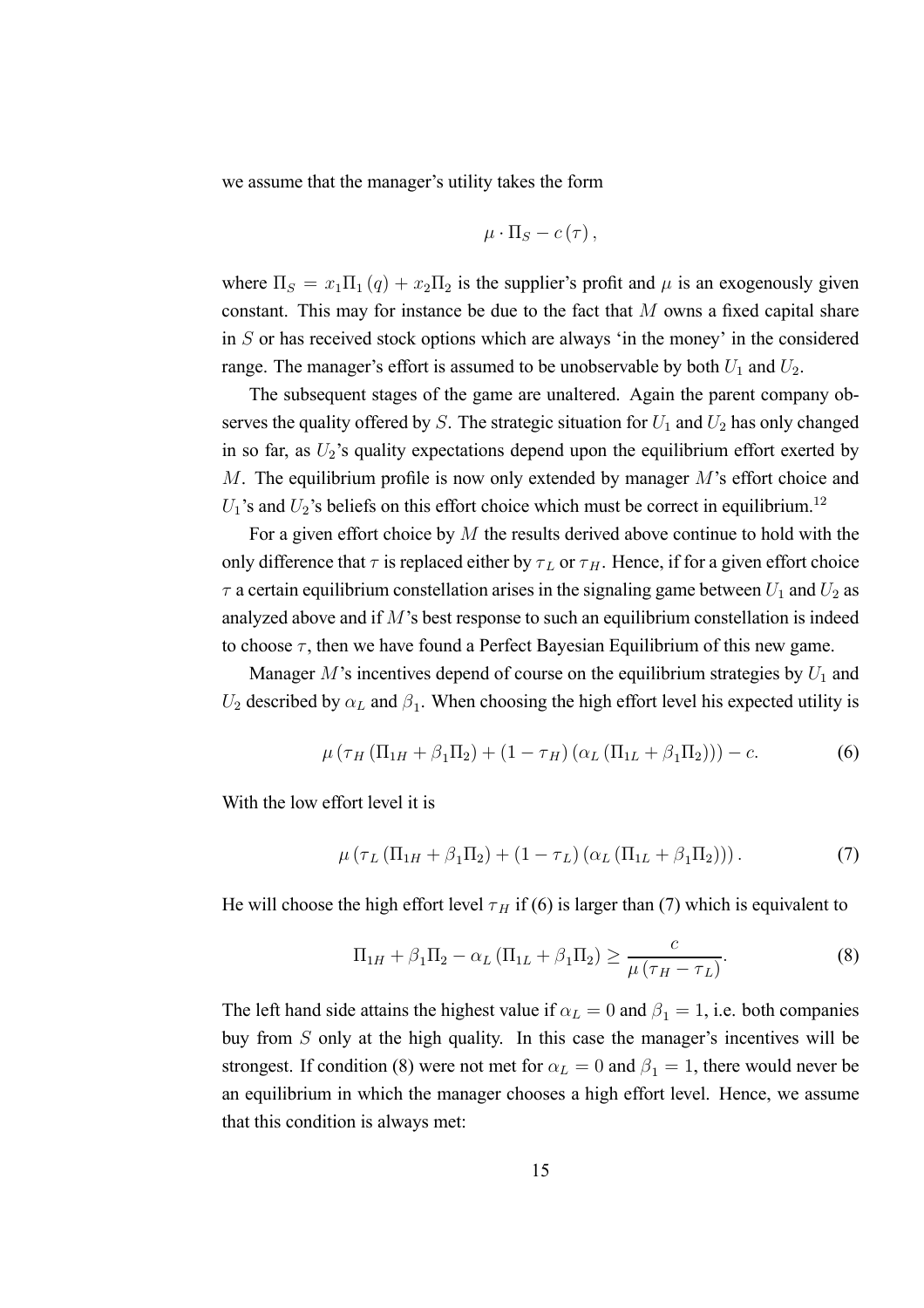**Assumption 2:** If the parent company  $U_1$  and the other client  $U_2$  both buy from S only at the high quality, manager M will choose the high effort level:

$$
\Pi_{1H} + \Pi_2 > \frac{c}{\mu(\tau_H - \tau_L)}.
$$

The left hand side of condition (8) attains the lowest possible value when  $\alpha_L = 1$ , i.e. the parent company  $U_1$  buys from S whatever the quality offered. In that case incentives depend only on the potential surplus from the internal trade with the parent company as this surplus  $\Pi_1(q)$  may depend upon quality. If condition (8) were met for  $\alpha_L = 1$  then it would be met in any equilibrium. Hence, we assume that the difference among  $\Pi_{1H}$  and  $\Pi_{1L}$  is not large enough, to make a high effort attractive in these cases:

**Assumption 3:** If the parent company  $U_1$  buys from S at both qualities, then exerting the high effort level is never optimal for the manager  $M$ :

$$
\Pi_{1H} - \Pi_{1L} < \frac{c}{\left(\tau_H - \tau_L\right)\mu}.
$$

Whereas Assumption 2 defines the case of the strongest possible incentives, Assumption 3 deals with the weakest possible incentives for manager M. If one of both assumptions is not satisfied, the incentive problem would be trivial as the manager would either always or never choose the high effort level independent of the ownership structure.

What is now the effect of the ownership share  $\lambda$  on the incentives of the supplier's management? For simplicity we focus only on cases where the manager chooses pure strategies and obtain the following result:

**Proposition 5** *The supplier's manager* M *will always choose the low effort level only if*  $U_1$ *'s ownership share*  $\lambda$  *is either larger than*  $\lambda_H$ *, or*  $\lambda \in [\lambda_L, \lambda_H]$  *and* 

$$
\lambda \geq \frac{(R_M - R_{1L}) (R_M - E[R_2|\tau_L])}{(1 - \tau_L) (R_M - R_{2L}) \left(\frac{c}{\mu(\tau_H - \tau_L)} - (\Pi_{1H} - \Pi_{1L})\right)}.
$$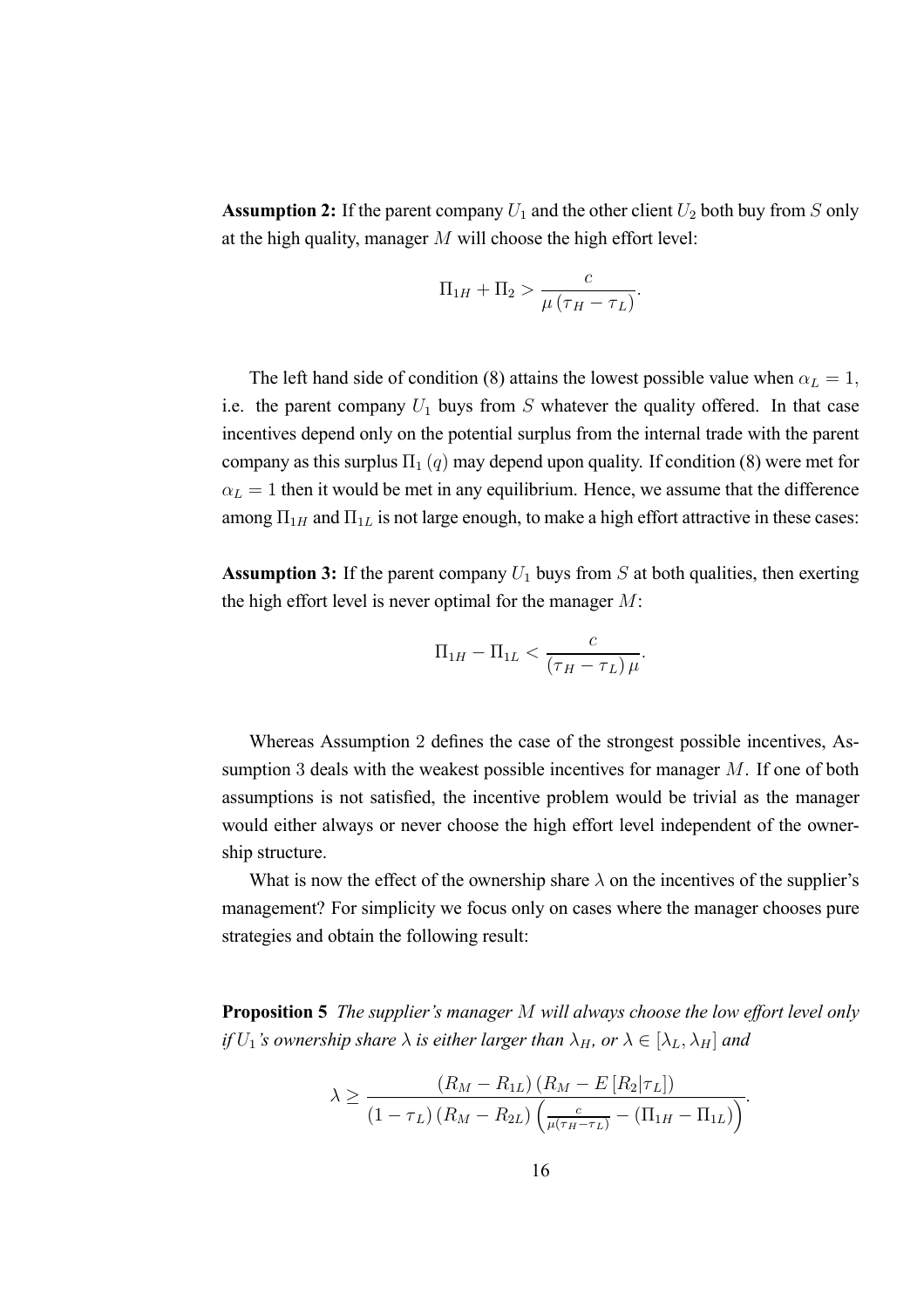*The manager will always choose the high effort level only if either*  $U_1$ *'s ownership share*  $\lambda$  *is either smaller than*  $\lambda_L$ *, or*  $\lambda \in [\lambda_L, \lambda_H]$  *and* 

$$
\lambda \leq \frac{(R_M - R_{1L}) (R_M - E[R_2|\tau_H])}{(1 - \tau_H) (R_M - R_{2L}) \left(\frac{c}{\mu(\tau_H - \tau_L)} - (\Pi_{1H} - \Pi_{1L})\right)}.
$$

**Proof:** See Appendix.

Hence, the supplier's manager exerts a high effort level only if the ownership share is sufficiently small. This result hints at an important element among the costs of vertical integration: *There is less pressure on a vertically integrated supplier to produce a high quality than on an independent supplier*. The management of an integrated supplier anticipates that its parent company may buy its products even at a low quality if its ownership share is sufficiently large. The reason is that the parent company fears a loss due to a reduced value of its stake in the supplier.

As described above the value loss is due to two effects: On the one hand, potential rents that can be realized internally when trading with  $S$  are forgone when  $U_1$  buys on the market. But additionally,  $U_1$ 's decision not to buy from  $S$  will damage the supplier's reputation. Other potential clients will conclude that the product quality is low and the supplier will receive less external orders.

The boundaries for  $\lambda$  derived in Proposition 5 can be given as functions of  $R_M$ . The manager will only always choose the low effort level if  $R_M$  is larger than

$$
\max\left\{\frac{R_M - R_{1L}}{\Pi_{1L} + \Pi_2}, \min\left\{\frac{(R_M - R_{1L})(R_M - E[R_2|\tau_L])}{(1 - \tau_L)(R_M - R_{2L})\left(\frac{c}{w(\tau_H - \tau_L)} - (\Pi_{1H} - \Pi_{1L})\right)}, \frac{R_M - R_{1L}}{\Pi_{1L}}\right\}\right\}
$$

and the high one if  $R_M$  is smaller than

$$
\max \left\{ \frac{R_M - R_{1L}}{\Pi_{1L} + \Pi_2}, \min \left\{ \frac{(R_M - R_{1L})(R_M - E[R_2|\tau_H])}{(1 - \tau_H)(R_M - R_{2L}) \left(\frac{c}{w(\tau_H - \tau_L)} - (\Pi_{1H} - \Pi_{1L})\right)}, \frac{R_M - R_{1L}}{\Pi_{1L}} \right\} \right\}.
$$

From the proof of Proposition 5 the former boundary is weakly higher than the latter. Both are illustrated in Figure 4 for an example. As before, the revenue when buying on the market is drawn on the abscissa and the ownership share on the ordinate. For this figure it has been assumed that  $R_{1L} = R_{2L}$  such that the boundaries are indeed piecewise linear. The boundaries are drawn as bold lines. For low or very high values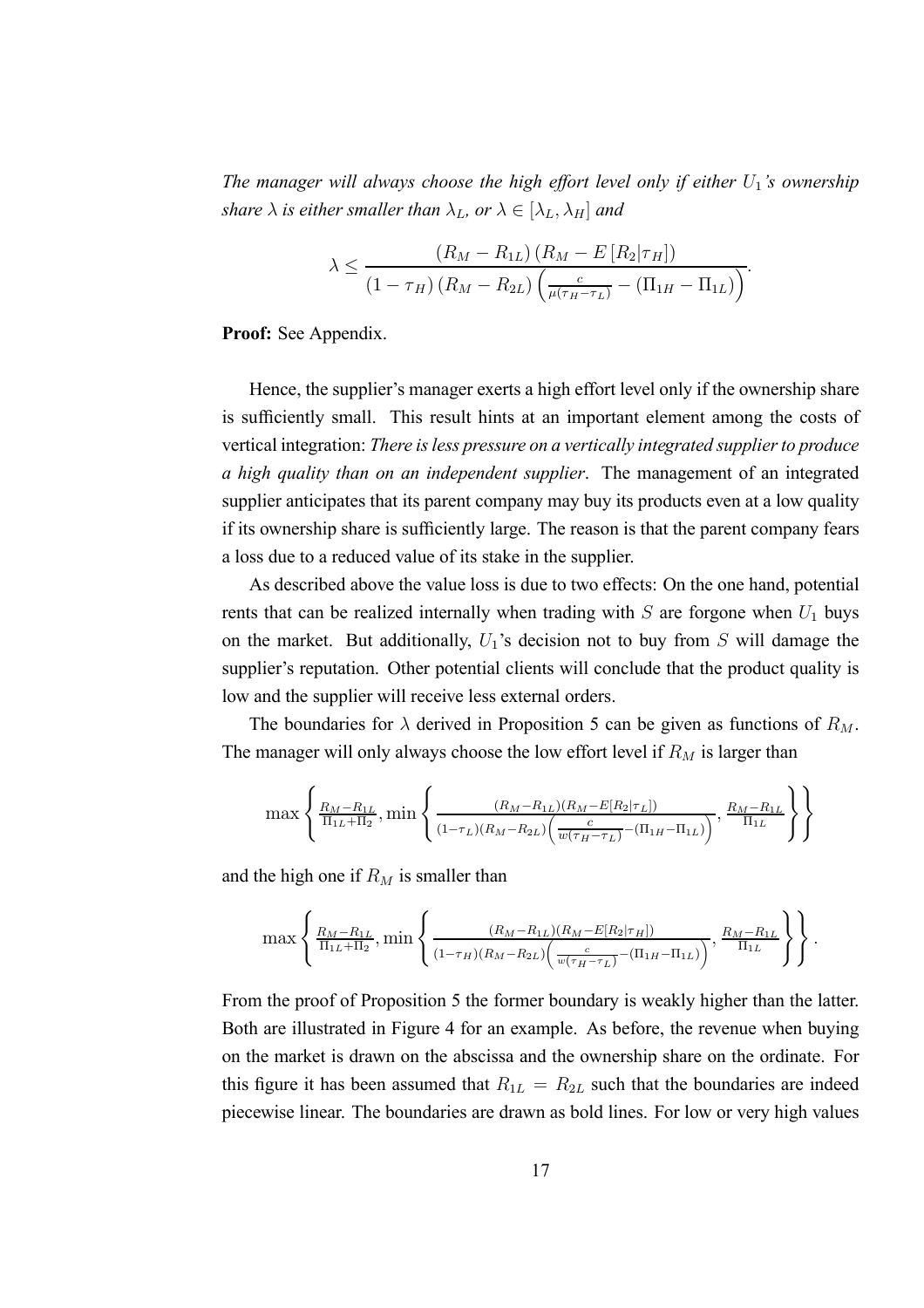of  $R_M$  both boundaries coincide as they are either equal to  $\lambda_L$  or  $\lambda_H$ .



Figure 4: The Manager's effort choice

Note that the manager will always choose the high effort level if  $\lambda < \lambda_L$ . From Proposition 3 we know that in this case  $U_1$  will never have an interest in buying the input at the low quality. Hence, the supplier will be able to sell the good if and only if the quality is high. In that case the good will be sold to both clients  $U_1$  and  $U_2$ . By Assumption 2 this leads to high incentives. It is also possible that the high effort level is chosen when  $\lambda$  is larger than  $\lambda_L$  but smaller than  $\lambda_H$ . This is the case when a semiseparating equilibrium exists in the game between  $U_1$  and  $U_2$ , in which  $U_1$  buys from S even at the low quality with a probability that is sufficiently small. As the proposition shows this may indeed be the case if  $\lambda$  is not too large.

This will never happen if  $\lambda > \lambda_L$  and  $R_M < E[R_2|\tau_L]$ . In that case we know from Proposition 1 that  $U_1$  will buy from S, as its ownership share in S is large and as it knows that  $U_2$  will follow its decision as  $U_2$ 's expected quality when buying from  $S$ without further information is still higher than market quality. A high quality is only beneficial for the supplier as it may receive a higher profit in the internal trade with  $U_1$ . But by Assumption 3 this is not sufficient to create incentives for the manager to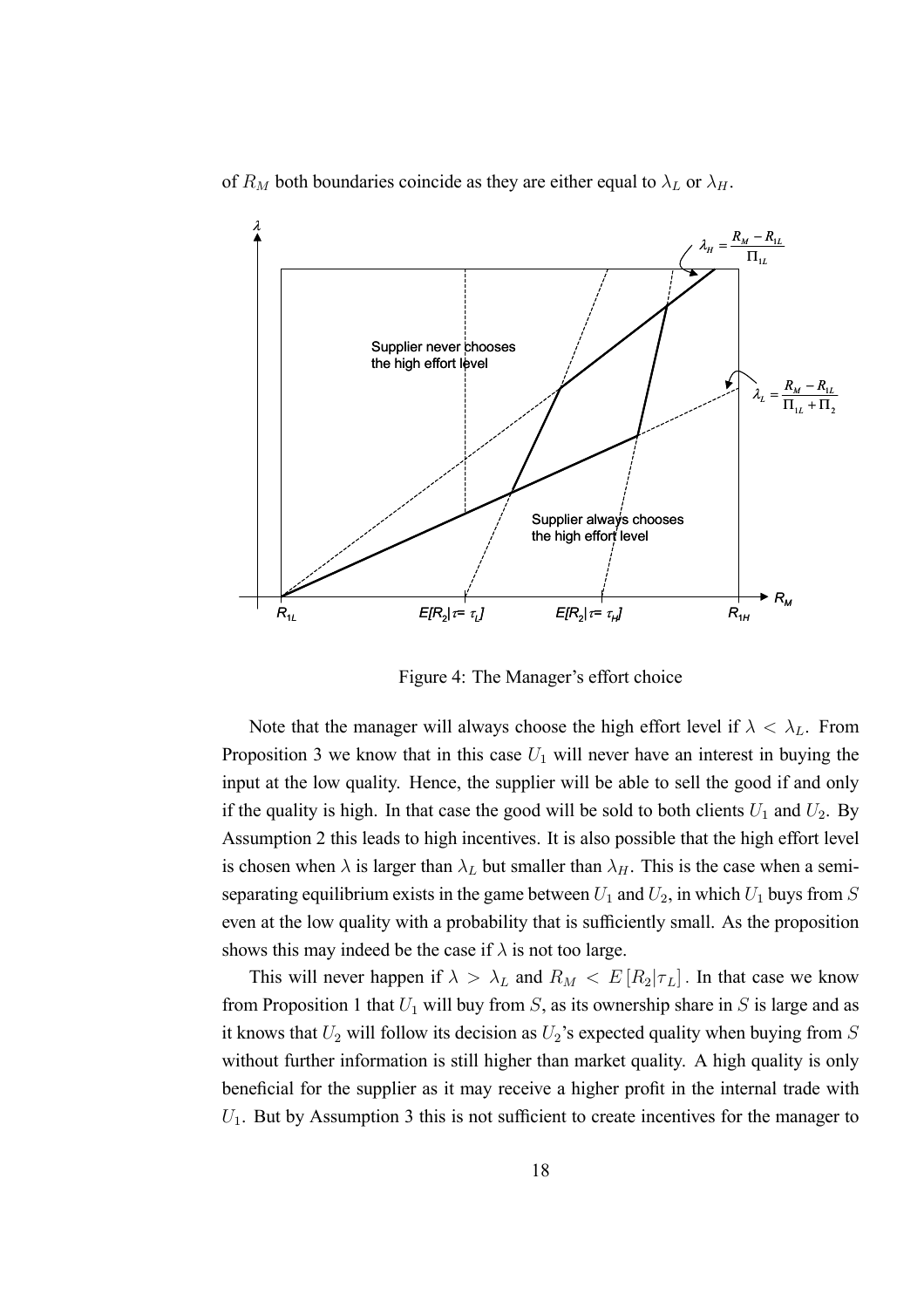choose the high effort level.

If the ownership share  $\lambda$  is even higher than  $\lambda_H$  then  $U_1$  will buy the good from S at the low quality independent of  $U_2$ 's procurement strategy. In that case its information on quality is also never revealed and – depending on the size of  $R_M$  – the supplier always or never sells its product to  $U_2$ . Then of course incentives will neither suffice to induce the high effort level. It may also be the case that  $M$  will never choose the high effort level if  $R_M > E[R_2|\tau_L]$  and  $\lambda$  is between  $\lambda_L$  and  $\lambda_H$ , where we know from Proposition 4 that a semi-separating equilibrium exists. This may be the case if  $\lambda$  is sufficiently large in this area. Note that in the quadrangle between the two bold lines only equilibria exist in which the manager plays a mixed strategy.

The effect shown here, that vertical integration weakens the supplier's incentives, is related to the idea of a 'soft budget constraint' in the literature on privatization of public companies:<sup>13</sup> Managers of public companies anticipate that the government will help out when liquidity problems arise and therefore exert less effort to reduce costs.

# **E When is a Spin-Off Beneficial?**

Until now, the ownership share  $\lambda$  has been treated as exogenous and the impact of a given share on the procurement decision and management incentives has been analyzed. Now we want to investigate for a particular case, how this ownership share should optimally be chosen.

Of course many more factors matter for the decision on vertical integration in practice. In this model, we can only shed light on a small subarea of those factors. We therefore consider a very simple case to illustrate the two most important effects arising from the theory presented here. It is best understood by thinking of a situation where the parent company considers a spin-off of the supplier.

As laid out in the introduction, we look at a situation where the parent company will in any case keep its informational advantage over other clients. This may be due to the fact that it is still an important client of the supplier for other components, as for instance in the GM/Delphi example discussed in the introduction. Hence,  $U_1$  will in any case learn the input quality before it makes its procurement decision. Hence, we examine a situation of a company having a close relationship with a supplier such that it has an informational advantage relative to other clients of the supplier independent of the ownership structure. Of course another possibility would be to impose for ex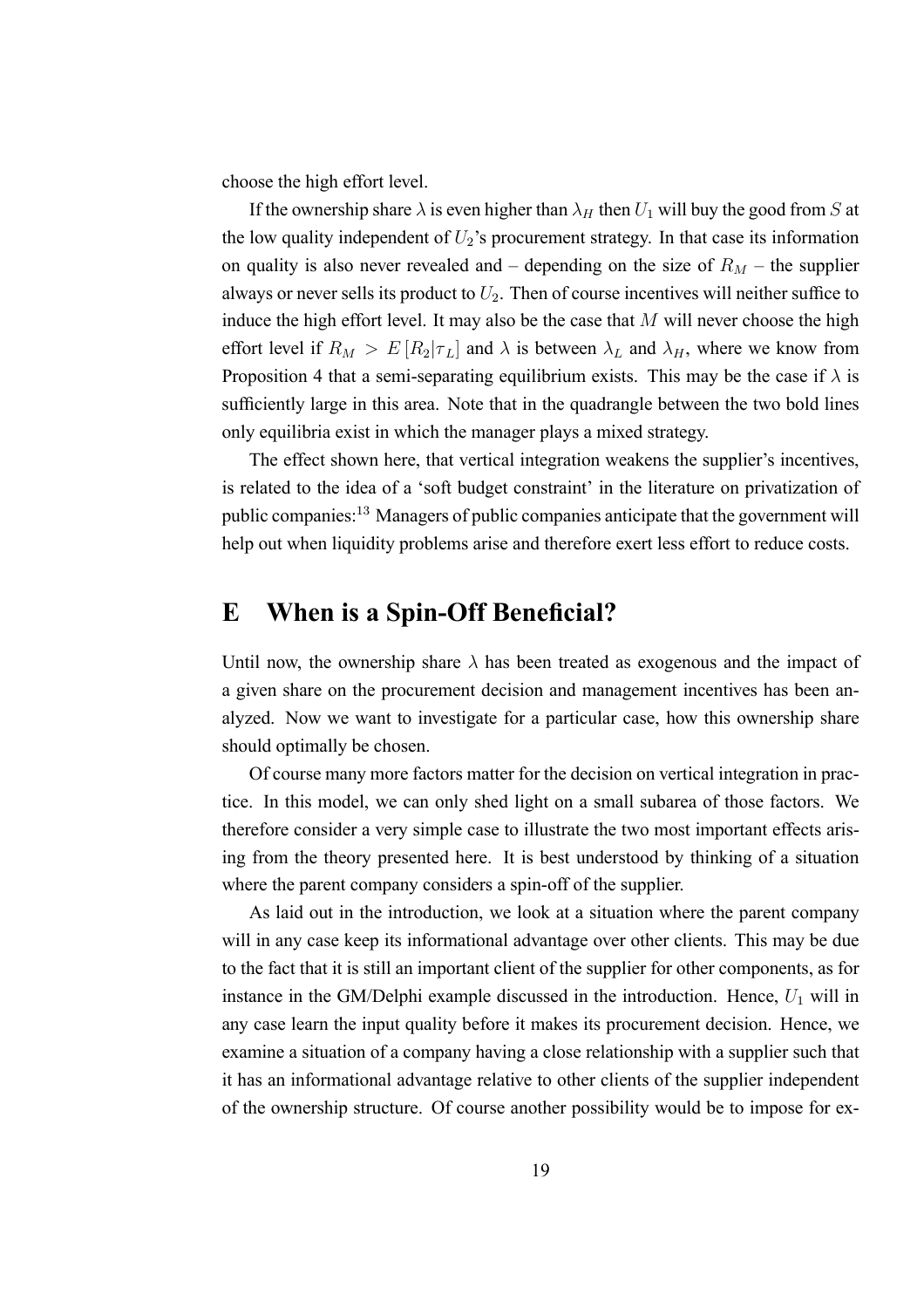ogenous reasons that the informational advantage depends on the size of the ownership share  $\lambda$ . There is a controversial discussion in the literature on the question whether vertical integration should by assumption come along with a change in the information structure.<sup>14</sup> Here, we avoid this discussion and intentionally take the information structure as given and focus on the effects of the size of the ownership share on a company's decision to buy components from a supplier and the incentives of the supplier's management. This gives us a structure where the impact of  $\lambda$  on the total outcome is purely endogenous.

We assume that the decision about  $\lambda$  is made by maximizing the sum of expected firm values of supplier and parent company ex-ante before the manager chooses his effort level and the quality is realized. In unrestricted negotiations among all owners of the supplier the share of ownership for  $U_1$  should indeed be chosen in this way as long as all have enough funds which we assume. We furthermore assume that the other client  $U_2$  cannot take part in the negotiations.<sup>15</sup> The sum of expected firm values of  $U_1$ and  $S$  is:

$$
E_{\tau}\left[x_{1}R_{1}\left(q\right)+\left(1-x_{1}\right)R_{M}+\left(x_{1}\Pi_{1}\left(q\right)+x_{2}\Pi_{2}\right)\right].
$$
 (9)

Note that this expression depends on  $U_1$ 's ownership share  $\lambda$  only via its effects on the equilibrium actions.

Recall that  $U_1$ 's procurement decision creates an information externality as the supplier's reputation is affected by  $U_1$ 's decision. Hence, the ownership share  $\lambda$  has two effects on the value of both firms. On the one hand, it affects the *ex-ante* incentives of the supplier's management, but on the other hand it determines to what extent the information externality of  $U_1$ 's decision on S is internalized by  $U_1$  *ex-post*. Whereas a low  $\lambda$  seems to be beneficial if only the first effect is taken into account, the second effect makes higher values of  $\lambda$  more attractive. To see the latter just note that for  $\lambda = 1$  the parent company's total profit after the quality has been realized as given in equation (1) is exactly equal to the total value of  $U_1$  and S. Hence, when  $\lambda = 1$ the parent company's procurement decision will always be ex-post optimal. However, with high values of  $\lambda$  there may be too weak incentives for the manager to improve quality.

To clarify both effects in a most simple case we assume that it will be ex-post optimal for total firm value that  $U_1$  buys at the low quality if the information externality on S is fully taken into account by  $U_1$ :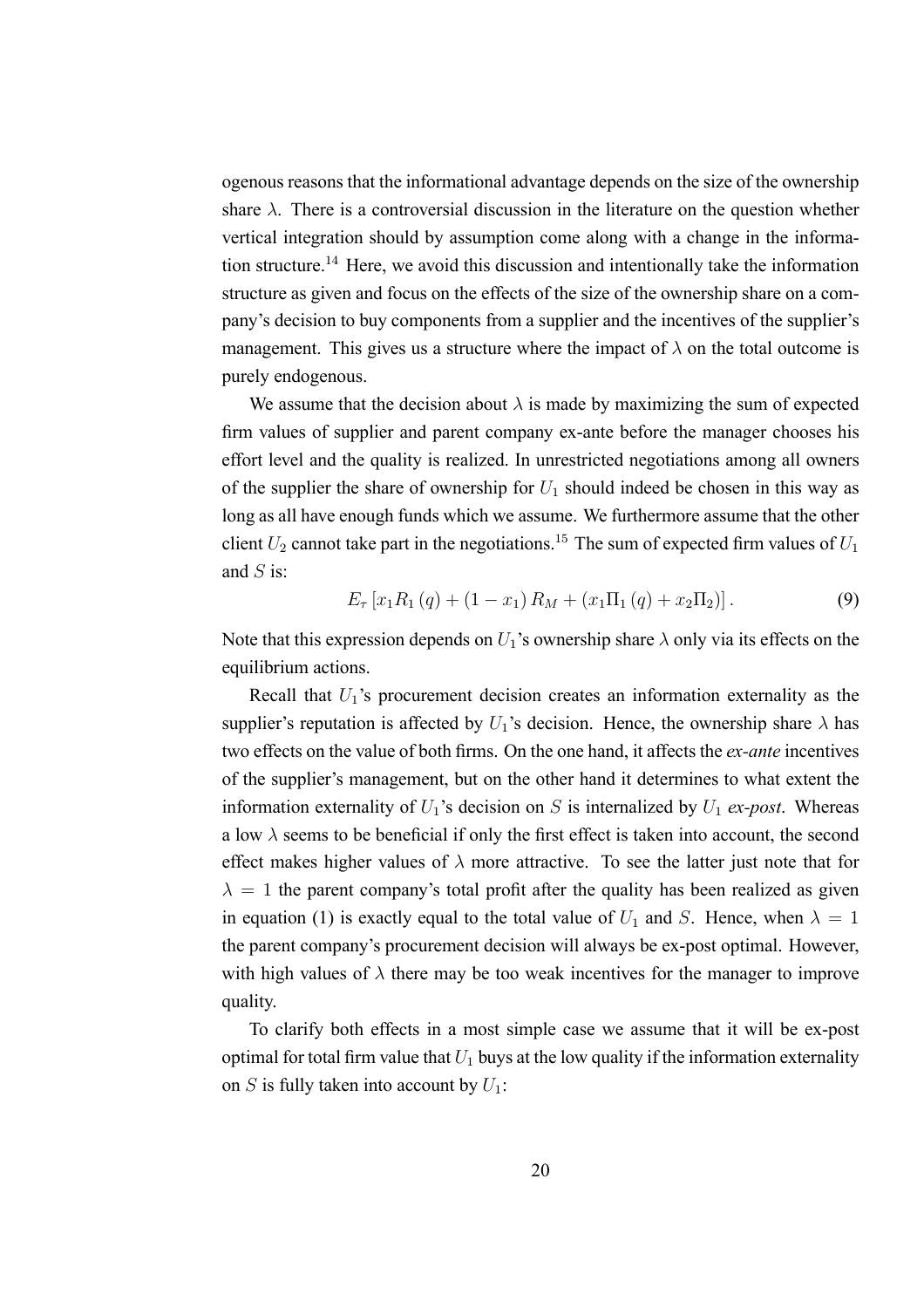**Assumption 4:** If  $U_2$  always follows  $U_1$ 's procurement decision, then buying from  $S$ is beneficial for  $U_1$  when it completely owns S, i.e.  $R_{1L} + \Pi_{1L} + \Pi_2 > R_M$ .

To simplify analysis further we only consider the case in which there are always equilibria in pure strategies in the signaling game. Hence we impose the following assumption:

**Assumption 5:** Without further information,  $U_2$  will always buy from S, i.e.  $E[R_2|\tau_L] \ge$  $R_M$ .

If the ownership share  $\lambda$  is below  $\lambda_L$ , then we know from Proposition 3 that there is always a separating equilibrium, in which the parent company  $U_1$  buys only at the high quality and the other client  $U_2$  always follows  $U_1$ 's decision. If the ownership share is larger than  $\lambda_L$ , it follows from Proposition 1, that both companies buy from S regardless of the quality offered. From Proposition 5, finally, we know that a small ownership share below  $\lambda_L$  induces the high effort level and a large one above  $\lambda_L$  the low effort level. Note that the total firm value is the same for any  $\lambda$  below  $\lambda_L$  as the equilibrium is unaltered by the exact value of  $\lambda$  in this region. The same of course holds for all  $\lambda$  above  $\lambda_L$ .

Hence, the sum of firm values for a high ownership share ( $\lambda > \lambda_L$ ) is

$$
\tau_L (R_{1H} + \Pi_{1H} + \Pi_2) + (1 - \tau_L) (R_{1L} + \Pi_{1L} + \Pi_2)
$$

and for a low share ( $\lambda < \lambda_L$ ) it is given by

$$
\tau_{H} (R_{1H} + \Pi_{1H} + \Pi_{2}) + (1 - \tau_{H}) R_{M}.
$$

By comparing both expressions we can analyze, whether a high or a low degree of integration is optimal. We obtain the following result:

**Proposition 6** *If*  $E[R_2|\tau_L] > R_M$ , *then there is a cut-off value*  $\bar{\tau}_H \in [\tau_L, 1]$  *for*  $\tau_H$ , *such that a spin-off with a low ownership share*  $(\lambda < \lambda_L)$  is beneficial if and only if  $\tau > \bar{\tau}_H$  *and otherwise a high ownership share (* $\lambda \geq \lambda_L$ ).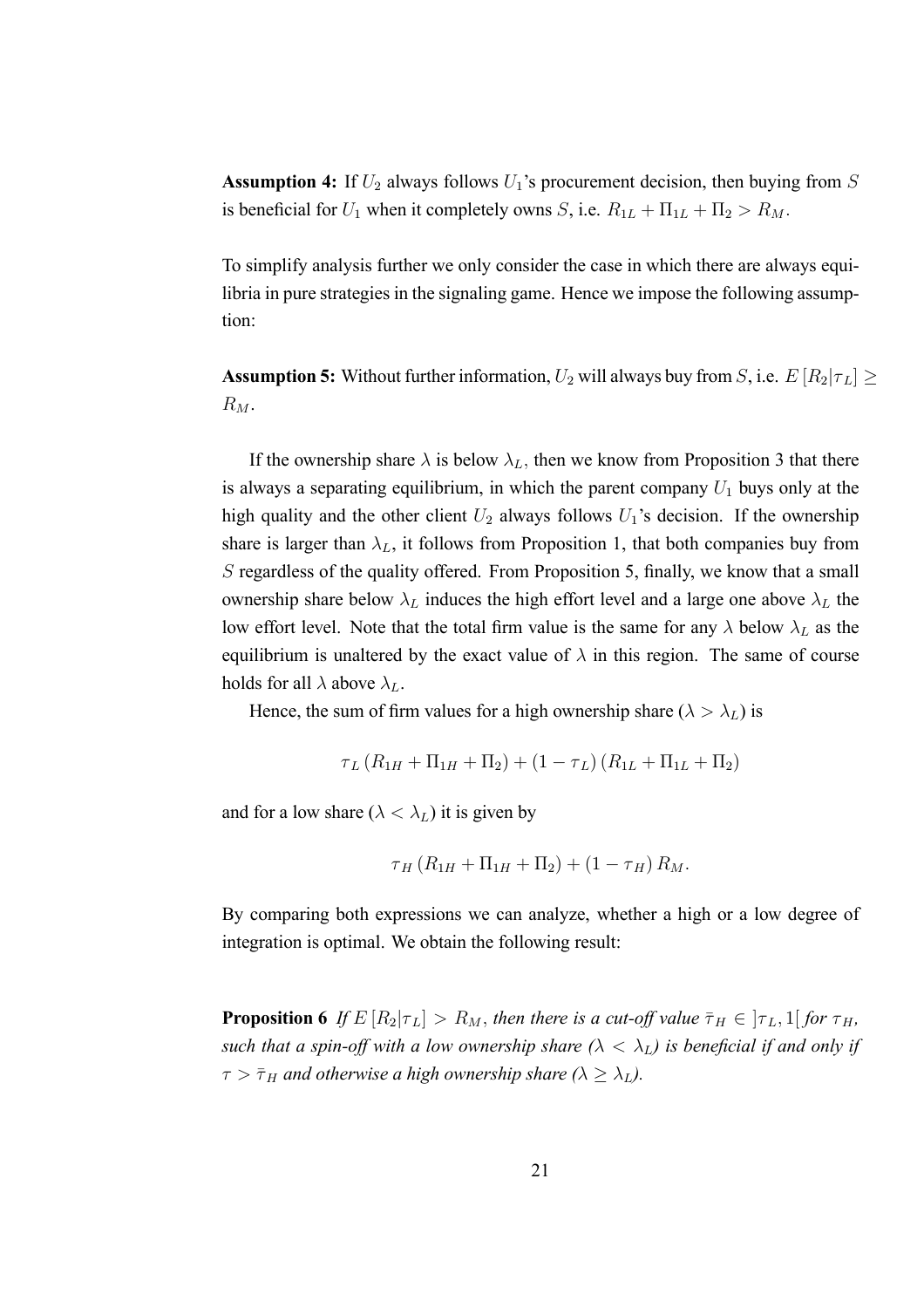As becomes clear from this result there is the following trade-off: $16$  On the one hand, reducing the ownership share increases the incentives of the supplier's management to exert the high effort. On the other hand, a high ownership share leads to an internalization of the external effect of  $U_1$ 's decision on the supplier's reputation. If  $\tau_H$ is sufficiently large for a given value of  $\tau_L$ , the management incentives are important. A high effort by the manager to raise the quality of the inputs has a large effect on realized quality. In that case the incentive aspect outweighs the internalization aspect and a lower ownership share is beneficial. If, in contrast,  $\tau$ <sub>H</sub> is not much larger than  $\tau_L$ , then incentives are less important, as effort only has a weak impact on the quality supplied by S. In that case a high ownership share is optimal.

## **F Consequences**

#### *F.1 The Costs and Benefits of Vertical Integration*

Like any economic model our theory can only serve to highlight some aspects out of the manifold factors that are important, when the extent of vertical integration is considered in practice.

As one disadvantage of vertical integration it is often mentioned in practice that it reduces strategic flexibility.<sup>17</sup> As viewed from the model this can be interpreted as follows: If the parent company owns a large share in the supplier, then the decision flexibility is reduced, as switching the supplier – here due to low quality – is less easy, as this brings about a lower value of the ownership share. Note that the upstream business of the parent company may suffer from this effect, although it may be beneficial for the structure as a whole as it has to cope with the lower quality input.

Picot (1991) points out, that from the typical enumerations of costs and benefits of vertical integration from a practical viewpoint, it remains unclear whether in-house production or external procurement leads to products of higher quality. Our model makes a clear prediction for this question: The expected quality should be higher when the supplier is independent, as an independent supplier has higher incentives to raise the quality levels.

In Picot's article practical policy oriented arguments are contrasted with transaction cost considerations. As a consequence of these considerations he recommends, that outsourcing should be optimal, for "simple, that is well structured, standardized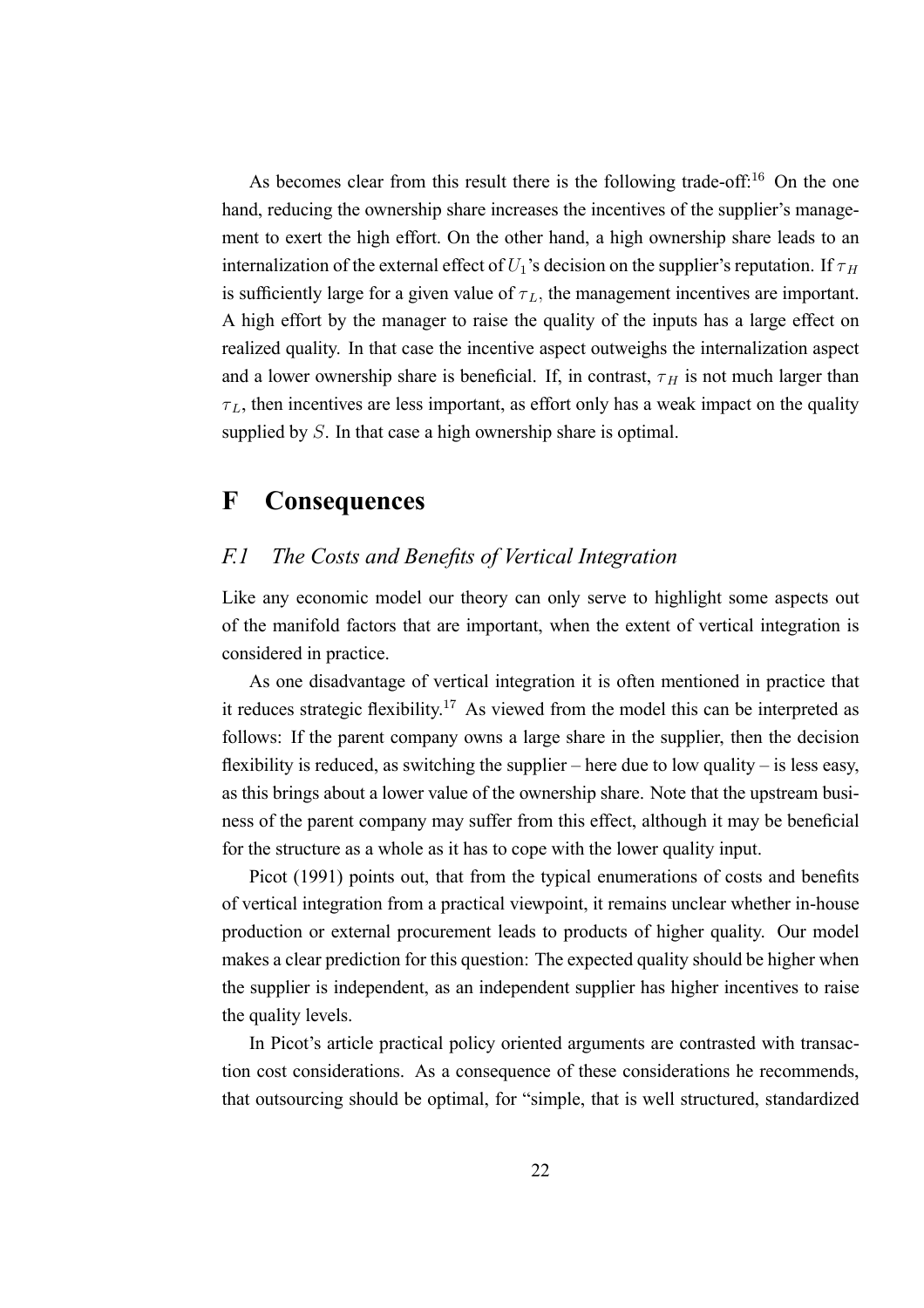and certain, i.e. well plannable corporate activities". Activities should however be kept in-house, "if they are strategically important and innovative, specific and uncertain and occur frequently".<sup>18</sup> Our model partially points in the opposite direction. If some activity is barely standardized, then it will be more likely that quality will be uncertain and realized quality will depend strongly on the supplier's effort. But, as we have seen, an integrated supplier may be tempted to rely on selling internally even when the quality provided does not attain the quality offered by external suppliers. Hence, its management and employees may have weaker incentives to attain quality improvements. Recent organizational patterns in the automotive industry point in that direction, as even very complex activities are carried on by independent suppliers and external service providers.

Not only in transaction cost theory but also in the literature on incomplete contracts the specifity of an activity is stressed as an important factor in determining vertical integration (compare the empirical studies by Monteverde and Teece (1982) or Masten (1984) or the theoretical analysis by Schmitz and Sliwka (2001)). In this respect, the model presented does not yield unambiguous conclusions. On the one hand, it might be argued that other potential clients may learn less from the decision of a parent company whether to buy from its own supplier when the input is very specific to the parent's needs. This would indicate that the signaling effect should be weak when inputs are specific. On the other hand, the decision not to buy a very specific input from the inhouse supplier anymore might be a very bad signal on this supplier's capabilities. In this respect the mentioned effects may even be stronger when specific activities are considered.

#### *F.2 Profit Centers in a Vertically Integrated Organization*

A different important question is what can be learned from the analysis for a company that is vertically integrated for the mentioned or other reasons. In many instances the separate production units will be governed as profit centers. In practice, there are very different concepts describing how profit centers should be administered and, most importantly, how much independence should be granted to each profit center (compare for instance Frese (1995)).

With the help of the analytical results of our model the optimal degree of independence for a profit center can be discussed in connection with the idea of selective intervention. One may think in the sense of the Williamsonian *Gedankenexperiment*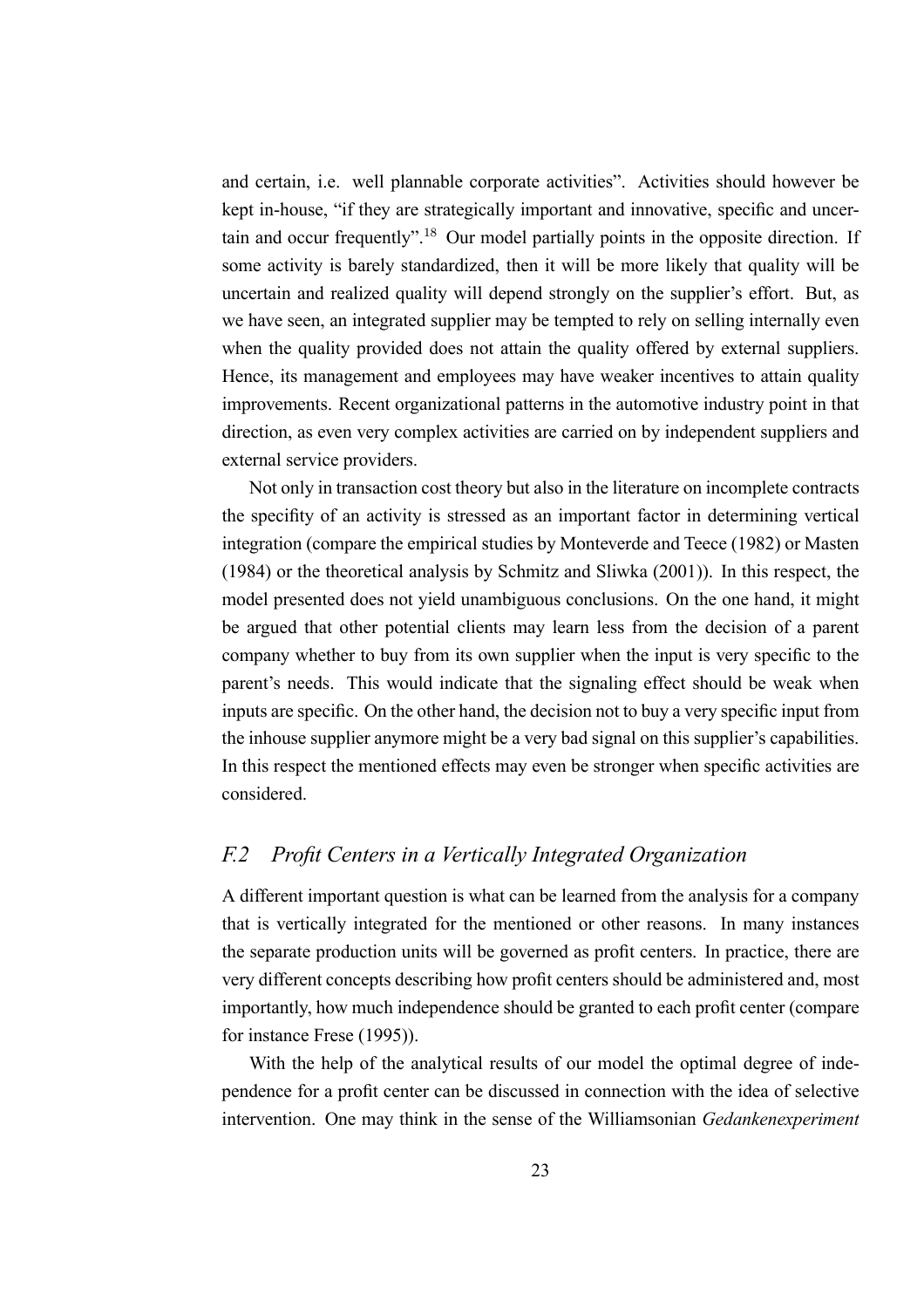of a holding company which owns the client as well as the supplier. Both are organized as independent profit centers. If the client's management is only interested in its own profits, then a threat of switching the supplier will indeed be credible. But this may not be in the interest of the company as a whole. Ex-post, after it becomes for instance clear that the supplier can provide only a low quality, it may be beneficial for the holding company to intervene and enforce the trade with the internal supplier. But if this is anticipated, incentives are reduced. It is therefore exactly this possibility of *selective intervention*, which reduces incentives.

A similar effect arises if subsidiaries are forced by rule enacted by the holding company to buy certain products only from an inhouse supplier, as is sometimes observed in practice. Again the inhouse supplier can rely on demand for its products by clients from the same group of companies and will have weaker incentives.

Hence, the analysis yields a recommendation for the internal organization of a vertically integrated company: Only a decentralized structure, in which the head quarter can commit credibly not to intervene in procurement decisions and to guarantee its own profit centers autonomy where to buy their inputs will be able to maintain high incentives.

Indeed this is one typical property that characterizes successful, vertically integrated groups of companies. Bertelsmann, one the world's largest publishing houses, for instance is also the owner of Mohndruck, one of the world's largest offset-printing companies. Nevertheless, at tenders of inhouse publishers Mohndruck is treated like any other external printing company. Mohndruck itself today earns only about 12% of total revenues with other Bertelsmann companies. Bertelsmann views exactly this compulsion for each profit center to survive on the market as a decisive part of its own culture of a decentralized profit center organization.<sup>19</sup>

Nonetheless, the model presented indicates that the autonomy of profit centers is in danger even in strongly decentralized organizations when procurement decisions are extremely important for inhouse suppliers. In the short run intervention can indeed be optimal for the company as a whole.<sup>20</sup> But as has been shown, it is the anticipation of possible interventions in favor of one part of the company that may reduce the incentives in an other part.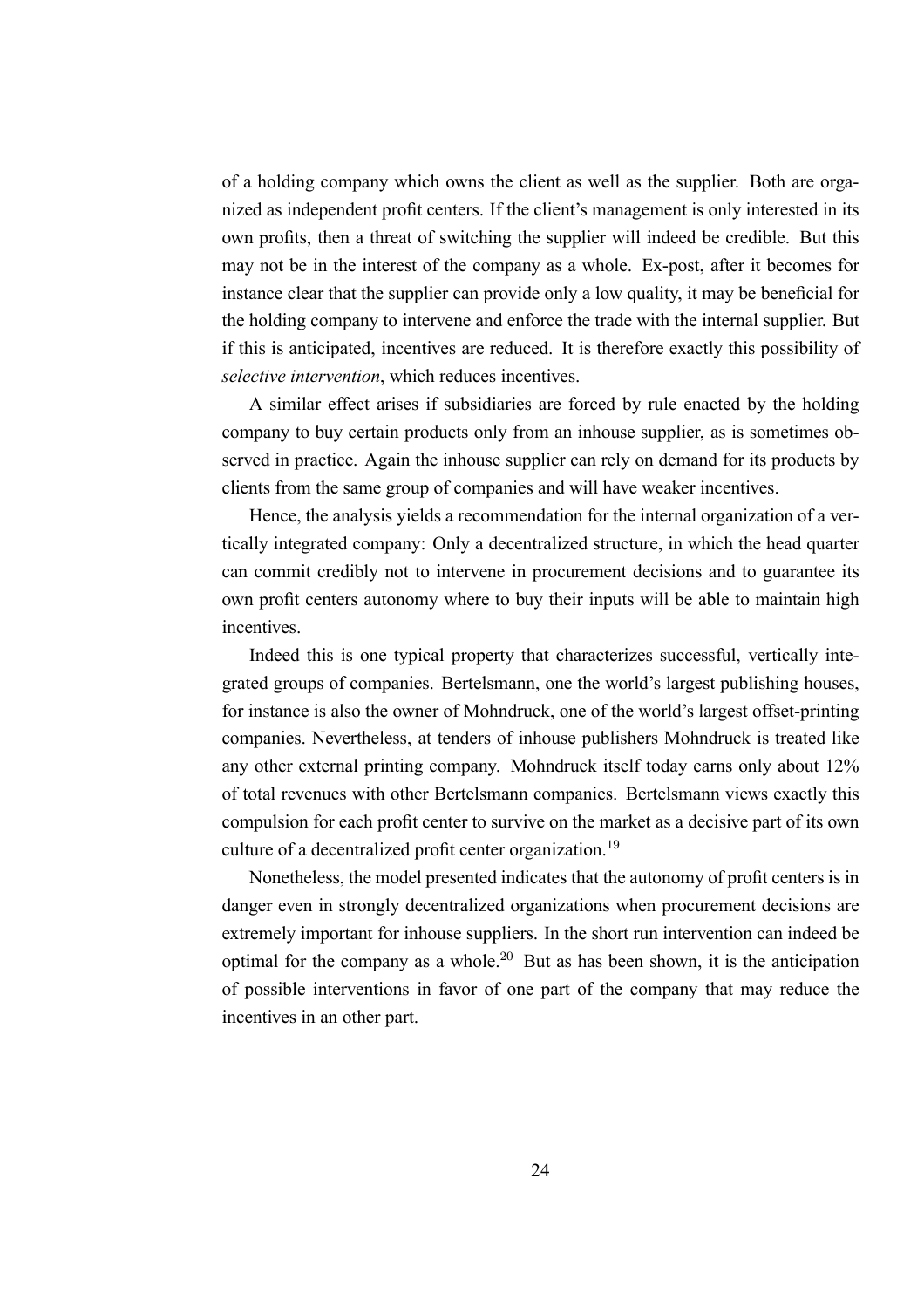# **G Appendix**

#### **Proof of Lemma 1:**

(i) Suppose that there is an equilibrium  $(\alpha_L, \alpha_H, \beta_0, \beta_1, \hat{\tau}_0, \hat{\tau}_1)$  in which  $U_1$  does not always buy from S if quality is high (i.e.  $\alpha_H < 1$ ). For this to be the case, we must have in such an equilibrium that:

$$
R_M + \lambda \beta_0 \Pi_2 \ge R_{1H} + \lambda \left( \Pi_{1H} + \beta_1 \Pi_2 \right). \tag{10}
$$

But from (10) it directly follows that

$$
R_M + \lambda \beta_0 \Pi_2 > R_{1L} + \lambda \left( \Pi_{1L} + \beta_1 \Pi_2 \right) \tag{11}
$$

and therefore we must have that  $\alpha_L = 0$ . If in that case  $\alpha_H > 0$  then  $U_2$  can conclude from  $x_1 = 1$  that  $q = q_H$  and it will always buy from  $S (\beta_1 = 1)$  and (10) can never hold. Hence, if an equilibrium exists, in which  $U_1$  does not always buy the good at the high quality, then this must be a pooling equilibrium with  $\alpha_H = \alpha_L = 0$  and beliefs  $\hat{\tau}_0 = \tau$ .

If  $E[R_2|\hat{\tau}_0] = E[R_2|\tau] < R_M$  then  $U_2$  would never buy from S when  $U_1$  has not done that  $(\beta_0 = 0)$  but in turn  $U_1$  would be better off with  $x_1 = 1$  and this leads to a contradiction. We therefore must have that  $E[R_2|\tau] \ge R_M$ .

But we can conclude from (10) again that  $\beta_1 < \beta_0$  and therefore  $\beta_1 < 1$  which is only possible if  $E[R_2|\hat{\tau}_1] \leq R_M$ . But then  $\hat{\tau}_0 \geq \hat{\tau}_1$  which contradicts the monotonicity of beliefs.

(ii) We know from part (i) that  $\alpha_H = 1$ . If  $\alpha_L < 1$ , then the other client  $U_2$  directly learns from  $x_1 = 0$  that  $q = q_L$ . Hence,  $U_2$  will never buy from S, when  $U_1$  hasn't and  $\beta_0 = 0$ . If, however,  $\alpha_L = 1$  then  $U_1$  will always buy from S on the equilibrium path.  $\blacksquare$ 

#### **Proof of Propositions 1 to 4:**

Recall that any equilibrium is described by a vector  $(\alpha_L, \alpha_H, \beta_0, \beta_1, \hat{\tau}_0, \hat{\tau}_1)$ . By the results of Lemma 1 we can restrict the analysis to equilibria with  $\alpha_H = 1$ ,  $\beta_0 = 0$ . To investigate existence conditions for all possible equilibria we characterize all possible equilibria and derive necessary and sufficient conditions for the existence in each case. Note that  $\hat{\tau}_0$  is either 0 if  $\alpha_L < 1$  or it can be freely specified as it is off the equilibrium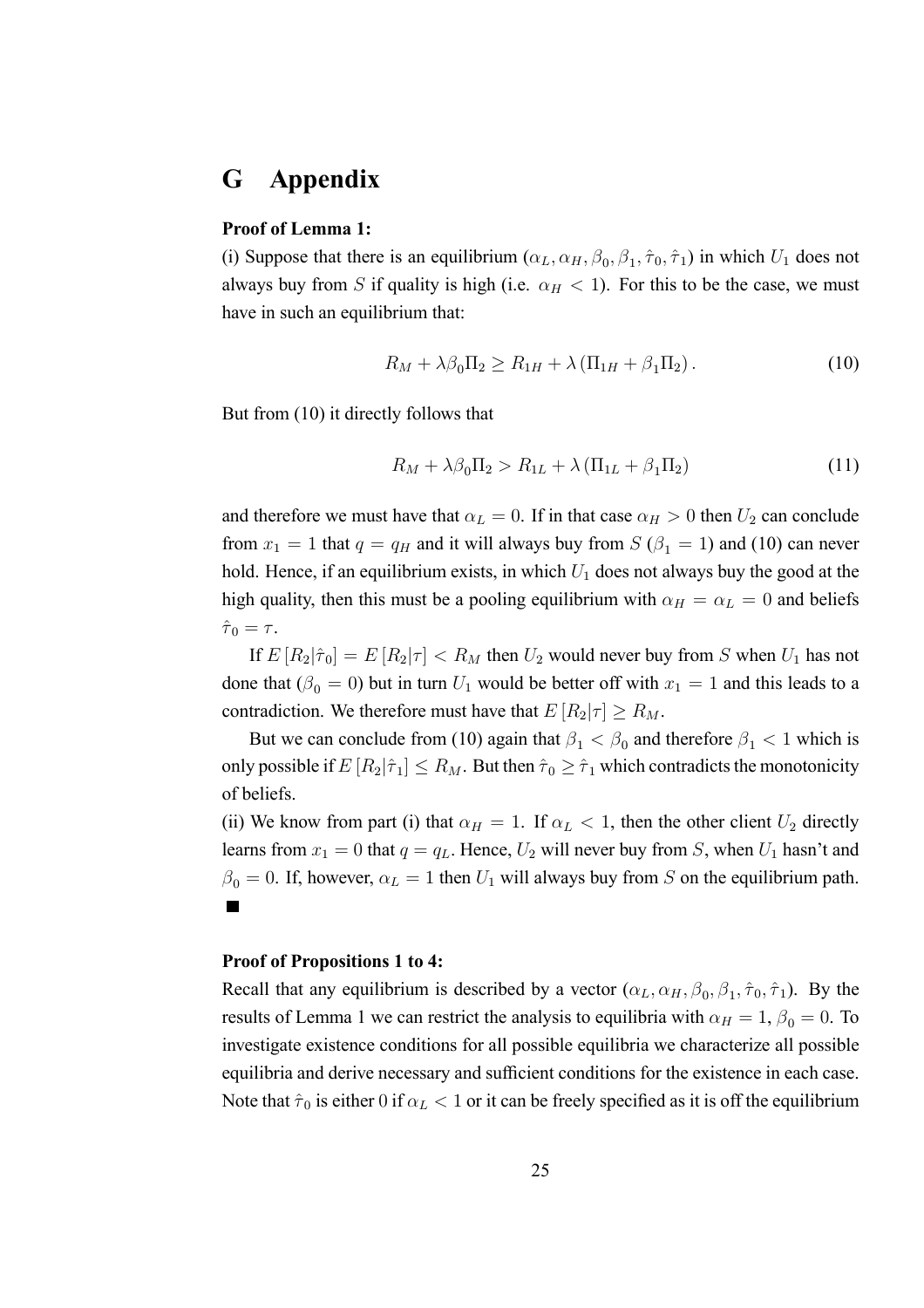path. From equation (2), which describes  $U_2$ 's beliefs after observing  $x_1 = 1$ , we can compute  $\hat{\tau}_1$  and each equilibrium is fully characterized by a vector  $(\alpha_L, \beta_1)$ . The equilibria are illustrated in Figure 3.

*(a)*  $\alpha_L = 1$ ,  $\beta_1 = 1$ *: Pooling equilibrium, both always buy from S* For  $\alpha_L = 1$  it must be optimal for  $U_1$  to buy a low quality if  $U_2$  follows the decision, i.e.  $R_{1L} + \lambda (\Pi_{1L} + \Pi_2) \ge R_M$ , which is equivalent to

$$
\lambda \ge \frac{R_M - R_{1L}}{\Pi_{1L} + \Pi_2} \equiv \lambda_L.
$$

For  $\beta_1 = 1$  to be optimal,  $R_M \leq E[R_2|\tau]$  must hold. Both conditions are therefore necessary and sufficient for the existence of such an equilibrium.

*(b)*  $\alpha_L = 1$ ,  $\beta_1 = 0$ *: Pooling equilibrium,*  $U_1$  *always buys from S*,  $U_2$  *never follows* If  $\alpha_L = 1$  in that case, then  $R_{1L} + \lambda \Pi_{1L} \ge R_M$  must hold. This is equivalent to

$$
\lambda \ge \frac{R_M - R_{1L}}{\Pi_{1L}} \equiv \lambda_H.
$$

For  $\beta_1 = 0$ , it must be the case that  $R_M \ge E[R_2|\tau]$ .

*(c)*  $\alpha_L = 0$ ,  $\beta_1 = 1$ *: Separating equilibrium,*  $U_1$  *buys from S only at high quality,*  $U_2$ *follows*

For  $\alpha_L = 0$  we must have that  $R_{1L} + \lambda (\Pi_{1L} + \Pi_2) \le R_M$ , or

$$
\lambda \le \frac{R_M - R_{1L}}{\Pi_{1L} + \Pi_2} = \lambda_L
$$

 $\beta_1 = 1$  is always optimal in this case, as  $R_M < R_{2H}$ .

*(d)*  $\alpha_L = 0$ ,  $\beta_1 = 0$ *: Separating equilibrium,*  $U_1$  *buys only at high quality,*  $U_2$  *never buys*

This can never arise as for  $\alpha_L = 0$  it will always be the case that  $\beta_1 = 1$ .

*(e)*  $0 < \alpha_L < 1$ ,  $0 < \beta_1 < 1$ *: Semi-separating equilibrium, both randomize* If  $U_1$  randomizes when  $q = q_L$ , it must be indifferent between buying from S and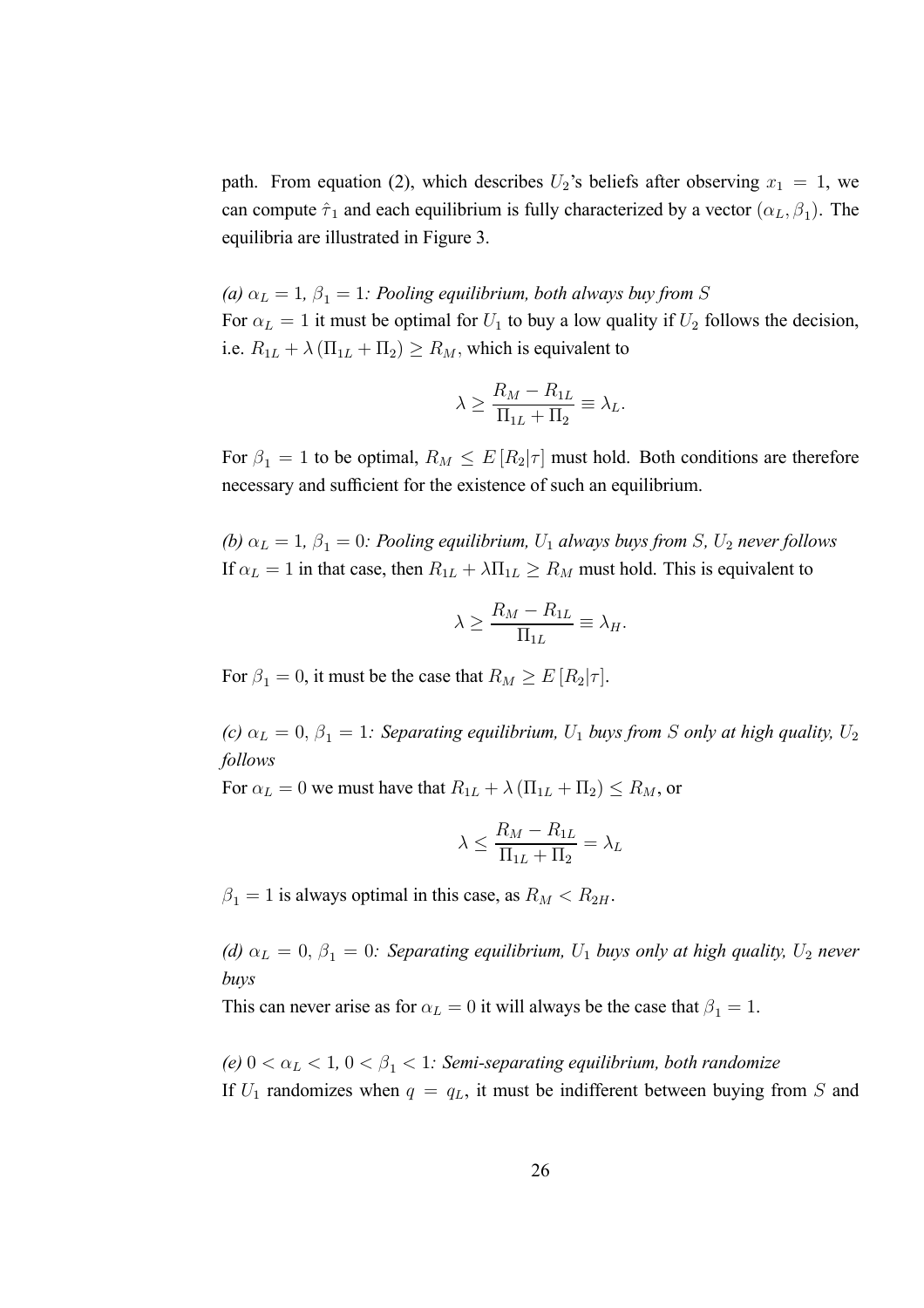buying on the market, and  $R_{1L} + \lambda (\Pi_{1L} + \beta_1 \Pi_2) = R_M$  must hold. Hence,

$$
\beta_1 = \frac{R_M - R_{1L}}{\lambda \Pi_2} - \frac{\Pi_{1L}}{\Pi_2}.
$$

If  $U_2$  randomizes, it must also be indifferent between buying from  $S$  and on the market after observing  $x_1 = 1$ :

$$
E[R_2|x_1 = 1; \tau] = R_M \Leftrightarrow
$$
  
\n
$$
\frac{\tau}{\tau + (1 - \tau)\alpha_L} R_{2H} + \left(1 - \frac{\tau}{\tau + (1 - \tau)\alpha_L}\right) R_{2L} = R_M \Leftrightarrow
$$
  
\n
$$
\frac{\tau R_{2H} + (1 - \tau)\alpha_L R_{2L}}{\tau + (1 - \tau)\alpha_L} = R_M.
$$

Hence,

$$
\alpha_L = \frac{\tau (R_{2H} - R_M)}{(1 - \tau) (R_M - R_{2L})}.
$$

It is easy to check that these values of  $\alpha_L$  and  $\beta_1$  are strictly between 0 and 1, iff

$$
\frac{R_M - R_{1L}}{\Pi_{1L}} > \lambda > \frac{R_M - R_{1L}}{\Pi_2 + \Pi_{1L}}
$$
 and  

$$
E[R_2|\tau] < R_M.
$$

*(f)*  $\alpha_L = 1, 0 < \beta_1 < 1$ *: Pooling equilibrium,*  $U_1$  *always buys from S,*  $U_2$  *randomizes when* U<sup>1</sup> *has bought*

If  $U_2$  plays a mixed strategy ( $0 < \beta_1 < 1$ ) we must have

$$
E[R_2|\tau] = R_M.
$$

For  $\alpha_L = 1$  it must be optimal for  $U_1$  to buy a low quality if  $U_2$  follows the decision with probability  $\beta_1$ , i.e.  $R_{1L} + \lambda (\Pi_{1L} + \beta_1 \Pi_2) \ge R_M$ , which is equivalent to

$$
\beta_1 \ge \frac{R_M - R_{1L}}{\lambda \Pi_2} - \frac{\Pi_{1L}}{\Pi_2 \lambda}.
$$

Such a  $\beta_1$  can be found iff the right-hand side is smaller than one or

$$
\lambda > \frac{R_M - R_{1L}}{\Pi_{1L} + \Pi_2} = \lambda_L.
$$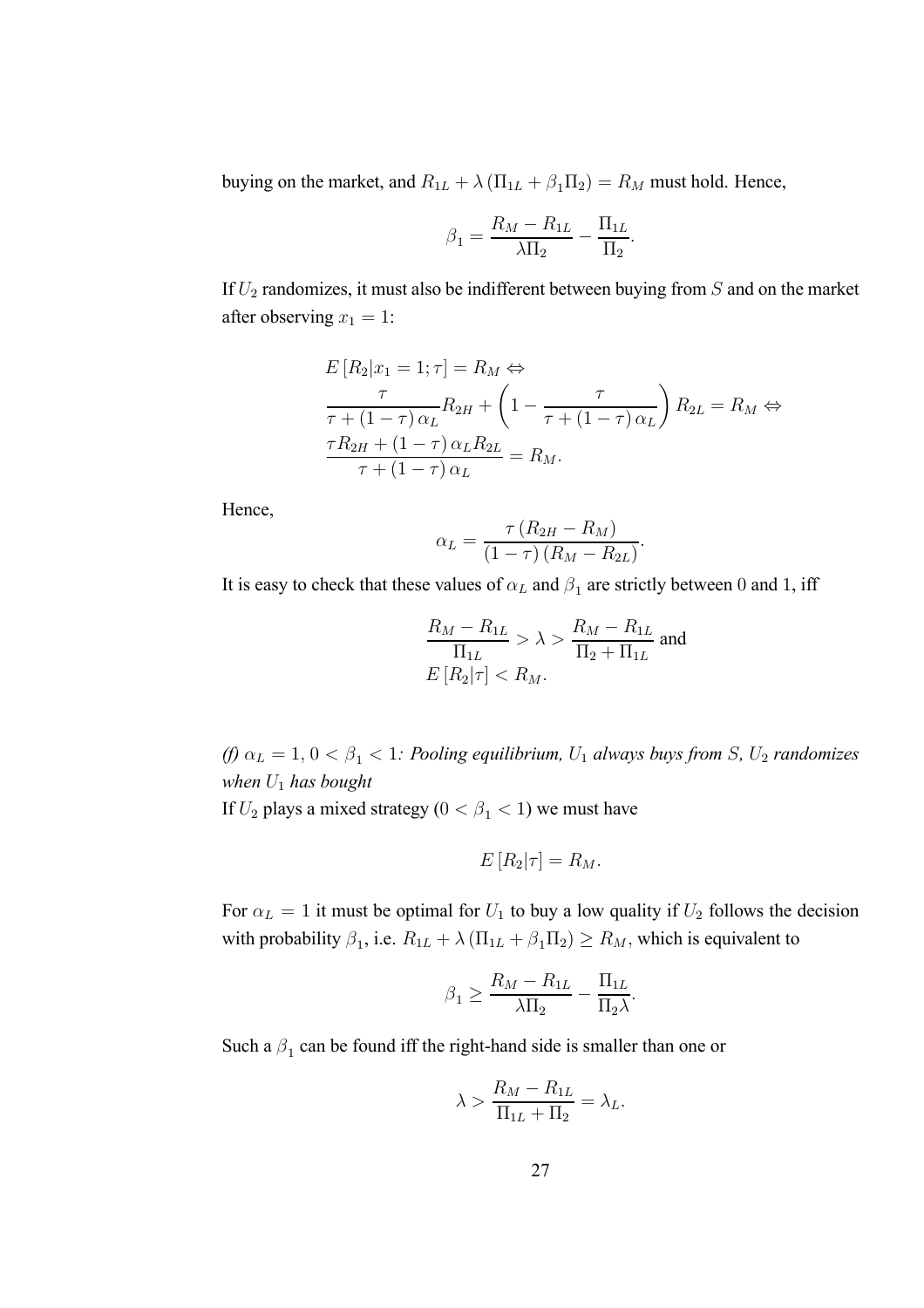*(g)*  $0 < \alpha_L < 1$ ,  $\beta_1 = 1$ *: Semi-separating equilibrium,*  $U_2$  *always follows*  $U_1$ If  $U_1$  randomizes we must have that

$$
\lambda = \frac{R_M - R_{1L}}{\Pi_{1L} + \Pi_2} = \lambda_L.
$$

 $U_2$  will follow  $U_1$  (using (2)) if

$$
\frac{\tau}{\tau + (1 - \tau)\alpha_L} R_{2H} + \left(1 - \frac{\tau}{\tau + (1 - \tau)\alpha_L}\right) R_{2L} \ge R_M \Leftrightarrow
$$

$$
\frac{\tau (R_{2H} - R_M)}{(1 - \tau)(R_M - R_{2L})} \ge \alpha_L.
$$

Such an  $\alpha_L$  always exists as the left-hand side is always larger than zero.

*(h)*  $0 < \alpha_L < 1$ ,  $\beta_1 = 0$ *: Semi-separating equilibrium,*  $U_2$  *never follows*  $U_1$ Again

$$
\lambda = \frac{R_M - R_{1L}}{\Pi_{1L}} = \lambda_H
$$

and

$$
\frac{\tau}{\tau + (1 - \tau)\alpha_L} R_{2H} + \left(1 - \frac{\tau}{\tau + (1 - \tau)\alpha_L}\right) R_{2L} \le R_M \Leftrightarrow
$$
  

$$
\frac{\tau (R_{2H} - R_M)}{(1 - \tau)(R_M - R_{2L})} \le \alpha_L.
$$

Such an  $\alpha_L$  exists if the left-hand side is smaller than one, or

$$
\tau (R_{2H} - R_M) < (1 - \tau) (R_M - R_{2L}) \Leftrightarrow R_M > E[R_2 | \tau].
$$

The case where  $\alpha_L = 0$  and  $0 < \beta_1 < 1$  is ruled out by claim (ii) of Lemma 1. As all feasible strategy combinations have been considered, we can conclude from the sufficient conditions for cases  $(f)$ - $(h)$  that in cases  $(a)$  to  $(c)$  and  $(e)$  the equilibria are unique for the generic cases where inequalities are strict in the given conditions.  $\blacksquare$ 

**Proof of Proposition 5:**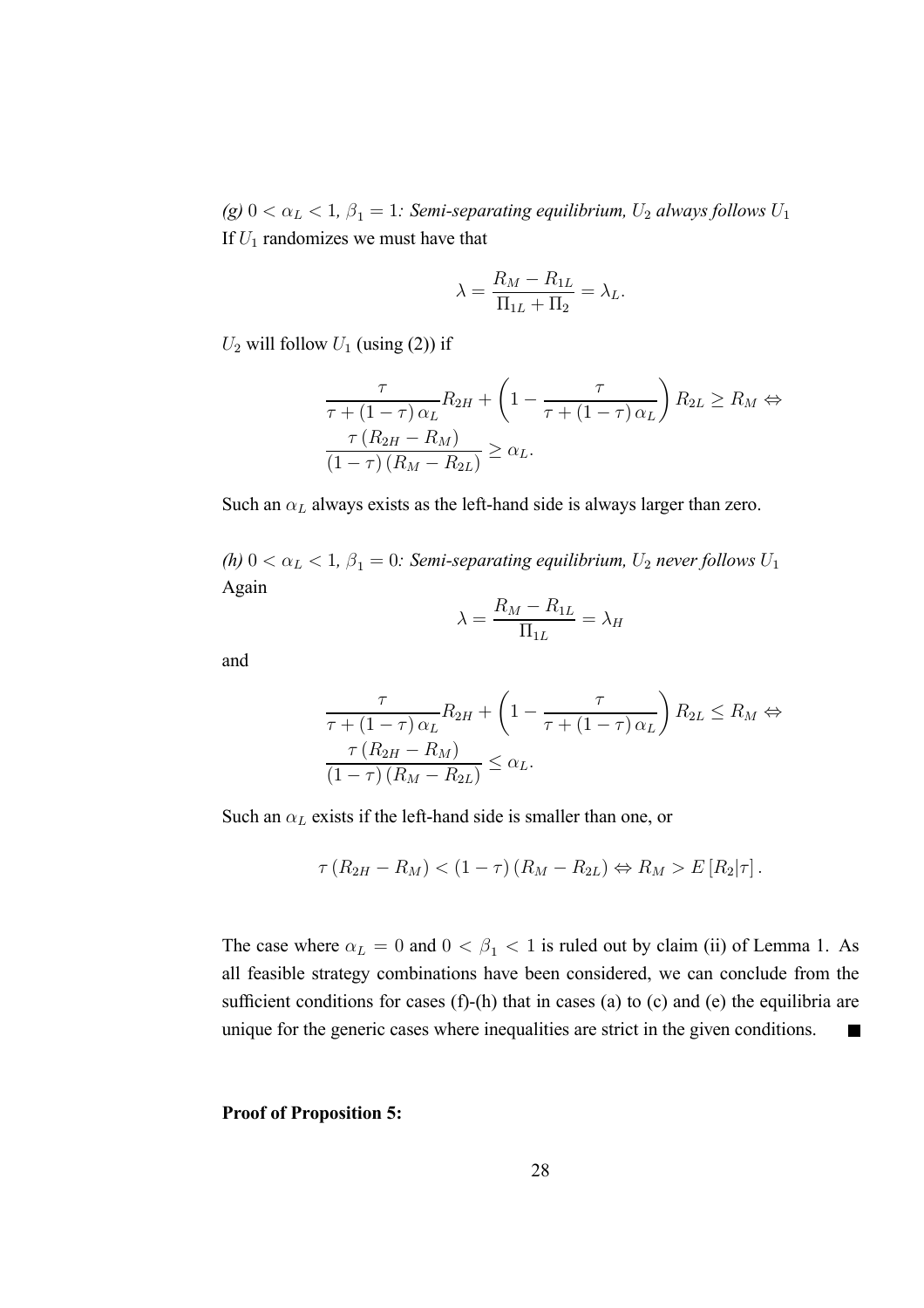(i) Given equilibrium (mixed) strategies  $\alpha_L$  and  $\beta_1$  we know from equation (8) that a necessary condition for  $\tau = \tau_L$  to be chosen in equilibrium is that

$$
\Pi_{1H} + \beta_1 \Pi_2 - \alpha_L \left( \Pi_{1L} + \beta_1 \Pi_2 \right) \le \frac{c}{\left( \tau_H - \tau_L \right) \mu}.
$$
\n(12)

Suppose that the manager chooses  $\tau_L$ . From Proposition 1 we know that in this case  $\alpha_L = 1$  if  $\lambda > \lambda_L$  and  $R_M < E[R_2 | \tau_L]$ . By Proposition 2 the same holds if  $\lambda > \lambda_H$ (see also Figure 3). In both cases condition (12) will always hold by Assumption 3 and the manager will indeed optimally choose  $\tau_L$ . Hence, for  $R_M < E[R_2|\tau_L]$  with  $\lambda > \lambda_L$  or if  $\lambda > \lambda_H$  there will always be an equilibrium with  $\tau = \tau_L$ .

However, if  $\lambda < \lambda_L$  we will always have that  $\alpha_L = 0$  and  $\beta_1 = 1$  by Proposition 3. In that case (12) can never hold by Assumption 2 and we can never have an equilibrium with  $\tau = \tau_L$ . Hence, only the case where  $R_M > E[R_2|\tau_L]$  and  $\lambda_L < \lambda < \lambda_H$  remains to be examined. From Proposition 4 we know that there will be a semi-separating equilibrium. From case (e) in the proof of Propositions 1-4 for  $\tau = \tau_L$  it follows, that

$$
\beta_1 = \frac{1}{\Pi_2} \left( \frac{R_M - R_{1L}}{\lambda} - \Pi_{1L} \right)
$$
 and  

$$
\alpha_L = \frac{\tau_L (R_{2H} - R_M)}{(1 - \tau_L)(R_M - R_{2L})}.
$$

We can now insert theses values of  $\beta_1$  and  $\alpha_L$  in equation (12)

$$
\Pi_{1H} + \left(\frac{R_M - R_{1L}}{\lambda} - \Pi_{1L}\right) - \frac{\tau_L \left(R_{2H} - R_M\right)}{\left(1 - \tau_L\right) \left(R_M - R_{2L}\right)} \frac{R_M - R_{1L}}{\lambda} \le \frac{c}{\left(\tau_H - \tau_L\right) \mu}
$$
\n
$$
\Leftrightarrow 1 - \frac{\tau_L \left(R_{2H} - R_M\right)}{\left(1 - \tau_L\right) \left(R_M - R_{2L}\right)} \le \lambda \frac{\frac{c}{\left(\tau_H - \tau_L\right) \mu} - \left(\Pi_{1H} - \Pi_{1L}\right)}{R_M - R_{1L}} \Leftrightarrow
$$
\n
$$
\frac{\left(1 - \tau_L\right) \left(R_M - R_{2L}\right) - \tau_L \left(R_{2H} - R_M\right)}{\left(1 - \tau_L\right) \left(R_M - R_{2L}\right)} \le \lambda \frac{\frac{c}{\left(\tau_H - \tau_L\right) \mu} - \left(\Pi_{1H} - \Pi_{1L}\right)}{R_M - R_{1L}}.
$$
\nSo,  $\frac{c}{\mu}$ ,  $\left(\Pi - \Pi\right)$  is positive by  $\lambda$  summation 3, this is equivalent to

As  $\frac{c}{(\tau_H-\tau_L)\mu} - (\Pi_{1H} - \Pi_{1L})$  is positive by Assumption 3, this is equivalent to

$$
\lambda \ge \frac{(R_M - R_{1L})(R_M - E[R_2|\tau_L])}{(1 - \tau_L)(R_M - R_{2L})\left(\frac{c}{(\tau_H - \tau_L)\mu} - (\Pi_{1H} - \Pi_{1L})\right)}.
$$
(13)

This yields a boundary condition in the region where  $R_M$  is larger than  $E[R_2|\tau_L]$  and  $\lambda$  lies between  $\lambda_L$  and  $\lambda_H$ . Note that this boundary is negative for  $R_M < E[R_2 | \tau_L]$ .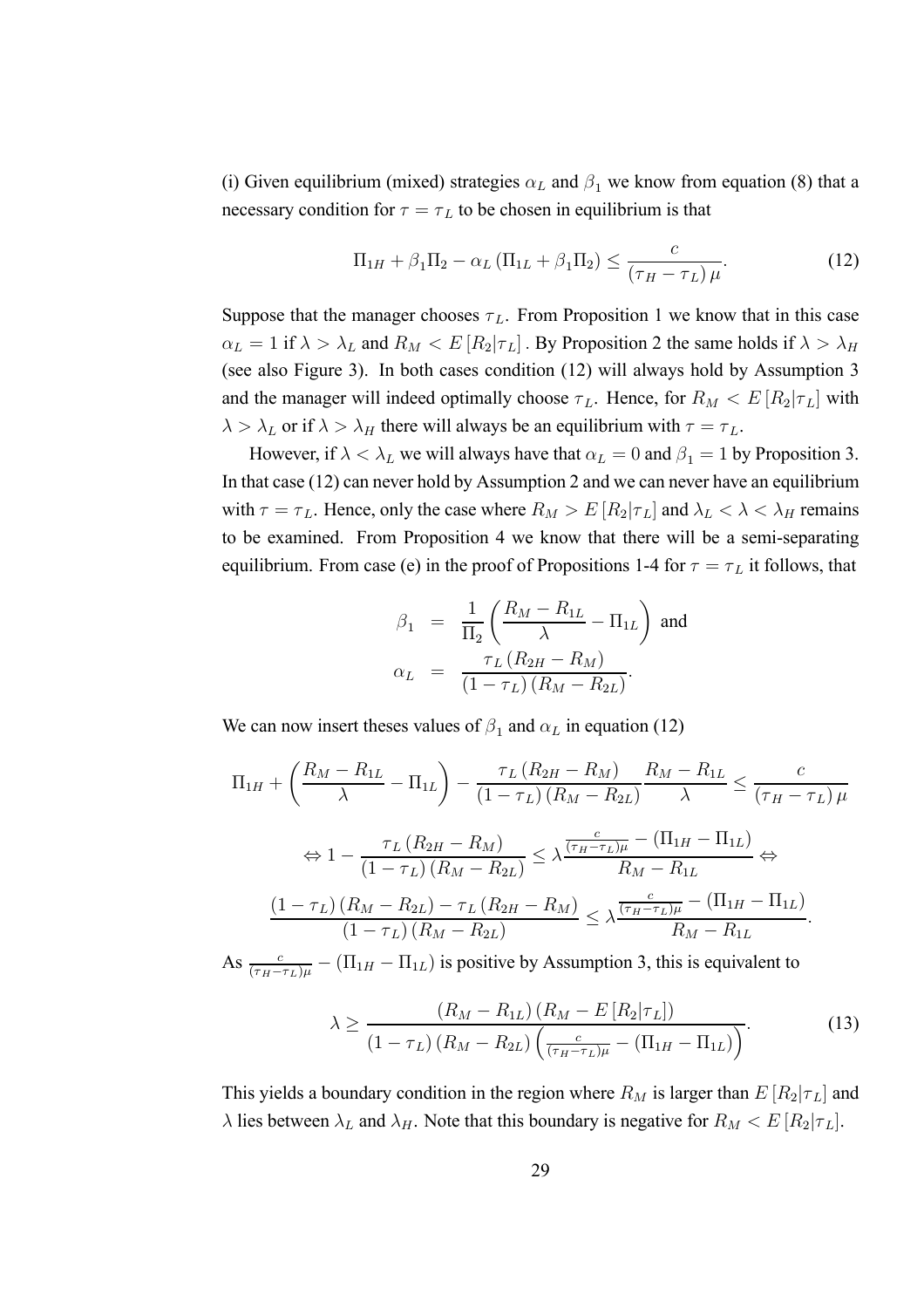(ii) Note that we cannot conclude that the manager always chooses a high effort if the conditions derived in part (i) are not satisfied as there may be equilibria with mixed strategies played by the manager as well. But we can proceed analogously to (i) by checking necessary conditions for a pure strategy equilibrium where  $\tau = \tau_H$ . We must now have that

$$
\Pi_{1H} + \beta_1 \Pi_2 - \alpha_L \left( \Pi_{1L} + \beta_1 \Pi_2 \right) \ge \frac{c}{\left( \tau_H - \tau_L \right) \mu}.
$$
\n(14)

Suppose that  $\tau_H$  is always chosen. If  $\lambda > \lambda_H$  we know from Proposition 2 that  $\alpha_L = 1$ . The same holds if  $\lambda > \lambda_L$  and  $R_M < E[R_2|\tau_H]$  by Proposition 1. But in that case condition (14) will never hold by Assumption 3. Hence, for  $R_M < E[R_2|\tau_H]$  and  $\lambda > \lambda_L$  or if  $\lambda > \lambda_H$  we will never have a pure strategy equilibrium with  $\tau = \tau_H$ .

However, if  $\lambda < \lambda_L$  we will always have that  $\alpha_L = 0$  and  $\beta_1 = 1$  by Proposition 3. Hence, condition (14) always hold by Assumption 2 and we will always have an equilibrium with  $\tau = \tau_H$ . Finally, we have to check the region where  $\lambda_L < \lambda <$  $\lambda_H$  and  $R_M > E[R_2|\tau_H]$ . We know from Proposition 4 that there will be a semiseparating equilibrium in the game played between  $U_1$  and  $U_2$  for given  $\tau = \tau_H$ . As before we know the equilibrium values of  $\alpha_L$  and  $\beta_1$  from case (e) in Proposition 4. Note, that of course we now have to use  $\tau_H$  instead of  $\tau_L$  in the expression for  $\alpha_L$ . Proceeding as before we obtain

$$
\lambda \leq \frac{(R_M - R_{1L}) (R_M - E[R_2|\tau_H])}{(1 - \tau_H) (R_M - R_{2L}) \left(\frac{c}{(\tau_H - \tau_L)\mu} - (\Pi_{1H} - \Pi_{1L})\right)}.
$$
(15)

The right-hand side of this expression corresponds to that of (13) where  $\tau_L$  is replaced by  $\tau$ <sub>H</sub>. It is lower than (13) as

$$
\frac{(R_M - E[R_2|\tau_L])}{(1 - \tau_L)} > \frac{(R_M - E[R_2|\tau_H])}{(1 - \tau_H)}
$$
\n
$$
\Leftrightarrow E[R_2|\tau_H](1 - \tau_L) - E[R_2|\tau_L](1 - \tau_H) > R_M(\tau_H - \tau_L)
$$
\n
$$
\Leftrightarrow (\tau_H R_{2H} + (1 - \tau_H) R_{2L})(1 - \tau_L)
$$
\n
$$
-(\tau_L R_{2H} + (1 - \tau_L) R_{2L})(1 - \tau_H) > R_M(\tau_H - \tau_L)
$$
\n
$$
\Leftrightarrow R_{2H} > R_M.
$$

which always the case.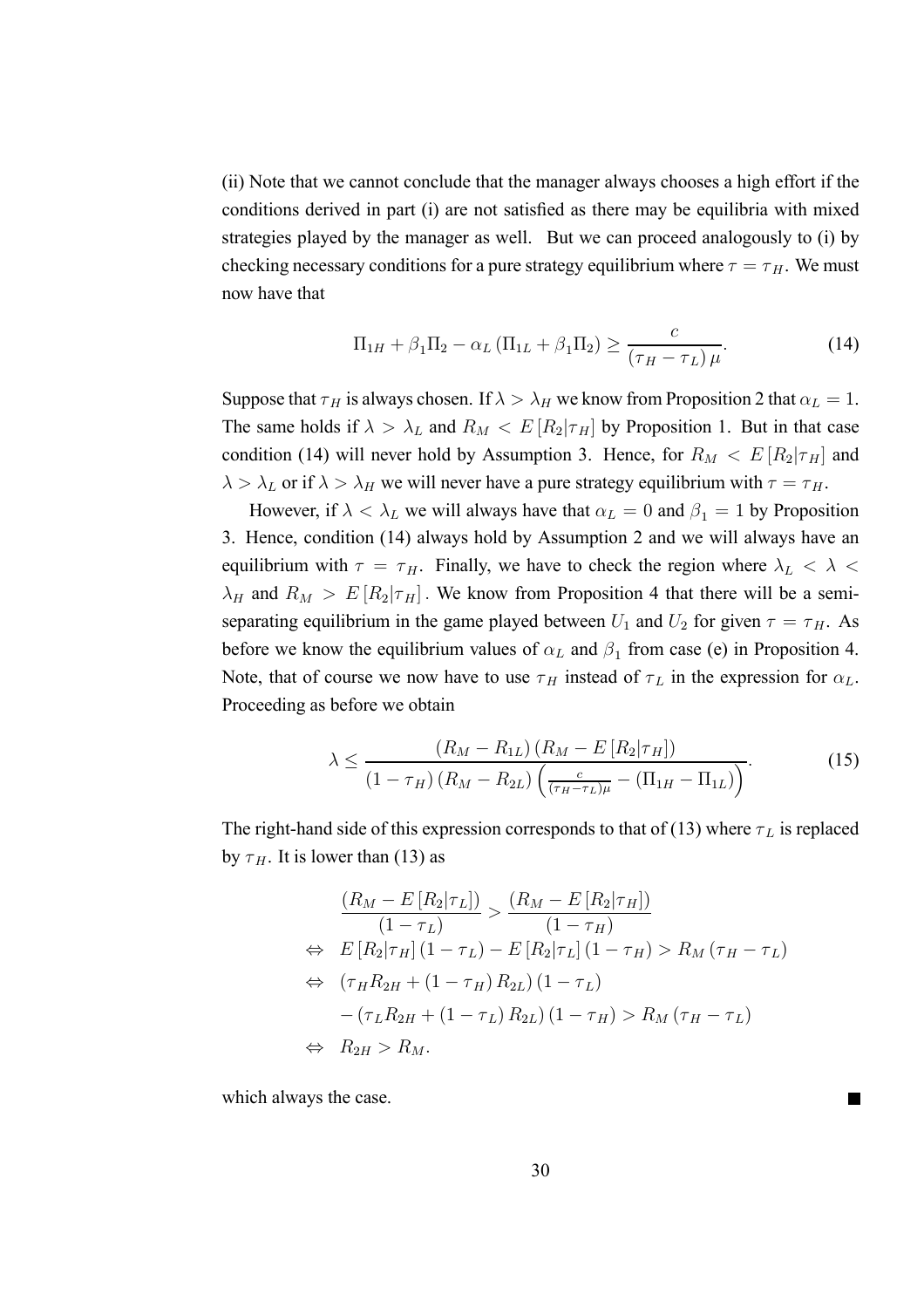#### **Proof of Proposition 6**:

The sum of firm values is larger with a low ownership share  $\lambda < \lambda_L$ , when

$$
\tau_H (R_{1H} + \Pi_{1H} + \Pi_2) + (1 - \tau_H) R_M
$$
  
> 
$$
\tau_L (R_{1H} + \Pi_{1H} + \Pi_2) + (1 - \tau_L) (R_{1L} + \Pi_{1L} + \Pi_2).
$$

Note already that this is always true for  $\tau_H = 1$ . If, however,  $\tau_H = \tau_L$ , then the inequality is never met because of Assumption 4, as it is equivalent to  $R_M > R_{1L}$  +  $\Pi_{1L} + \Pi_2$  in that case. By solving for  $\tau_H$ , we get the cut-off value

$$
\tau_H > \tau_L \frac{R_{1H} + \Pi_{1H} - R_{1L} - \Pi_{1L}}{R_{1H} + \Pi_{1H} + \Pi_2 - R_M} + \frac{R_{1L} + \Pi_{1L} + \Pi_2 - R_M}{R_{1H} + \Pi_{1H} + \Pi_2 - R_M}.
$$

# **References**

- Bénabou, R. and Tirole, J. (2002): Intrinsic and Extrinsic Motivation. Mimeo IDEI Toulouse.
- Bundeskartellamt (2002): Bundeskartellamt. 8. Beschlussabteilung. B 8 40000-U-109/01.
- Carlton, D. W. (1979): Vertical Integration in Competitive Markets under Uncertainty. Journal of Industrial Economics, 27, pp. 189–209.
- Chiu, Y. S. (1998): Noncooperative Bargaining, Hostages, and Optimal Asset Ownership. American Economic Review, 88, pp. 882–901.

Coase, R. (1937): The Nature of the Firm. Economica, 4, pp. 386–405.

De Meza, D. and Lockwood, B. (1998): Does Asset Ownership Always Motivate Managers? The Property Rights Theory of the Firm with Alternating-Offers Bargaining. Quarterly Journal of Economics, 113, pp. 361–386.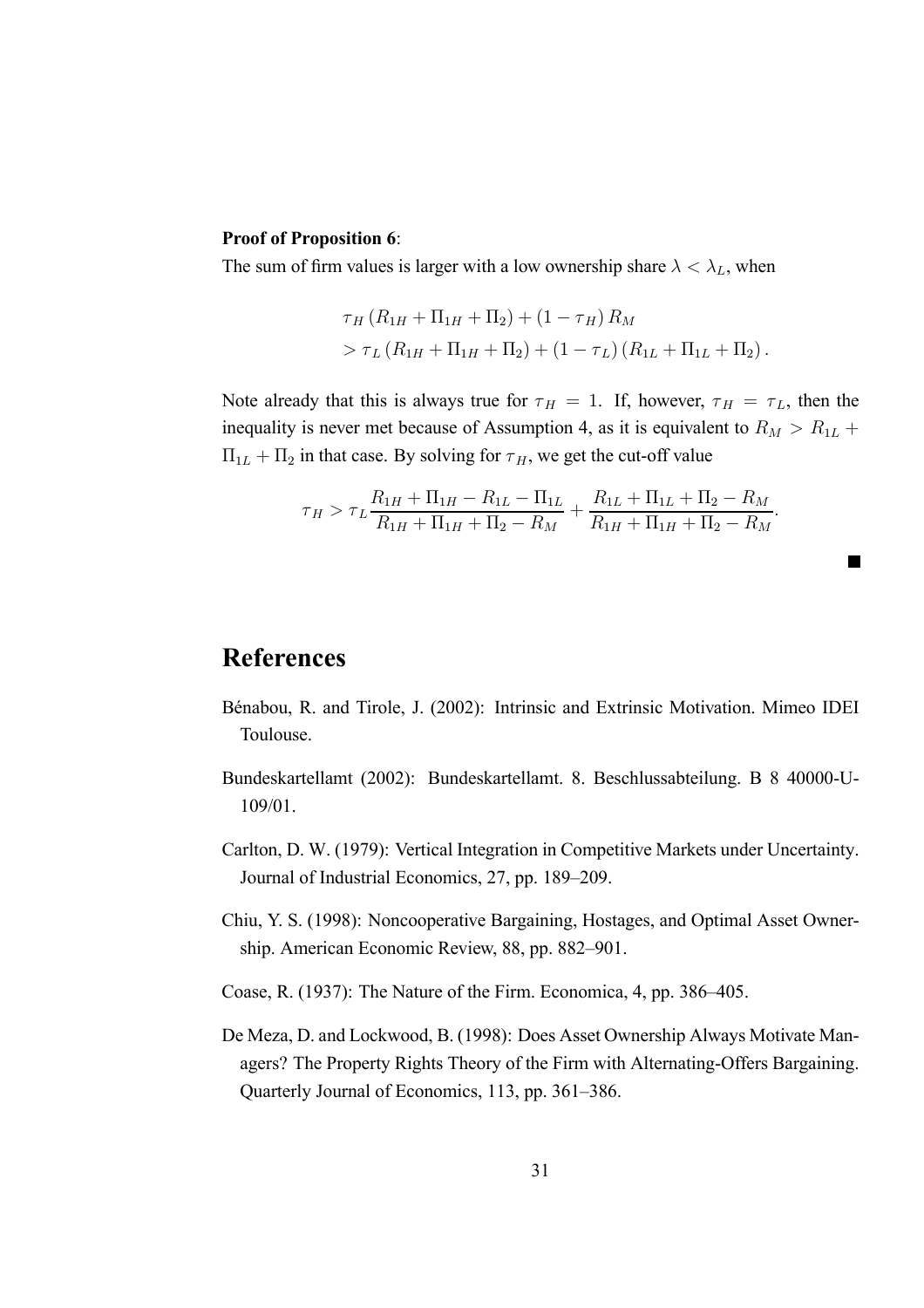- Fandel, G. and Lorth, M. (1999): Portefeuilletheoretische Überlegungen zur Entscheidung über Eigenfertigung oder Fremdbezug. Zeitschrift für Betriebswirtschaft, 69, pp. 1423–1444.
- Fehr, E., Klein, A. and Schmidt, K. M. (2002): Fairness, Incentives, and Contractual Incompleteness. Mimeo, University of Munich.
- Frese, E. (1995): Profit Center und Verrechnungspreis. Zeitschrift für betriebswirtschaftliche Forschung, 47, pp. 942–954.
- Grossman, S. J. and Hart, O. D. (1986): The Costs and Benefits of Ownership: A Theory of Vertical and Lateral Integration. Journal of Political Economy, 94, pp. 691–719.
- Hart, O. D. and Moore, J. (1990): Property Rights and the Nature of the Firm. Journal of Political Economy, 98, pp. 1119–1158.
- Masten, S. (1984): The Organization of Production: Evidence from the Aerospace Industry. Journal of Law and Economics, 27, pp. 403–418.
- Mohn, R. (1986): Erfolg durch Partnerschaft. Siedler Verlag, Berlin, 3. edition.
- Monteverde, K. and Teece, D. (1982): Supplier Switching Costs and Vertical Integration in the Automobile Industry. Bell Journal of Economics, 13, pp. 206–213.
- Picot, A. (1991): Ein neuer Ansatz zur Gestaltung der Leistungstiefe. Zeitschrift für betriebswirtschaftliche Forschung, 43, pp. 336–357.
- Riordan, M. H. (1990): What is Vertical Integration. In: Aoki, M., Gustafsson, B. and Williamson, O. E. (Ed.) The Firm as a Nexus of Treaties, Sage, New York, pp. 94–111.
- Schmidt, K. M. (1996): The Costs and Benefits of Privatization: An Incomplete Contracts Approach. Journal of Law, Economics and Organization, 12, pp. 1–24.
- Schmitz, P. and Rosenkranz, S. (2001): Vertikale Unternehmenskooperationen. In: Jost, P.-J. (Ed.) Die Prinzipal-Agenten-Theorie in der Betriebswirtschaftslehre, Schäffer-Poeschel, Stuttgart.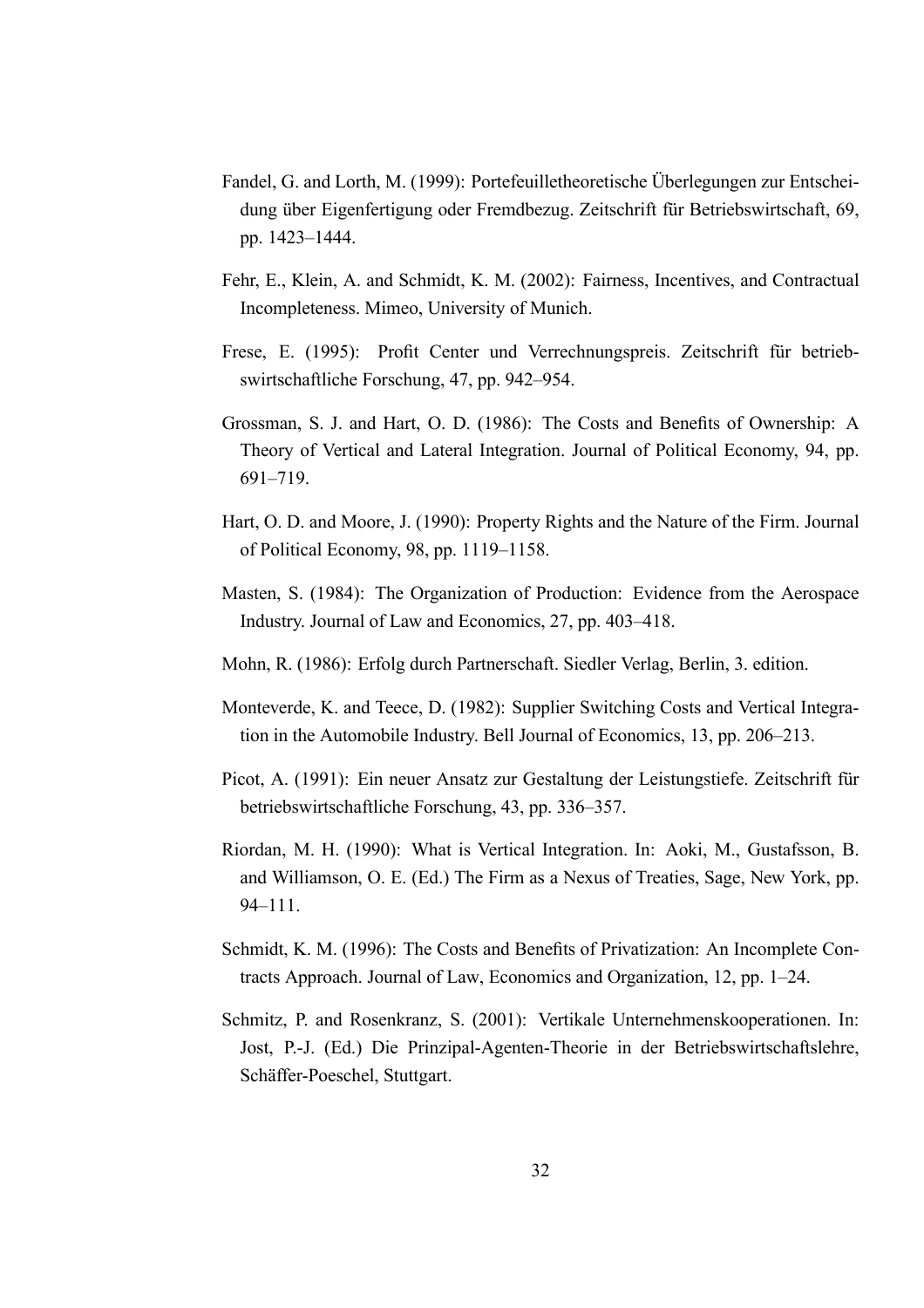- Schmitz, P. W. and Sliwka, D. (2001): On Synergies and Vertical Integration. International Journal of Industrial Organisation, 19, pp. 1281–1295.
- Tirole, J. (1988): The Theory of Industrial Organization. MIT Press, Cambridge, MA.
- Whinston, M. D. (2000): On the Transaction Cost Determinants of Vertical Integration. Mimeo, Northwestern University.
- Williamson, O. E. (1985): The Economic Institutions of Capitalism. The Free Press, New York.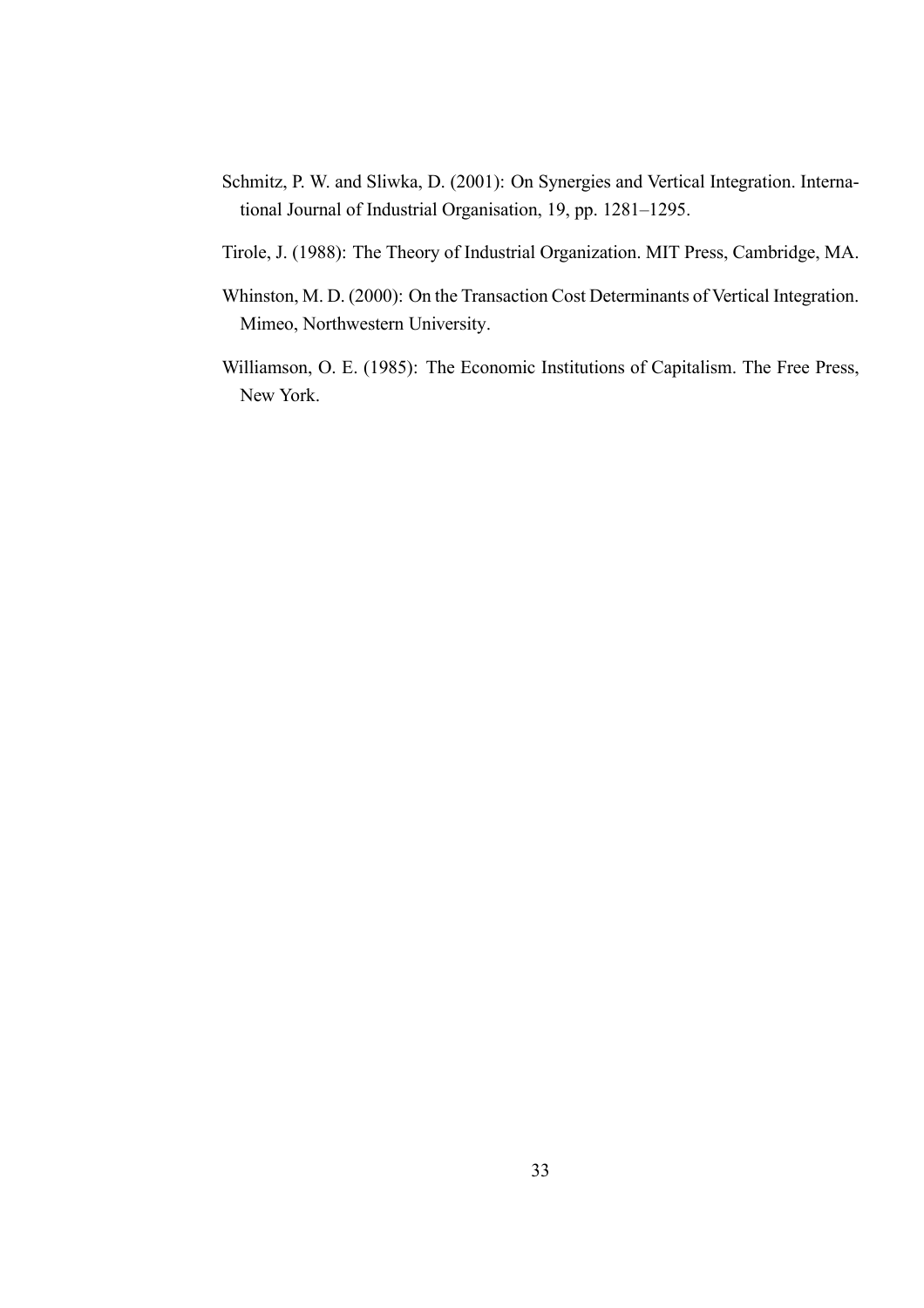# **Anmerkungen**

<sup>1</sup>Compare for instance "General Motors will den Autozulieferer Delphi abtrennen" in Frankfurter Allgemeine Zeitung, August, 5 1998.

<sup>2</sup>Even of Delphi's 29,1 billion Dollar annual revenue in the year 2000, 20,7 billion Dollar have been earned from transactons with GM. (Compare "Delphi results beat final-quarter expectation" in Financial Times January, 17 2001).

<sup>3</sup>Compare "GM to spin off remaining 80% of Delphi" in Financial Times April, 13 1999.

<sup>4</sup>Compare Grossman and Hart (1986) and Hart and Moore (1990). For a recent comparison of the premises and consequences of Williamsonian transaction cost considerations and the theory of incomplete contracts and a discussion of both approaches in the light of empirical results compare Whinston (2000).

<sup>5</sup>De Meza and Lockwood (1998) and Chiu (1998) show, that this result depends on the exact nature of the bargaining process modelled. If strategic bargaining with outside options is modelled in a non-cooperative fashion instead of cooperative Nash bargaining, then it can indeed be optimal that even a non-investing party holds property rights.

<sup>6</sup>Hence, uncertain demand as analyzed in the models by Carlton (1979) or Fandel and Lorth (1999) as a possible explanation for vertical integration or the decision among inhouse procurement or outsourcing is of no importance in our model.

<sup>7</sup>Alternatively, one can assume without affecting the results that  $U_1$  only observes a noisy signal on the prospective quality which is itself uncertain and can take two values. All payoffs can then simply be interpreted as conditional expectations of the true quality given this signal.

<sup>8</sup>Both assumptions help to simplify the equilibrium analysis significantly. The assumption that  $R_{1M} = R_{2M} = R_M$  may for instance be justified on the grounds that  $U_1$ and  $U_2$  are of similar size and therefore need similar quantities of the input good. The assumption that  $\Pi_2$  is constant is certainly a restriction as this does not allow that the price can vary with  $U_2$ 's beliefs on the offered quality. It may be justified by refering to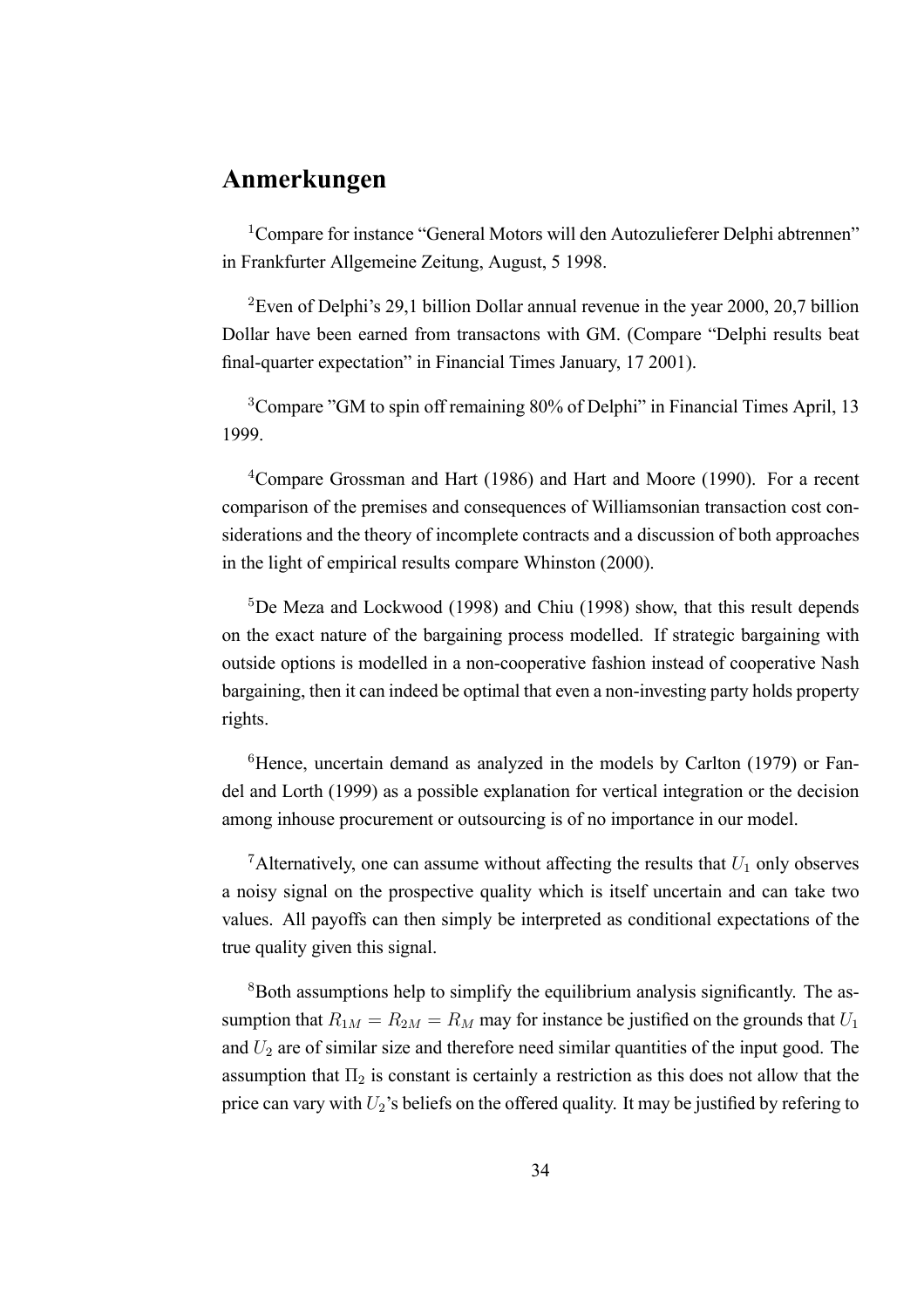the practice of charging a pretermined fixed price when trading with external clients. A reason for this may be that the firm follow a 'no rebate' policy for reputational reasons which is of course outside the scope of the model.

9For other recent papers applying a similar refinement compare for instance Bénabou and Tirole (2002), p. 15 or Fehr et al. (2002), p. 36.

<sup>10</sup>Alternatively, such equilibria can be ruled out without imposing the condition on beliefs by simply assuming that  $\Pi_{1H} > \Pi_2$ . To see this just note that for  $\alpha_H < 1$  we need  $R_M + \lambda \beta_0 \Pi_2 \ge R_{1H} + \lambda (\Pi_{1H} + \beta_1 \Pi_2)$ . When  $\Pi_{1H} > \Pi_2$  this can never be the case regardless of  $\beta_0$  and  $\beta_1$ .

<sup>11</sup>Indeed it is a typical argument heard in practice in favor of in-house supply that contribution margins are ´kept within the company'.

<sup>12</sup>Note that the manager has no prior private information.

<sup>13</sup>Compare for instance Schmidt (1996).

<sup>14</sup>Compare Riordan (1990) for an overview of the arguments.

 $15$ The objective of this analysis is to investigate a situation in which there is always another client of the supplier, who owns no capital share in S. This seems to be an appropriate assumption merely by reasons of competition policy. For instance the German Bundeskartellamt (Federal Cartel Office) explains the decision to stop EON's take-over of Gelsenberg on January 17, 2002 by claiming that common vertical ownership raises the probability of anticompetitive behavior (compare Bundeskartellamt (2002), § 55).

<sup>16</sup>Note that we resticted the analysis to the case where  $E[R_2|\tau_L] > R_M$  to consider only pure strategy equilibria.

<sup>17</sup>Compare for instance Picot (1991), p. 343.

<sup>18</sup>Compare Picot (1991), p. 352 (translated by the author).

<sup>19</sup>These statements have been directly given by Edwin Eichler, CEO of Mohn Media. Reinhard Mohn, Bertelsmann's main owner, writes for instance on Bertelsmann's leadership concepts: "Self dependently operating managers optimize in first respect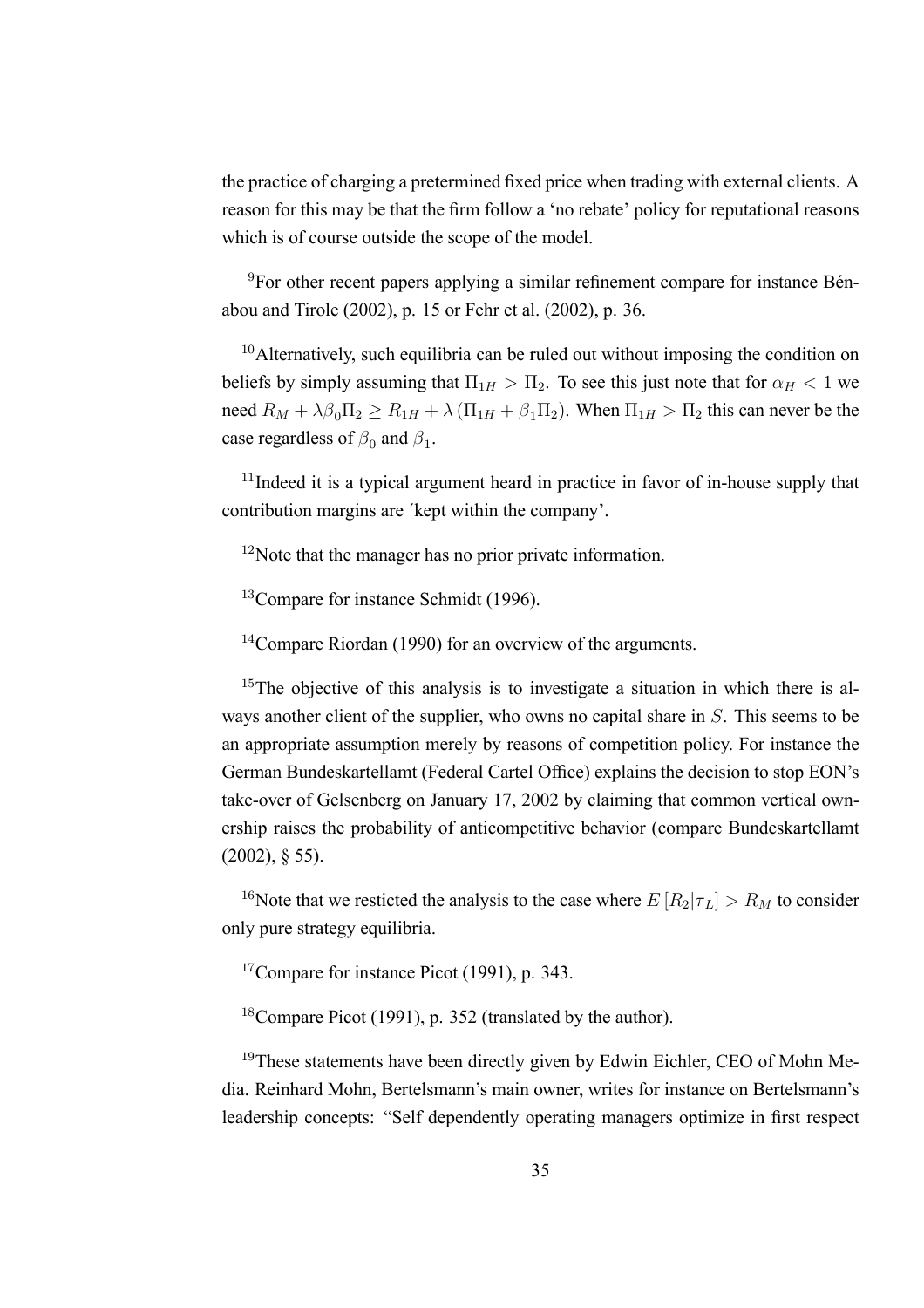the success of their own profit centers. The interest of the company as a whole gets a lower attention." (compare Mohn (1986), p. 85, translation by the author).

<sup>20</sup>As an example Thomas Middelhoff questioned shortly after taking over as CEO of Bertelsmann AG, whether it is indeed sensible for the company as a whole that the magazine "Stern", which by majority belongs to Bertelsmann, decided to add a free CD offered by competitor T-Online to a special issue on the internet and not one by the internet provider AOL Europe which at the time was partially owned by Bertelsmann (compare "Publisher with his eye on cyberspace" in Financial Times, December, 7 1998).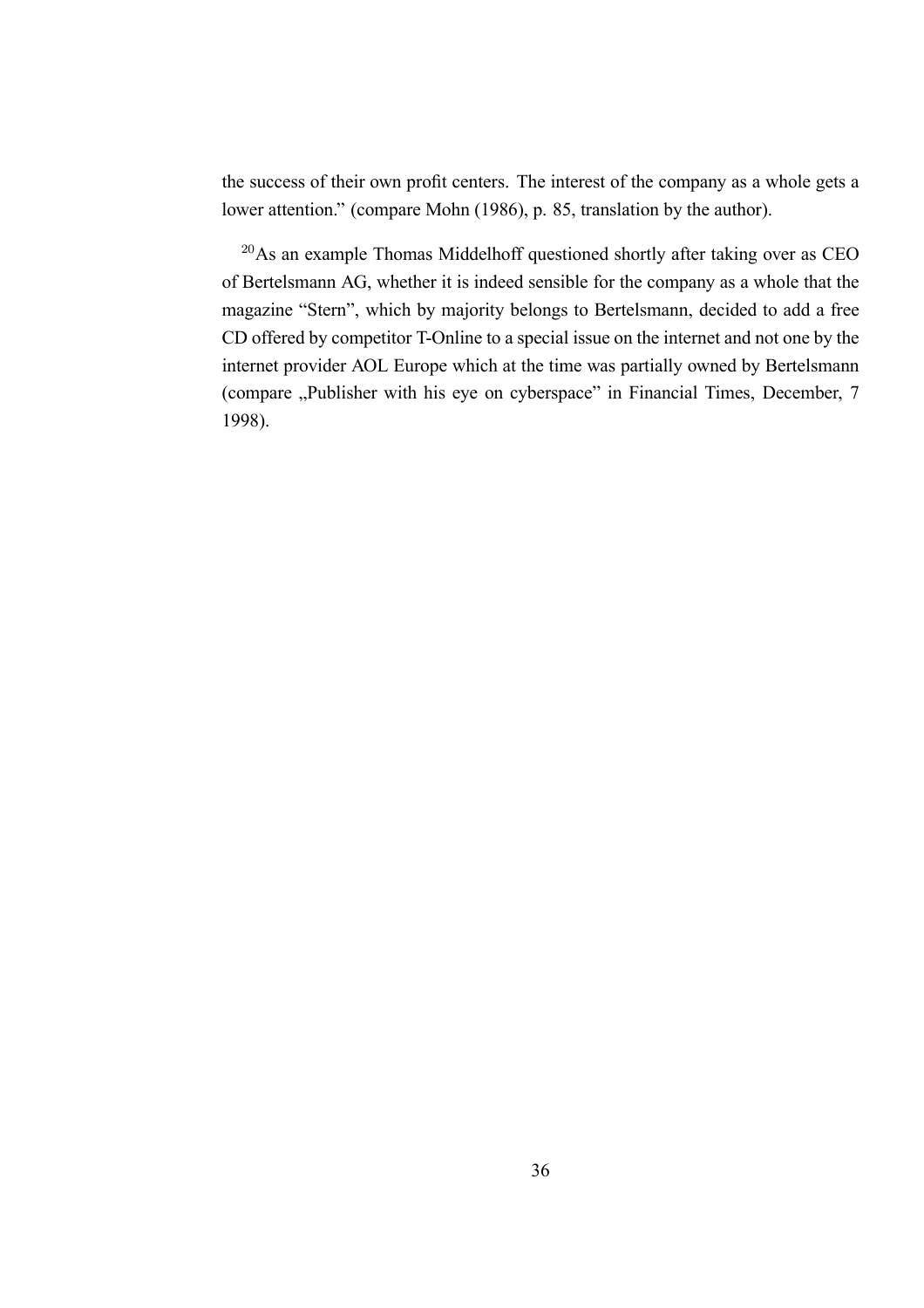#### **Zusammenfassung:**

In einem spieltheoretischen Signalisierungsmodell wurde gezeigt, dass ein vertikal mit einem eigenen Zulieferer integriertes Unternehmen möglicherweise auch dann Vorprodukte bei diesem Zulieferer bezieht, wenn diese von geringerer Qualität sind als von externen Zulieferern angebotene. Entscheidet sich das Unternehmen gegen den Kauf beim eigenen Zulieferer, so leidet dessen Qualitätsreputation und somit der Wert der Beteiligung. Es wurde gezeigt, dass dieser Effekt zu einer Schwächung der Anreize des Zulieferermanagements führt. Eine Reduktion der Beteiligung beispielsweise durch einen Spin-off des Zulieferers erleichtert die Generierung von Anreizen zur Qualitätsverbesserung.

#### **English Summary:**

In a game-theoretic signaling model it has been shown that a company which is vertically integrated with its own supplier will buy products from this supplier even when the quality of those products is lower than that offered by external competitors. If the company decides to purchase the product externally, the supplier's reputation and, hence, the value of the ownership share in the supplier is reduced. It has been shown that this effect leads to reduced incentives on the side of the management of the supplier. Furthermore, a reduction of the ownership share for instance by a spin-off of the supplier improves incentives for quality enhancements.